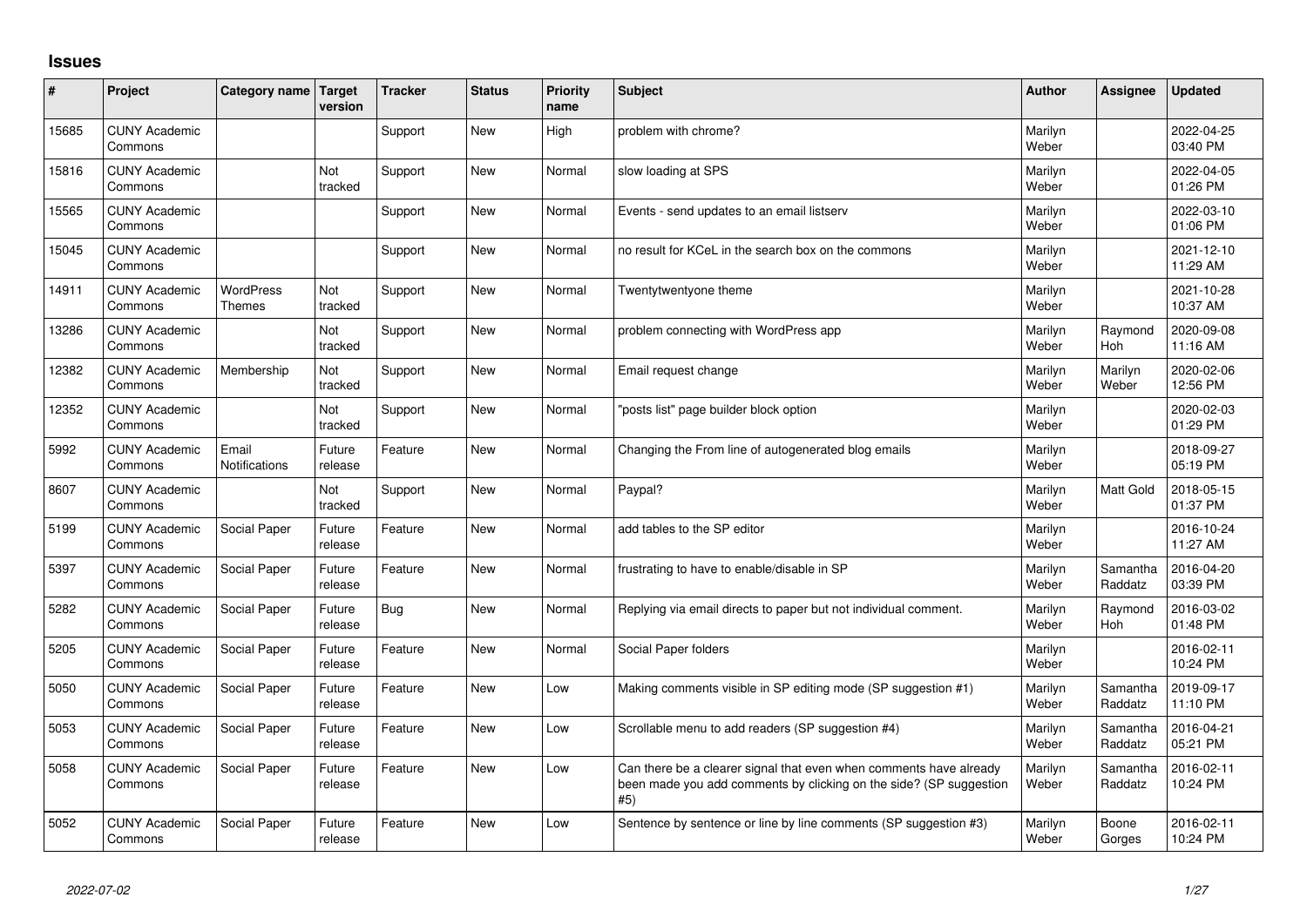| #     | Project                         | Category name               | Target<br>version | <b>Tracker</b> | <b>Status</b>        | <b>Priority</b><br>name | <b>Subject</b>                                                 | <b>Author</b>    | Assignee        | <b>Updated</b>         |
|-------|---------------------------------|-----------------------------|-------------------|----------------|----------------------|-------------------------|----------------------------------------------------------------|------------------|-----------------|------------------------|
| 11519 | <b>CUNY Academic</b><br>Commons |                             | Not<br>tracked    | Support        | Assigned             | Normal                  | comment option not appearing                                   | Marilyn<br>Weber |                 | 2019-09-24<br>10:28 AM |
| 9835  | <b>CUNY Academic</b><br>Commons | Group Forums                | Future<br>release | Bug            | Assigned             | Normal                  | add a "like" function?                                         | Marilyn<br>Weber | Erik<br>Trainer | 2018-06-05<br>01:49 PM |
| 11848 | <b>CUNY Academic</b><br>Commons |                             | Not<br>tracked    | Support        | Hold                 | Normal                  | a Dean of Faculty wants to share a large file                  | Marilyn<br>Weber |                 | 2019-09-24<br>08:44 AM |
| 13912 | <b>CUNY Academic</b><br>Commons |                             | Not<br>tracked    | Feature        | Hold                 | Low                     | posting "missed schedule"                                      | Marilyn<br>Weber |                 | 2021-02-23<br>10:46 AM |
| 15169 | <b>CUNY Academic</b><br>Commons |                             | 2.0.3             | Support        | Reporter<br>Feedback | Normal                  | new Prelude website zipfiles for custom theme and other files. | Marilyn<br>Weber |                 | 2022-06-29<br>11:32 AM |
| 15655 | <b>CUNY Academic</b><br>Commons |                             | 2.0.3             | Support        | Reporter<br>Feedback | Normal                  | Event Aggregator plugin?                                       | Marilyn<br>Weber |                 | 2022-06-29<br>11:32 AM |
| 16110 | <b>CUNY Academic</b><br>Commons |                             |                   | Support        | Reporter<br>Feedback | Normal                  | remove Creative Commons license from pages?                    | Marilyn<br>Weber | Raymond<br>Hoh  | 2022-05-17<br>06:11 PM |
| 16099 | <b>CUNY Academic</b><br>Commons |                             |                   | Support        | Reporter<br>Feedback | Normal                  | request for Newsletter Glue                                    | Marilyn<br>Weber |                 | 2022-05-13<br>12:14 PM |
| 15370 | <b>CUNY Academic</b><br>Commons |                             |                   | Support        | Reporter<br>Feedback | Normal                  | All-in-One Event Calendar?                                     | Marilyn<br>Weber |                 | 2022-02-17<br>11:03 AM |
| 15260 | <b>CUNY Academic</b><br>Commons |                             |                   | Support        | Reporter<br>Feedback | Normal                  | Diacritical markings   European Stages                         | Marilyn<br>Weber |                 | 2022-02-04<br>08:16 AM |
| 14900 | <b>CUNY Academic</b><br>Commons |                             | Not<br>tracked    | Support        | Reporter<br>Feedback | Normal                  | previous theme?                                                | Marilyn<br>Weber |                 | 2021-10-25<br>10:31 AM |
| 14784 | <b>CUNY Academic</b><br>Commons |                             |                   | Support        | Reporter<br>Feedback | Normal                  | User report of logo problem when using Customizer theme        | Marilyn<br>Weber |                 | 2021-09-17<br>10:25 AM |
| 14398 | <b>CUNY Academic</b><br>Commons |                             | Not<br>tracked    | Support        | Reporter<br>Feedback | Normal                  | Events plug-in notification problem                            | Marilyn<br>Weber |                 | 2021-05-11<br>11:21 AM |
| 14074 | <b>CUNY Academic</b><br>Commons | <b>WordPress</b><br>(misc)  | Not<br>tracked    | Support        | Reporter<br>Feedback | Normal                  | page password protection problem                               | Marilyn<br>Weber |                 | 2021-03-02<br>11:03 AM |
| 13975 | <b>CUNY Academic</b><br>Commons | Social Paper                | Not<br>tracked    | Support        | Reporter<br>Feedback | Normal                  | can't approve comments on Social Paper paper                   | Marilyn<br>Weber |                 | 2021-02-12<br>09:33 AM |
| 13328 | <b>CUNY Academic</b><br>Commons | Group Forums                | Not<br>tracked    | Bug            | Reporter<br>Feedback | Normal                  | cross-posting in two related groups                            | Marilyn<br>Weber | Raymond<br>Hoh  | 2020-09-15<br>10:39 PM |
| 13255 | <b>CUNY Academic</b><br>Commons |                             | Not<br>tracked    | Support        | Reporter<br>Feedback | Normal                  | Accessibility problems                                         | Marilyn<br>Weber |                 | 2020-09-01<br>05:48 PM |
| 13034 | <b>CUNY Academic</b><br>Commons |                             | Not<br>tracked    | Support        | Reporter<br>Feedback | Normal                  | a site is asking people to join the Commons to get a download  | Marilyn<br>Weber |                 | 2020-07-12<br>07:23 AM |
| 12741 | <b>CUNY Academic</b><br>Commons | <b>WordPress</b><br>Plugins | Not<br>tracked    | Support        | Reporter<br>Feedback | Normal                  | Tableau Public Viz Block                                       | Marilyn<br>Weber | Raymond<br>Hoh  | 2020-05-12<br>11:00 AM |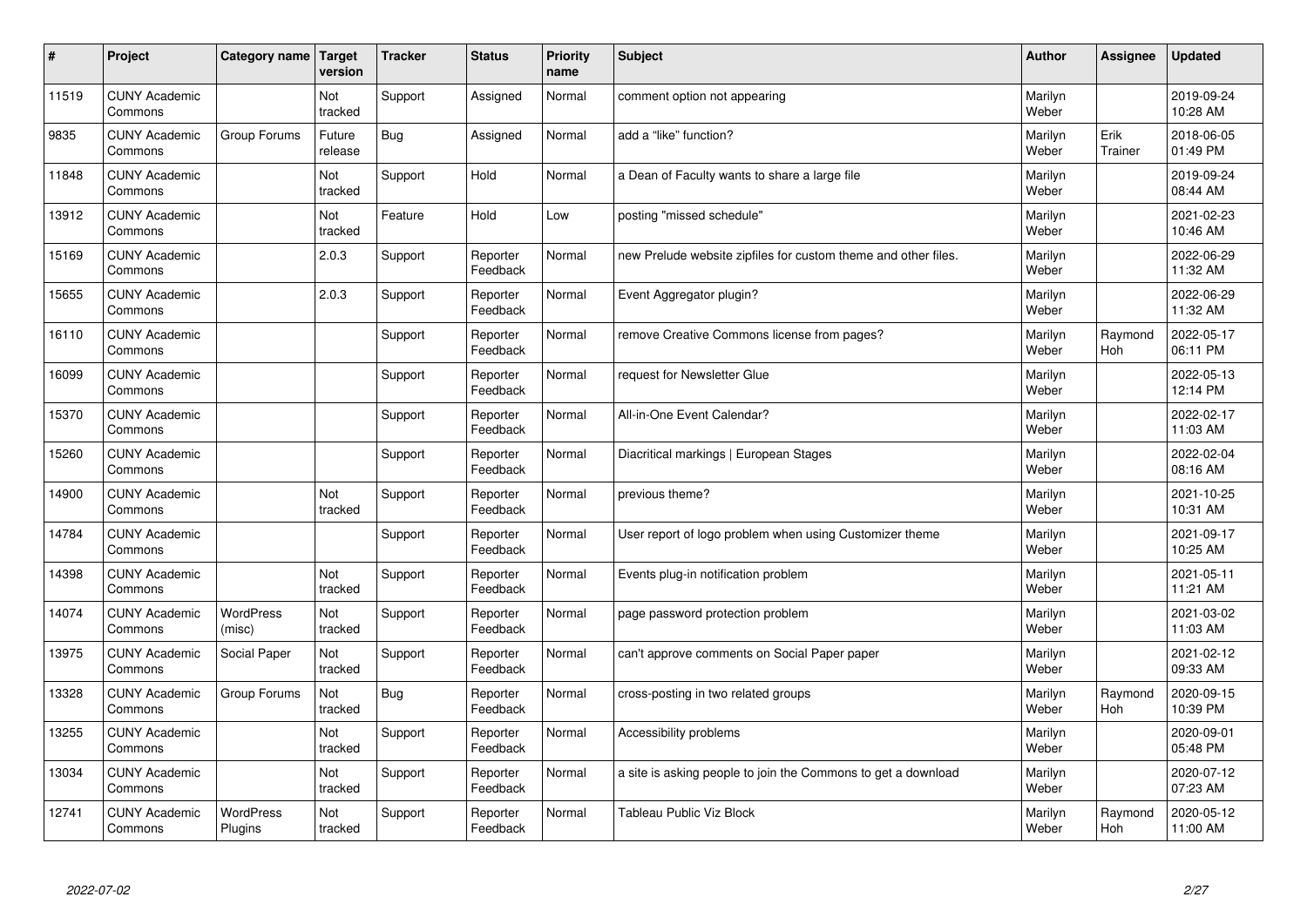| #     | Project                         | Category name   Target            | version           | <b>Tracker</b> | <b>Status</b>        | <b>Priority</b><br>name | <b>Subject</b>                                                                             | <b>Author</b>    | <b>Assignee</b>       | <b>Updated</b>         |
|-------|---------------------------------|-----------------------------------|-------------------|----------------|----------------------|-------------------------|--------------------------------------------------------------------------------------------|------------------|-----------------------|------------------------|
| 12360 | <b>CUNY Academic</b><br>Commons | <b>WordPress</b><br><b>Themes</b> | Not<br>tracked    | <b>Bug</b>     | Reporter<br>Feedback | Normal                  | site just says "DANTE We are currently in maintenance mode, please<br>check back shortly." | Marilyn<br>Weber |                       | 2020-02-04<br>12:13 PM |
| 12350 | <b>CUNY Academic</b><br>Commons | <b>Blogs</b><br>(BuddyPress)      | Not<br>tracked    | Support        | Reporter<br>Feedback | Normal                  | URL creation problem                                                                       | Marilyn<br>Weber |                       | 2020-02-03<br>11:27 AM |
| 10273 | <b>CUNY Academic</b><br>Commons | Registration                      | Not<br>tracked    | Support        | Reporter<br>Feedback | Normal                  | users combining CF and campus address                                                      | Marilyn<br>Weber |                       | 2019-09-18<br>10:58 AM |
| 11787 | <b>CUNY Academic</b><br>Commons |                                   | Not<br>tracked    | Support        | Reporter<br>Feedback | Normal                  | automated comments notifications on ZenDesk                                                | Marilyn<br>Weber |                       | 2019-08-26<br>06:18 PM |
| 11771 | <b>CUNY Academic</b><br>Commons |                                   | Not<br>tracked    | Support        | Reporter<br>Feedback | Normal                  | post displays in sections                                                                  | Marilyn<br>Weber |                       | 2019-08-20<br>10:34 AM |
| 11509 | <b>CUNY Academic</b><br>Commons |                                   | Not<br>tracked    | Support        | Reporter<br>Feedback | Normal                  | deleted Page causing a Menu problem?                                                       | Marilyn<br>Weber |                       | 2019-06-04<br>09:54 AM |
| 11149 | <b>CUNY Academic</b><br>Commons |                                   | Not<br>tracked    | Support        | Reporter<br>Feedback | Normal                  | comments getting blocked                                                                   | Marilyn<br>Weber | Raymond<br><b>Hoh</b> | 2019-03-26<br>11:40 AM |
| 10657 | <b>CUNY Academic</b><br>Commons |                                   | Not<br>tracked    | Support        | Reporter<br>Feedback | Normal                  | child theme problems                                                                       | Marilyn<br>Weber |                       | 2018-11-08<br>01:19 PM |
| 9207  | <b>CUNY Academic</b><br>Commons |                                   | Future<br>release | Support        | Reporter<br>Feedback | Normal                  | display dashboards made in Tableau?                                                        | Marilyn<br>Weber | Boone<br>Gorges       | 2018-04-10<br>10:42 AM |
| 11971 | <b>CUNY Academic</b><br>Commons | Email<br>Notifications            | Future<br>release | Bug            | Reporter<br>Feedback | Low                     | Pictures obscured in emailed post notifications                                            | Marilyn<br>Weber | Raymond<br>Hoh        | 2019-11-21<br>01:14 PM |
| 12006 | <b>CUNY Academic</b><br>Commons | Group<br>Invitations              | 1.15.13           | Bug            | Resolved             | Immediate               | Invite system is broken.                                                                   | Marilyn<br>Weber | Boone<br>Gorges       | 2019-10-23<br>10:16 AM |
| 11665 | <b>CUNY Academic</b><br>Commons |                                   |                   | Support        | Resolved             | Immediate               | "My Groups" conflating two groups                                                          | Marilyn<br>Weber |                       | 2019-07-24<br>10:43 PM |
| 6286  | <b>CUNY Academic</b><br>Commons | Groups (misc)                     | Not<br>tracked    | Bug            | Resolved             | Immediate               | Groups pages not displaying at all!                                                        | Marilyn<br>Weber | Boone<br>Gorges       | 2017-11-15<br>10:57 AM |
| 5872  | <b>CUNY Academic</b><br>Commons | Server                            | Not<br>tracked    | Bug            | Resolved             | Immediate               | Whole Commons is down                                                                      | Marilyn<br>Weber | Boone<br>Gorges       | 2016-08-12<br>12:04 AM |
| 12584 | <b>CUNY Academic</b><br>Commons |                                   | Not<br>tracked    | Bug            | Resolved             | Urgent                  | No way to register                                                                         | Marilyn<br>Weber |                       | 2020-03-27<br>02:38 PM |
| 12363 | <b>CUNY Academic</b><br>Commons | WordPress<br>Plugins              | 1.16.5            | <b>Bug</b>     | Resolved             | Urgent                  | more bbPress problems - now students unable to post either a new<br>thread or a comment    | Marilyn<br>Weber | Raymond<br>Hoh        | 2020-03-17<br>03:07 PM |
| 12354 | <b>CUNY Academic</b><br>Commons | WordPress<br>Plugins              | 1.16.5            | <b>Bug</b>     | Resolved             | Urgent                  | sites (including Net-Art) are reporting critical issues                                    | Marilyn<br>Weber | Raymond<br>Hoh        | 2020-02-02<br>03:16 PM |
| 10245 | <b>CUNY Academic</b><br>Commons | Email<br><b>Notifications</b>     | 1.13.8            | Support        | Resolved             | Urgent                  | Placeholders in action emails (activation, password reset) not being<br>properly swapped   | Marilyn<br>Weber | Raymond<br>Hoh        | 2018-08-30<br>04:02 PM |
| 8878  | <b>CUNY Academic</b><br>Commons | cuny.is                           | Not<br>tracked    | Bug            | Resolved             | Urgent                  | cuny is site link won't work                                                               | Marilyn<br>Weber | Boone<br>Gorges       | 2017-11-01<br>03:06 PM |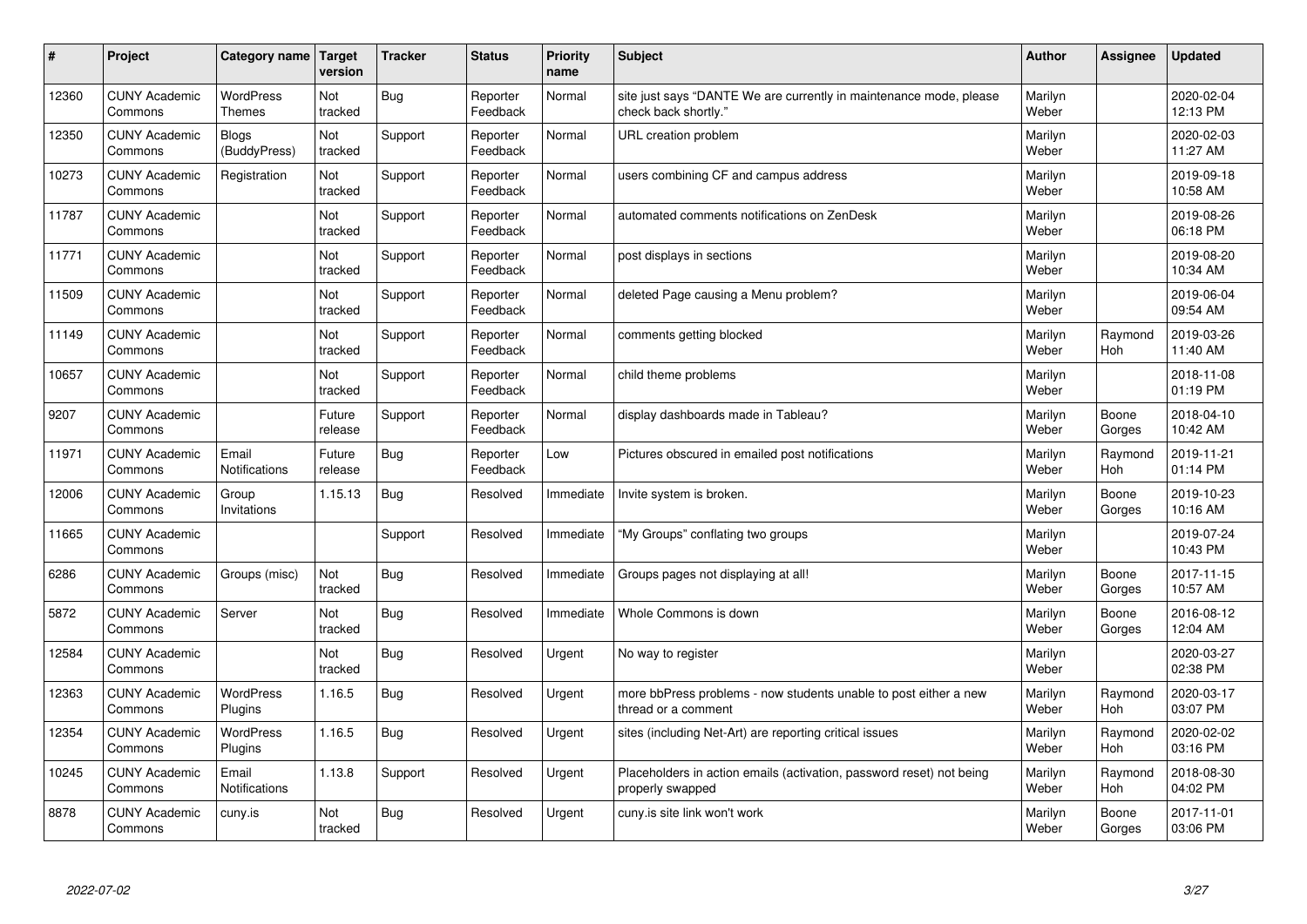| $\pmb{\sharp}$ | Project                         | Category name              | Target<br>version | <b>Tracker</b> | <b>Status</b> | <b>Priority</b><br>name | <b>Subject</b>                                                                        | <b>Author</b>    | Assignee            | <b>Updated</b>         |
|----------------|---------------------------------|----------------------------|-------------------|----------------|---------------|-------------------------|---------------------------------------------------------------------------------------|------------------|---------------------|------------------------|
| 7995           | <b>CUNY Academic</b><br>Commons | Domain<br>Mapping          | Not<br>tracked    | <b>Bug</b>     | Resolved      | Urgent                  | http://on.socialpaper.gc.cuny.edu down?                                               | Marilyn<br>Weber |                     | 2017-04-21<br>11:07 AM |
| 7994           | <b>CUNY Academic</b><br>Commons | <b>WordPress</b><br>(misc) | 1.10.17           | <b>Bug</b>     | Resolved      | Urgent                  | Comments not appearing                                                                | Marilyn<br>Weber |                     | 2017-04-20<br>11:16 AM |
| 5435           | <b>CUNY Academic</b><br>Commons |                            | Not<br>tracked    | <b>Bug</b>     | Resolved      | Urgent                  | Can't see the dashboard                                                               | Marilyn<br>Weber |                     | 2016-04-12<br>11:33 AM |
| 5396           | <b>CUNY Academic</b><br>Commons |                            |                   | Outreach       | Resolved      | Urgent                  | Add CUNY Central to the survey choices?                                               | Marilyn<br>Weber | Samantha<br>Raddatz | 2016-03-31<br>01:38 PM |
| 4649           | <b>CUNY Academic</b><br>Commons | Registration               | Not<br>tracked    | <b>Bug</b>     | Resolved      | Urgent                  | Submit button has disappeared                                                         | Marilyn<br>Weber | Boone<br>Gorges     | 2015-09-22<br>11:47 AM |
| 14799          | <b>CUNY Academic</b><br>Commons |                            | 1.18.19           | Support        | Resolved      | High                    | install the official Classic Widgets?                                                 | Marilyn<br>Weber |                     | 2021-09-22<br>02:17 PM |
| 14526          | <b>CUNY Academic</b><br>Commons | Registration               | 1.18.12           | <b>Bug</b>     | Resolved      | High                    | registration interface won't show a space to enter nonCUNY code                       | Marilyn<br>Weber |                     | 2021-06-03<br>04:02 PM |
| 14008          | <b>CUNY Academic</b><br>Commons |                            |                   | <b>Bug</b>     | Resolved      | High                    | invisible user                                                                        | Marilyn<br>Weber |                     | 2021-02-18<br>05:53 PM |
| 13878          | <b>CUNY Academic</b><br>Commons | Group cloning              | 1.18.4            | Support        | Resolved      | High                    | When creating Group + Site and choosing 'Clone existing', cannot<br>advance to step 2 | Marilyn<br>Weber | Jeremy<br>Felt      | 2021-02-02<br>11:02 AM |
| 13715          | <b>CUNY Academic</b><br>Commons |                            | Not<br>tracked    | <b>Bug</b>     | Resolved      | High                    | https://ulysses.commons.gc.cuny.edu down                                              | Marilyn<br>Weber |                     | 2020-12-22<br>03:02 PM |
| 13656          | <b>CUNY Academic</b><br>Commons |                            |                   | <b>Bug</b>     | Resolved      | High                    | site down                                                                             | Marilyn<br>Weber |                     | 2020-12-11<br>12:50 PM |
| 13675          | <b>CUNY Academic</b><br>Commons | Group Library              | 1.18.1            | Bug            | Resolved      | High                    | broken Library                                                                        | Marilyn<br>Weber |                     | 2020-12-09<br>05:02 PM |
| 13633          | <b>CUNY Academic</b><br>Commons |                            | Not<br>tracked    | <b>Bug</b>     | Resolved      | High                    | PublicsLab site down                                                                  | Marilyn<br>Weber |                     | 2020-11-30<br>02:01 PM |
| 13227          | <b>CUNY Academic</b><br>Commons | Group Library              | 1.17.2            | <b>Bug</b>     | Resolved      | High                    | folder not appearing in library                                                       | Marilyn<br>Weber |                     | 2020-08-21<br>04:22 PM |
| 13173          | <b>CUNY Academic</b><br>Commons | Group Library              | 1.17.1            | Support        | Resolved      | High                    | all uploads to the library are silent                                                 | Marilyn<br>Weber |                     | 2020-08-10<br>04:12 PM |
| 12483          | <b>CUNY Academic</b><br>Commons |                            | 1.16.7            | Bug            | Resolved      | High                    | post error                                                                            | Marilyn<br>Weber |                     | 2020-02-28<br>02:44 PM |
| 12393          | <b>CUNY Academic</b><br>Commons | <b>WordPress</b><br>(misc) |                   | Support        | Resolved      | High                    | size limit for files                                                                  | Marilyn<br>Weber |                     | 2020-02-18<br>10:13 AM |
| 9828           | <b>CUNY Academic</b><br>Commons | Domain<br>Mapping          | 1.13.3            | Bug            | Resolved      | High                    | redirecting problem                                                                   | Marilyn<br>Weber | Raymond<br>Hoh      | 2018-05-24<br>02:39 PM |
| 9768           | <b>CUNY Academic</b><br>Commons |                            | 1.13.2            | <b>Bug</b>     | Resolved      | High                    | search function on the Directory page                                                 | Marilyn<br>Weber | Boone<br>Gorges     | 2018-05-14<br>08:45 PM |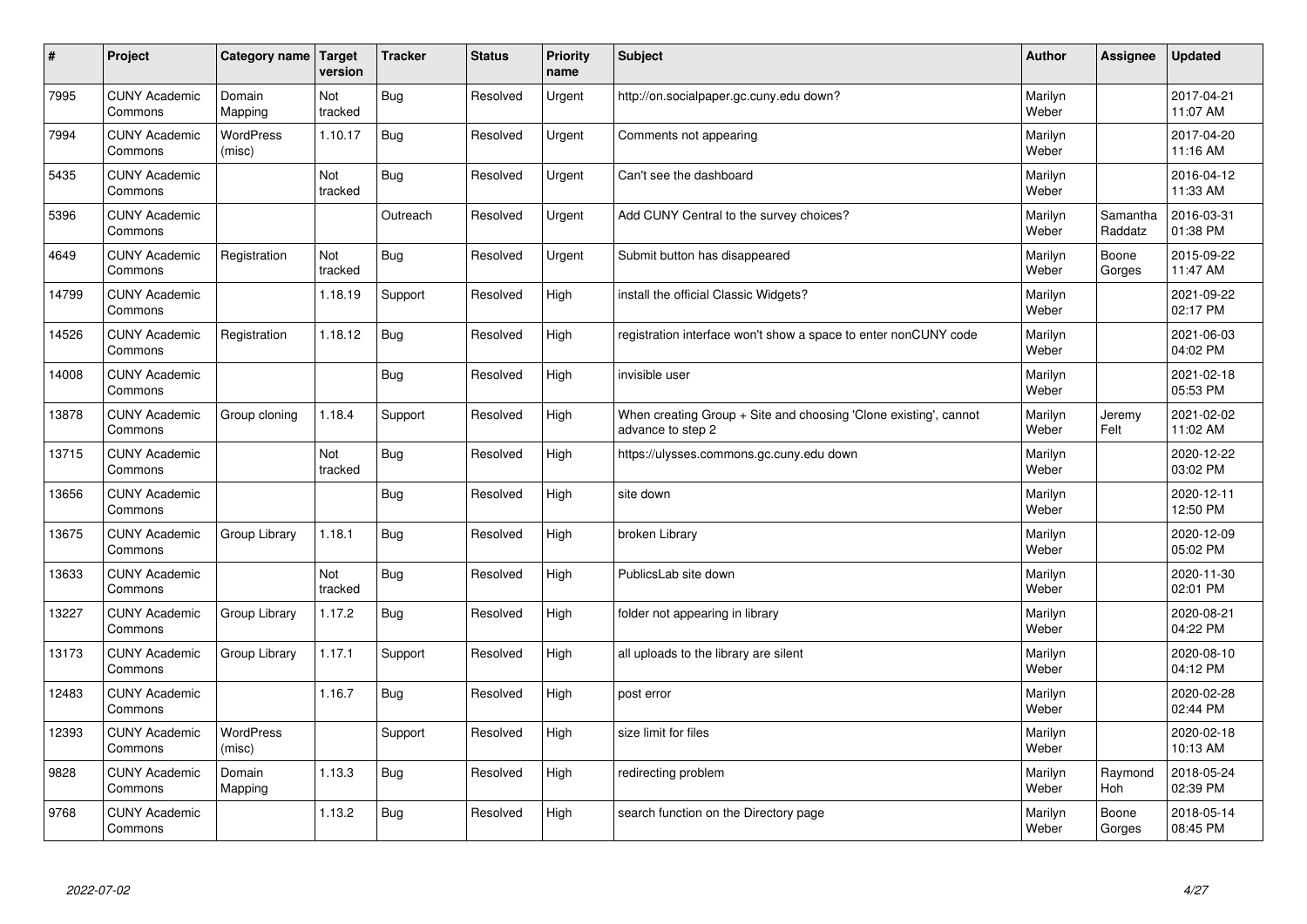| $\sharp$ | Project                         | Category name   Target            | version        | <b>Tracker</b> | <b>Status</b> | <b>Priority</b><br>name | <b>Subject</b>                                                                          | <b>Author</b>    | Assignee              | <b>Updated</b>         |
|----------|---------------------------------|-----------------------------------|----------------|----------------|---------------|-------------------------|-----------------------------------------------------------------------------------------|------------------|-----------------------|------------------------|
| 9276     | <b>CUNY Academic</b><br>Commons |                                   |                | Bug            | Resolved      | High                    | problem adding a member to a group - wrong username?                                    | Marilyn<br>Weber |                       | 2018-02-25<br>12:47 PM |
| 8934     | <b>CUNY Academic</b><br>Commons | Reply By Email                    | 1.12.4         | Support        | Resolved      | High                    | RBE "could not post" email should have info about attempted From<br>address             | Marilyn<br>Weber | Raymond<br><b>Hoh</b> | 2017-12-12<br>11:25 AM |
| 8917     | <b>CUNY Academic</b><br>Commons | <b>Group Files</b>                | 1.12.3         | <b>Bug</b>     | Resolved      | High                    | Files not downloading from Groups properly                                              | Marilyn<br>Weber | Boone<br>Gorges       | 2017-11-29<br>10:04 PM |
| 8620     | <b>CUNY Academic</b><br>Commons | ZenDesk                           | 1.11.11        | Bug            | Resolved      | High                    | 'Send us a message" not working                                                         | Marilyn<br>Weber | Raymond<br>Hoh        | 2017-08-29<br>04:13 PM |
| 8125     | <b>CUNY Academic</b><br>Commons | <b>WordPress</b><br><b>Themes</b> | 1.10.19        | Bug            | Resolved      | High                    | careerplan admin page failing to load with "currently unable to handle<br>this request" | Marilyn<br>Weber |                       | 2017-07-13<br>12:54 PM |
| 7684     | <b>CUNY Academic</b><br>Commons | Reply By Email                    | 1.10.12        | <b>Bug</b>     | Resolved      | High                    | trying to post too often error                                                          | Marilyn<br>Weber | Raymond<br>Hoh        | 2017-02-28<br>12:43 PM |
| 7100     | <b>CUNY Academic</b><br>Commons | <b>WordPress</b><br>Plugins       | 1.10.5         | Bug            | Resolved      | High                    | Cincopa plugin problem                                                                  | Marilyn<br>Weber | Boone<br>Gorges       | 2016-12-19<br>10:32 AM |
| 6101     | <b>CUNY Academic</b><br>Commons | <b>Public Portfolio</b>           |                | Bug            | Resolved      | High                    | Profile update problems                                                                 | Marilyn<br>Weber | Boone<br>Gorges       | 2016-12-01<br>03:50 PM |
| 6602     | <b>CUNY Academic</b><br>Commons | ZenDesk                           | 1.10           | Bug            | Resolved      | High                    | Add Friend button not working                                                           | Marilyn<br>Weber | Raymond<br>Hoh        | 2016-11-04<br>12:14 PM |
| 6107     | <b>CUNY Academic</b><br>Commons |                                   |                | Bug            | Resolved      | High                    | site redirect?                                                                          | Marilyn<br>Weber | Boone<br>Gorges       | 2016-09-29<br>03:45 PM |
| 6039     | <b>CUNY Academic</b><br>Commons | Membership                        | 1.9.28         | Bug            | Resolved      | High                    | User cannot change her email                                                            | Marilyn<br>Weber |                       | 2016-09-19<br>03:03 PM |
| 4657     | <b>CUNY Academic</b><br>Commons | Group Forums                      | 1.8.18         | <b>Bug</b>     | Resolved      | High                    | Submit button disappears in new post mode in forum                                      | Marilyn<br>Weber | Raymond<br><b>Hoh</b> | 2015-12-01<br>11:15 PM |
| 4962     | <b>CUNY Academic</b><br>Commons | Events                            | 1.8.18         | Bug            | Resolved      | High                    | Problems with text entry field in the Events Calendar                                   | Marilyn<br>Weber | Raymond<br>Hoh        | 2015-12-01<br>06:57 PM |
| 4918     | <b>CUNY Academic</b><br>Commons | ZenDesk                           | Not<br>tracked | Bug            | Resolved      | High                    | Re-directing Help Requests                                                              | Marilyn<br>Weber | Raymond<br>Hoh        | 2015-11-23<br>11:15 AM |
| 4880     | <b>CUNY Academic</b><br>Commons | Password<br>Reset                 | Not<br>tracked | Support        | Resolved      | High                    | CUNY Central person having password trouble                                             | Marilyn<br>Weber |                       | 2015-11-10<br>12:40 PM |
| 4734     | <b>CUNY Academic</b><br>Commons | <b>BuddyPress</b><br>Docs         | 1.8.13         | Bug            | Resolved      | High                    | Problems with "Create New Doc"                                                          | Marilyn<br>Weber | Boone<br>Gorges       | 2015-10-09<br>07:53 AM |
| 3593     | <b>CUNY Academic</b><br>Commons | Registration                      | 1.7.2          | Bug            | Resolved      | High                    | registration problems                                                                   | Marilyn<br>Weber | Boone<br>Gorges       | 2014-11-01<br>02:57 PM |
| 3530     | <b>CUNY Academic</b><br>Commons | Server                            | Not<br>tracked | Bug            | Resolved      | High                    | Commons running very slowly/ "connection lost"                                          | Marilyn<br>Weber | <b>Matt Gold</b>      | 2014-10-08<br>09:34 AM |
| 3121     | <b>CUNY Academic</b><br>Commons | WordPress<br><b>Themes</b>        | 1.5.21         | Bug            | Resolved      | High                    | Add Academica theme?                                                                    | Marilyn<br>Weber | Boone<br>Gorges       | 2014-03-24<br>11:04 AM |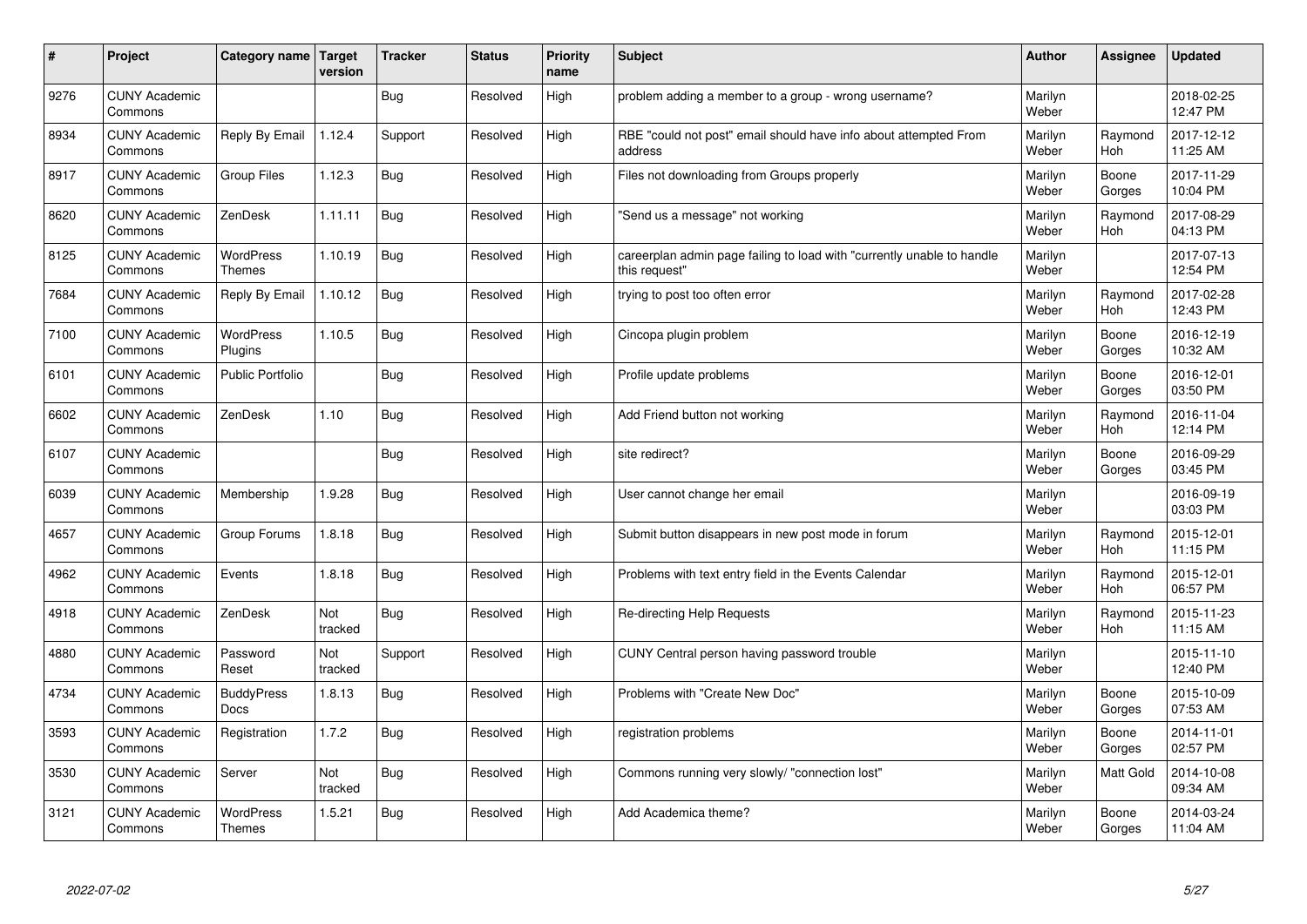| $\vert$ # | Project                         | Category name                | Target<br>version | <b>Tracker</b> | <b>Status</b> | <b>Priority</b><br>name | <b>Subject</b>                                                                          | <b>Author</b>    | Assignee              | <b>Updated</b>         |
|-----------|---------------------------------|------------------------------|-------------------|----------------|---------------|-------------------------|-----------------------------------------------------------------------------------------|------------------|-----------------------|------------------------|
| 2994      | <b>CUNY Academic</b><br>Commons | <b>BuddyPress</b><br>(misc)  | 1.5.16            | Bug            | Resolved      | High                    | "My forums" link gives "page not found" error                                           | Marilyn<br>Weber | Boone<br>Gorges       | 2014-01-29<br>03:44 PM |
| 16291     | <b>CUNY Academic</b><br>Commons | Site cloning                 | 2.0.2             | Support        | Resolved      | Normal                  | Images coming up blank in Media Library                                                 | Marilyn<br>Weber | Raymond<br><b>Hoh</b> | 2022-06-29<br>11:31 AM |
| 15978     | <b>CUNY Academic</b><br>Commons | WordPress -<br>Media         | 2.0.2             | Support        | Resolved      | Normal                  | .tex files?                                                                             | Marilyn<br>Weber | Raymond<br><b>Hoh</b> | 2022-06-28<br>09:09 PM |
| 16172     | <b>CUNY Academic</b><br>Commons | <b>WordPress</b><br>(misc)   | 2.0.2             | <b>Bug</b>     | Resolved      | Normal                  | 'Lost your password" link not in error messge                                           | Marilyn<br>Weber | Raymond<br><b>Hoh</b> | 2022-06-14<br>09:21 PM |
| 16198     | <b>CUNY Academic</b><br>Commons |                              | 2.0.1             | Bug            | Resolved      | Normal                  | Change role to                                                                          | Marilyn<br>Weber | Boone<br>Gorges       | 2022-06-14<br>11:35 AM |
| 14891     | <b>CUNY Academic</b><br>Commons |                              | Not<br>tracked    | Support        | Resolved      | Normal                  | changing site template after creation?                                                  | Marilyn<br>Weber |                       | 2022-04-27<br>04:58 PM |
| 15654     | <b>CUNY Academic</b><br>Commons | <b>WordPress</b><br>Plugins  | 1.19.6            | Support        | Resolved      | Normal                  | Numerous Copies of Events showing up                                                    | Marilyn<br>Weber | Boone<br>Gorges       | 2022-03-22<br>11:30 AM |
| 15545     | <b>CUNY Academic</b><br>Commons | <b>WordPress</b><br>Plugins  | 1.19.5            | Feature        | Resolved      | Normal                  | 'ZI Hide Featured Image" plugin reguest                                                 | Marilyn<br>Weber | Boone<br>Gorges       | 2022-03-09<br>10:09 AM |
| 15241     | <b>CUNY Academic</b><br>Commons | Onboarding                   | 1.19.3            | Design/UX      | Resolved      | Normal                  | white on gray                                                                           | Marilyn<br>Weber | Boone<br>Gorges       | 2022-02-08<br>02:38 PM |
| 15269     | <b>CUNY Academic</b><br>Commons | Redmine                      | Not<br>tracked    | Support        | Resolved      | Normal                  | Segal Theater sites                                                                     | Marilyn<br>Weber |                       | 2022-02-07<br>04:11 PM |
| 15266     | <b>CUNY Academic</b><br>Commons |                              |                   | Support        | Resolved      | Normal                  | Just an appreciation                                                                    | Marilyn<br>Weber |                       | 2022-02-07<br>10:42 AM |
| 15252     | <b>CUNY Academic</b><br>Commons | Layout                       | Not<br>tracked    | Bug            | Resolved      | Normal                  | visual glitch with the Segal Center webpage                                             | Marilyn<br>Weber | Raymond<br>Hoh        | 2022-02-03<br>04:56 PM |
| 15211     | <b>CUNY Academic</b><br>Commons | <b>Blogs</b><br>(BuddyPress) | 1.19.2            | Support        | Resolved      | Normal                  | No good error reporting for already-used domain name when creating a<br>site in Firefox | Marilyn<br>Weber | Boone<br>Gorges       | 2022-01-25<br>11:33 AM |
| 15120     | <b>CUNY Academic</b><br>Commons |                              |                   | Support        | Resolved      | Normal                  | embed Zoom recordings in a post?                                                        | Marilyn<br>Weber |                       | 2021-12-29<br>08:15 AM |
| 14889     | <b>CUNY Academic</b><br>Commons | Events                       | 1.19.0            | Support        | Resolved      | Normal                  | events in group - can they be edited by all admins?                                     | Marilyn<br>Weber | Raymond<br>Hoh        | 2021-12-13<br>03:31 PM |
| 14973     | <b>CUNY Academic</b><br>Commons |                              |                   | Support        | Resolved      | Normal                  | <b>Mail Poet</b>                                                                        | Marilyn<br>Weber |                       | 2021-12-06<br>10:20 AM |
| 14885     | <b>CUNY Academic</b><br>Commons | <b>WordPress</b><br>Plugins  | 1.18.22           | <b>Bug</b>     | Resolved      | Normal                  | Long Loading Times -- Wordpress Admin Site                                              | Marilyn<br>Weber | Raymond<br>Hoh        | 2021-10-26<br>12:28 PM |
| 14813     | <b>CUNY Academic</b><br>Commons |                              | Not<br>tracked    | Support        | Resolved      | Normal                  | raise the file size limit                                                               | Marilyn<br>Weber |                       | 2021-09-30<br>12:02 PM |
| 14812     | <b>CUNY Academic</b><br>Commons |                              | Not<br>tracked    | Support        | Resolved      | Normal                  | Custom Sidebars and Wordpress 5.6                                                       | Marilyn<br>Weber |                       | 2021-09-30<br>10:43 AM |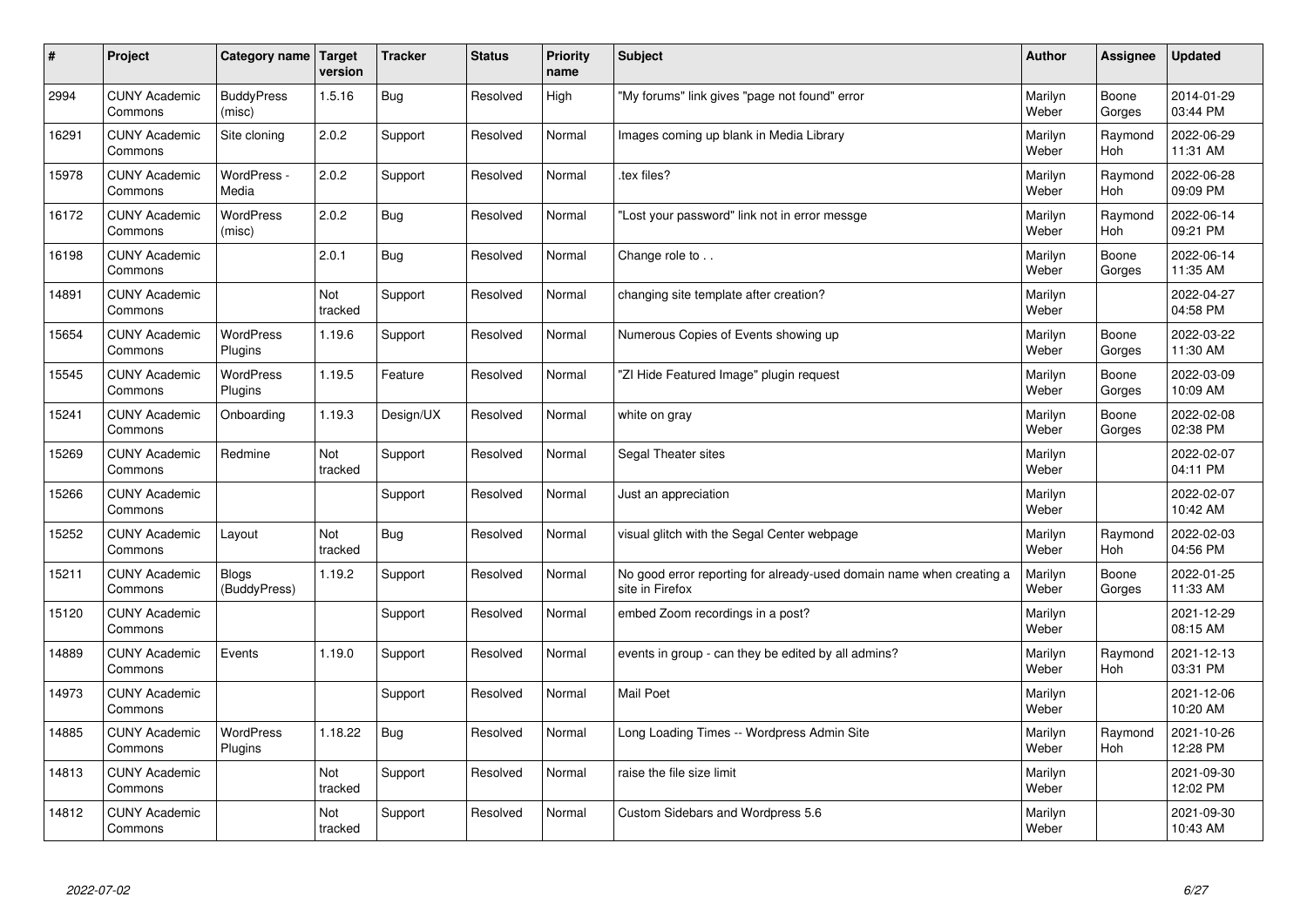| $\sharp$ | Project                         | Category name   Target      | version        | <b>Tracker</b> | <b>Status</b> | <b>Priority</b><br>name | <b>Subject</b>                                                              | <b>Author</b>    | Assignee              | <b>Updated</b>         |
|----------|---------------------------------|-----------------------------|----------------|----------------|---------------|-------------------------|-----------------------------------------------------------------------------|------------------|-----------------------|------------------------|
| 14734    | <b>CUNY Academic</b><br>Commons | <b>WordPress</b><br>Themes  | 1.18.18        | Support        | Resolved      | Normal                  | missing section of Sujatha Fernandes' site                                  | Marilyn<br>Weber | Raymond<br><b>Hoh</b> | 2021-09-06<br>04:15 PM |
| 14718    | <b>CUNY Academic</b><br>Commons |                             | Not<br>tracked | Support        | Resolved      | Normal                  | User wants to recover deleted account                                       | Marilyn<br>Weber |                       | 2021-08-30<br>02:46 PM |
| 14594    | <b>CUNY Academic</b><br>Commons |                             | Not<br>tracked | Support        | Resolved      | Normal                  | Administration email verification?                                          | Marilyn<br>Weber |                       | 2021-07-12<br>11:40 AM |
| 14534    | <b>CUNY Academic</b><br>Commons | <b>WordPress</b><br>Plugins | 1.18.12        | Support        | Resolved      | Normal                  | Share This Image plugin?                                                    | Marilyn<br>Weber |                       | 2021-06-08<br>11:50 AM |
| 14509    | <b>CUNY Academic</b><br>Commons | <b>WordPress</b><br>Plugins | 1.18.12        | <b>Bug</b>     | Resolved      | Normal                  | Elementor Editor problem                                                    | Marilyn<br>Weber |                       | 2021-06-08<br>09:55 AM |
| 14265    | <b>CUNY Academic</b><br>Commons | WordPress<br>Plugins        | 1.18.10        | Support        | Resolved      | Normal                  | separate the tag cloud in the blog sidebar                                  | Marilyn<br>Weber | Boone<br>Gorges       | 2021-05-12<br>05:19 PM |
| 14378    | <b>CUNY Academic</b><br>Commons |                             | Not<br>tracked | Support        | Resolved      | Normal                  | PPTX files unfetchable                                                      | Marilyn<br>Weber |                       | 2021-05-11<br>11:25 AM |
| 14410    | <b>CUNY Academic</b><br>Commons |                             | 1.18.10        | Bug            | Resolved      | Normal                  | events calendar problem?                                                    | Marilyn<br>Weber |                       | 2021-05-10<br>04:45 PM |
| 14404    | <b>CUNY Academic</b><br>Commons |                             | Not<br>tracked | Support        | Resolved      | Normal                  | blocked IP of user?                                                         | Marilyn<br>Weber |                       | 2021-05-10<br>01:00 PM |
| 14411    | <b>CUNY Academic</b><br>Commons | WordPress<br><b>Themes</b>  | 1.18.10        | Bug            | Resolved      | Normal                  | logo problems                                                               | Marilyn<br>Weber |                       | 2021-05-03<br>04:37 PM |
| 14369    | <b>CUNY Academic</b><br>Commons | WordPress -<br>Media        | Not<br>tracked | Support        | Resolved      | Normal                  | renewed problem with ppsx files                                             | Marilyn<br>Weber |                       | 2021-04-27<br>12:44 PM |
| 14344    | <b>CUNY Academic</b><br>Commons | Domain<br>Mapping           | Not<br>tracked | Support        | Resolved      | Normal                  | arabstages.org site down                                                    | Marilyn<br>Weber | Raymond<br>Hoh        | 2021-04-19<br>01:42 PM |
| 14304    | <b>CUNY Academic</b><br>Commons | Group Library               | 1.18.8         | Bug            | Resolved      | Normal                  | Library items change folders when adding subsequent items in new<br>folders | Marilyn<br>Weber | Boone<br>Gorges       | 2021-04-13<br>11:21 AM |
| 14270    | <b>CUNY Academic</b><br>Commons | WordPress<br><b>Themes</b>  | 1.18.8         | Support        | Resolved      | Normal                  | grid theme?                                                                 | Marilyn<br>Weber |                       | 2021-04-13<br>11:20 AM |
| 14246    | <b>CUNY Academic</b><br>Commons |                             | 1.18.8         | Support        | Resolved      | Normal                  | 'Weekly jQuery Migrate Status Update"                                       | Marilyn<br>Weber |                       | 2021-04-13<br>11:08 AM |
| 14129    | <b>CUNY Academic</b><br>Commons | Onboarding                  | 1.18.6         | Support        | Resolved      | Normal                  | can only see some invites sent                                              | Marilyn<br>Weber | Raymond<br>Hoh        | 2021-04-09<br>09:00 AM |
| 14242    | <b>CUNY Academic</b><br>Commons |                             |                | Support        | Resolved      | Normal                  | LAILAC site missing content                                                 | Marilyn<br>Weber |                       | 2021-03-27<br>08:40 AM |
| 14077    | <b>CUNY Academic</b><br>Commons | <b>WordPress</b><br>Plugins | 1.18.7         | Support        | Resolved      | Normal                  | Elementor Pro plugin for the slider                                         | Marilyn<br>Weber | Raymond<br>Hoh        | 2021-03-23<br>11:43 AM |
| 14012    | <b>CUNY Academic</b><br>Commons | <b>WordPress</b><br>Plugins | 1.18.5         | Support        | Resolved      | Normal                  | Open External Links in a New Window plugin?                                 | Marilyn<br>Weber | Boone<br>Gorges       | 2021-03-02<br>02:07 PM |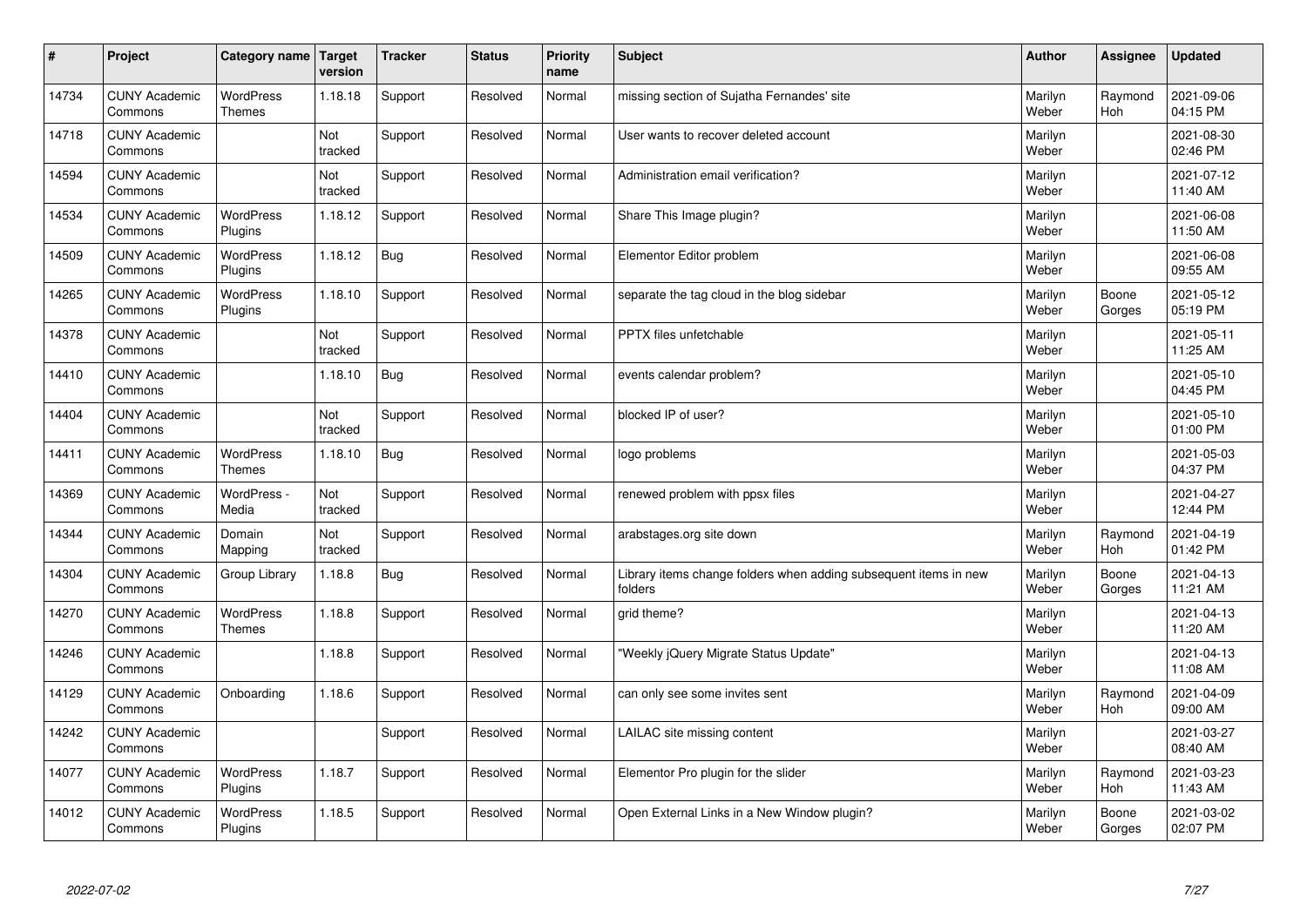| $\sharp$ | Project                         | Category name Target              | version        | <b>Tracker</b> | <b>Status</b> | <b>Priority</b><br>name | <b>Subject</b>                           | <b>Author</b>    | Assignee              | <b>Updated</b>         |
|----------|---------------------------------|-----------------------------------|----------------|----------------|---------------|-------------------------|------------------------------------------|------------------|-----------------------|------------------------|
| 14075    | <b>CUNY Academic</b><br>Commons | <b>WordPress</b><br>Plugins       | Not<br>tracked | Bug            | Resolved      | Normal                  | sludigitalportfolios.commons.gc.cuny.edu | Marilyn<br>Weber | Boone<br>Gorges       | 2021-03-01<br>10:46 AM |
| 14019    | <b>CUNY Academic</b><br>Commons | <b>WordPress</b><br>Plugins       | 1.18.5         | Bug            | Resolved      | Normal                  | smorales.commons.gc.cuny.edu             | Marilyn<br>Weber | Boone<br>Gorges       | 2021-02-23<br>11:06 AM |
| 13944    | <b>CUNY Academic</b><br>Commons | <b>WordPress</b><br>Plugins       | 1.18.4         | Support        | Resolved      | Normal                  | 3D FlipBook request                      | Marilyn<br>Weber |                       | 2021-02-09<br>11:05 AM |
| 13958    | <b>CUNY Academic</b><br>Commons |                                   | 1.18.4         | Support        | Resolved      | Normal                  | calendar widget problem                  | Marilyn<br>Weber |                       | 2021-02-09<br>11:05 AM |
| 13929    | <b>CUNY Academic</b><br>Commons |                                   | 1.18.4         | Support        | Resolved      | Normal                  | update error message                     | Marilyn<br>Weber | Boone<br>Gorges       | 2021-02-09<br>11:05 AM |
| 13947    | <b>CUNY Academic</b><br>Commons | <b>WordPress</b><br>Plugins       | 1.18.4         | Bug            | Resolved      | Normal                  | Elementor plugin problem                 | Marilyn<br>Weber | Raymond<br>Hoh        | 2021-02-08<br>09:34 PM |
| 11976    | <b>CUNY Academic</b><br>Commons | <b>WordPress</b><br><b>Themes</b> | Not<br>tracked | Support        | Resolved      | Normal                  | ColorMag request                         | Marilyn<br>Weber |                       | 2021-02-01<br>10:25 AM |
| 13741    | <b>CUNY Academic</b><br>Commons | WordPress<br>Plugins              | 1.18.3         | Support        | Resolved      | Normal                  | Ensemble Video Plugin                    | Marilyn<br>Weber |                       | 2021-01-26<br>04:43 PM |
| 13841    | <b>CUNY Academic</b><br>Commons | <b>WordPress</b><br>Plugins       | 1.18.3         | Support        | Resolved      | Normal                  | Folders plugin request                   | Marilyn<br>Weber | Boone<br>Gorges       | 2021-01-26<br>04:43 PM |
| 13826    | <b>CUNY Academic</b><br>Commons |                                   |                | Support        | Resolved      | Normal                  | January 14th                             | Marilyn<br>Weber |                       | 2021-01-26<br>04:26 PM |
| 13827    | <b>CUNY Academic</b><br>Commons | Group Forums                      | 1.18.3         | Bug            | Resolved      | Normal                  | more forum post problems                 | Marilyn<br>Weber | Raymond<br>Hoh        | 2021-01-22<br>08:19 PM |
| 13846    | <b>CUNY Academic</b><br>Commons | <b>WordPress</b><br>Plugins       | 1.18.3         | Support        | Resolved      | Normal                  | Yoast SEO plugin problem                 | Marilyn<br>Weber |                       | 2021-01-19<br>05:34 PM |
| 13783    | <b>CUNY Academic</b><br>Commons |                                   | 1.18.2         | Support        | Resolved      | Normal                  | new CUNY OneSearch url                   | Marilyn<br>Weber |                       | 2021-01-14<br>04:53 PM |
| 13641    | <b>CUNY Academic</b><br>Commons |                                   | 1.18.2         | Support        | Resolved      | Normal                  | follow up to migration request           | Marilyn<br>Weber | Boone<br>Gorges       | 2021-01-12<br>10:59 AM |
| 13768    | <b>CUNY Academic</b><br>Commons | Domain<br>Mapping                 | Not<br>tracked | <b>Bug</b>     | Resolved      | Normal                  | patricksweeney.commons.gc.cuny.edu down  | Marilyn<br>Weber | Raymond<br>Hoh        | 2021-01-12<br>10:47 AM |
| 13738    | <b>CUNY Academic</b><br>Commons |                                   | 1.18.1         | Support        | Resolved      | Normal                  | theme requests from a non-CUY person     | Marilyn<br>Weber |                       | 2020-12-23<br>11:34 AM |
| 12999    | <b>CUNY Academic</b><br>Commons |                                   | 1.18.1         | Support        | Resolved      | Normal                  | request for Dentist theme                | Marilyn<br>Weber | Boone<br>Gorges       | 2020-12-22<br>03:31 PM |
| 13699    | <b>CUNY Academic</b><br>Commons |                                   | Not<br>tracked | Support        | Resolved      | Normal                  | Martin Segal Center site down            | Marilyn<br>Weber | Raymond<br><b>Hoh</b> | 2020-12-22<br>03:03 PM |
| 13710    | <b>CUNY Academic</b><br>Commons |                                   | Not<br>tracked | Support        | Resolved      | Normal                  | small change to Hosting Partner Handbook | Marilyn<br>Weber |                       | 2020-12-16<br>04:29 PM |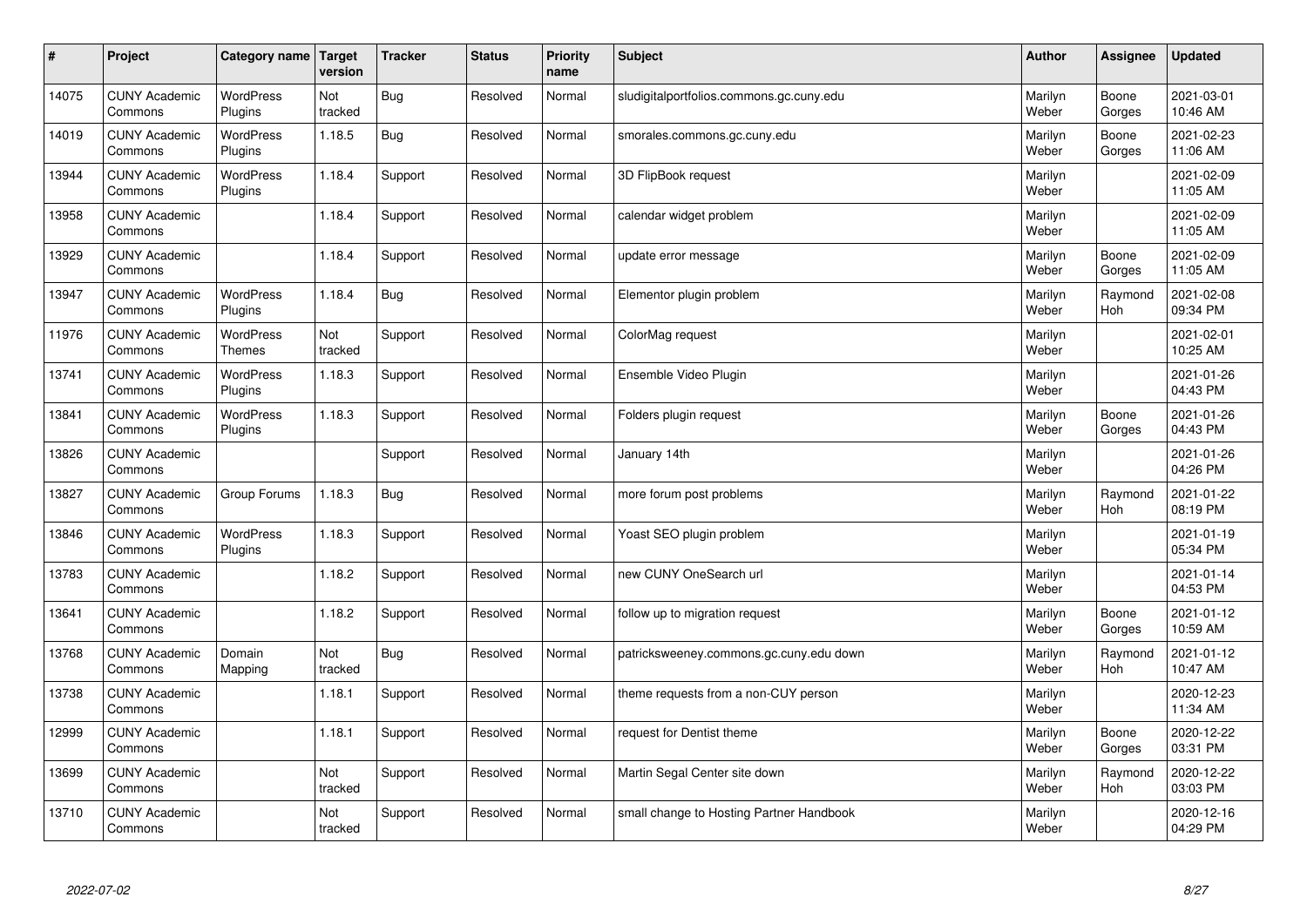| $\sharp$ | Project                         | Category name   Target            | version        | <b>Tracker</b> | <b>Status</b> | <b>Priority</b><br>name | <b>Subject</b>                                            | <b>Author</b>    | Assignee         | <b>Updated</b>         |
|----------|---------------------------------|-----------------------------------|----------------|----------------|---------------|-------------------------|-----------------------------------------------------------|------------------|------------------|------------------------|
| 13512    | <b>CUNY Academic</b><br>Commons | <b>WordPress</b><br><b>Themes</b> | 1.17.7         | Support        | Resolved      | Normal                  | theme update                                              | Marilyn<br>Weber |                  | 2020-11-16<br>04:46 PM |
| 13541    | <b>CUNY Academic</b><br>Commons |                                   | Not<br>tracked | Support        | Resolved      | Normal                  | add a page template to OER site.                          | Marilyn<br>Weber |                  | 2020-11-11<br>11:12 AM |
| 13521    | <b>CUNY Academic</b><br>Commons | Onboarding                        | 1.17.7         | Support        | Resolved      | Normal                  | sent invitations page                                     | Marilyn<br>Weber | Raymond<br>Hoh   | 2020-11-10<br>10:31 AM |
| 11908    | <b>CUNY Academic</b><br>Commons | Spam/Spam<br>Prevention           | 1.17.7         | Support        | Resolved      | Normal                  | overeager spam filter                                     | Marilyn<br>Weber | Raymond<br>Hoh   | 2020-11-05<br>04:36 PM |
| 13441    | <b>CUNY Academic</b><br>Commons |                                   | 1.17.5         | Support        | Resolved      | Normal                  | ongoing user problems with daily digests                  | Marilyn<br>Weber |                  | 2020-10-13<br>10:02 AM |
| 13378    | <b>CUNY Academic</b><br>Commons |                                   | 1.17.5         | <b>Bug</b>     | Resolved      | Normal                  | problem on one of my sites                                | Marilyn<br>Weber |                  | 2020-09-24<br>05:27 PM |
| 13341    | <b>CUNY Academic</b><br>Commons | Group Forums                      | 1.17.4         | Bug            | Resolved      | Normal                  | Forum reply problems                                      | Marilyn<br>Weber | Raymond<br>Hoh   | 2020-09-22<br>12:08 PM |
| 13238    | <b>CUNY Academic</b><br>Commons | WordPress -<br>Media              | 1.17.3         | Support        | Resolved      | Normal                  | allow ppsx file?                                          | Marilyn<br>Weber | Raymond<br>Hoh   | 2020-09-10<br>11:46 AM |
| 13295    | <b>CUNY Academic</b><br>Commons |                                   | Not<br>tracked | Support        | Resolved      | Normal                  | can't find new user                                       | Marilyn<br>Weber |                  | 2020-09-08<br>10:18 AM |
| 13159    | <b>CUNY Academic</b><br>Commons | Group Library                     | Not<br>tracked | Support        | Resolved      | Normal                  | changing folder names?                                    | Marilyn<br>Weber | Boone<br>Gorges  | 2020-08-27<br>08:59 AM |
| 13184    | <b>CUNY Academic</b><br>Commons | <b>WordPress</b><br>Plugins       | 1.17.2         | Support        | Resolved      | Normal                  | google translate plugin                                   | Marilyn<br>Weber |                  | 2020-08-25<br>11:36 AM |
| 13185    | <b>CUNY Academic</b><br>Commons | <b>WordPress</b><br><b>Themes</b> | 1.17.2         | Support        | Resolved      | Normal                  | Less theme?                                               | Marilyn<br>Weber |                  | 2020-08-25<br>11:26 AM |
| 13134    | <b>CUNY Academic</b><br>Commons | Site cloning                      | 1.17.1         | Support        | Resolved      | Normal                  | New site (a clone) point to old dashboard                 | Marilyn<br>Weber |                  | 2020-08-12<br>03:22 PM |
| 13138    | <b>CUNY Academic</b><br>Commons | Group Library                     | Not<br>tracked | Support        | Resolved      | Normal                  | moving Library contents for Steve Brier                   | Marilyn<br>Weber |                  | 2020-08-03<br>04:00 PM |
| 13116    | <b>CUNY Academic</b><br>Commons | ZenDesk                           | 1.17.1         | Support        | Resolved      | Normal                  | support/send us a message link obscured                   | Marilyn<br>Weber | Raymond<br>Hoh   | 2020-07-29<br>09:33 PM |
| 13085    | <b>CUNY Academic</b><br>Commons | Domain<br>Mapping                 | Not<br>tracked | Support        | Resolved      | Normal                  | domain mapping request                                    | Marilyn<br>Weber | <b>Matt Gold</b> | 2020-07-28<br>03:33 PM |
| 13091    | <b>CUNY Academic</b><br>Commons |                                   | 1.17.0         | Support        | Resolved      | Normal                  | problem with latex (math equations)                       | Marilyn<br>Weber |                  | 2020-07-28<br>11:09 AM |
| 13065    | <b>CUNY Academic</b><br>Commons |                                   | Not<br>tracked | Support        | Resolved      | Normal                  | can't invite new user to group                            | Marilyn<br>Weber |                  | 2020-07-22<br>04:24 PM |
| 13016    | <b>CUNY Academic</b><br>Commons | Shortcodes and<br>embeds          | 1.16.15        | Support        | Resolved      | Normal                  | possible to run code examples, like in Jupyter Notebooks? | Marilyn<br>Weber |                  | 2020-07-16<br>11:52 AM |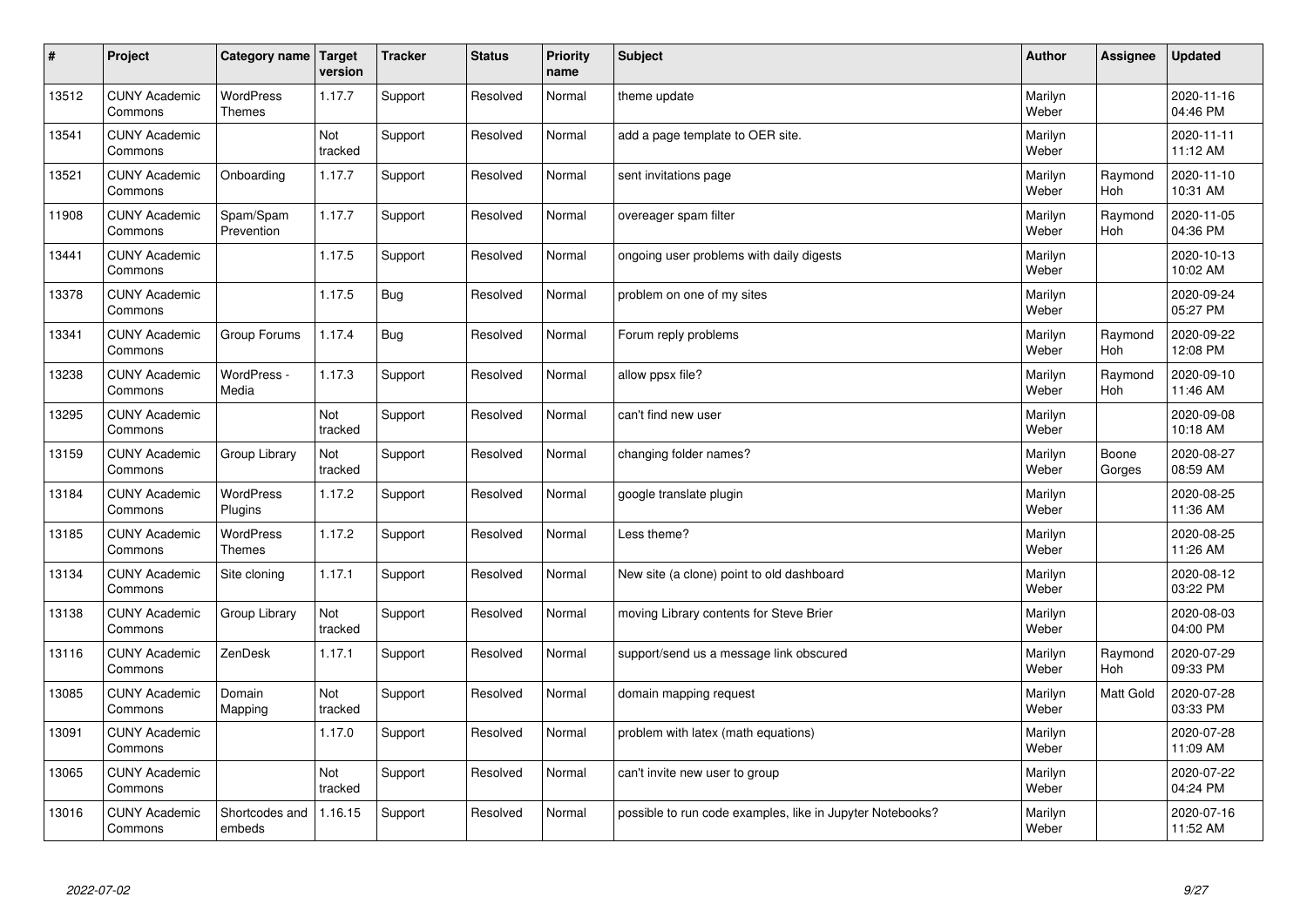| $\sharp$ | Project                         | Category name   Target            | version        | <b>Tracker</b> | <b>Status</b> | <b>Priority</b><br>name | <b>Subject</b>                                                                       | <b>Author</b>    | Assignee         | <b>Updated</b>         |
|----------|---------------------------------|-----------------------------------|----------------|----------------|---------------|-------------------------|--------------------------------------------------------------------------------------|------------------|------------------|------------------------|
| 13013    | <b>CUNY Academic</b><br>Commons |                                   | Not<br>tracked | Bug            | Resolved      | Normal                  | an invite to Group Admins from Brian Foote?!                                         | Marilyn<br>Weber |                  | 2020-07-07<br>02:36 PM |
| 12960    | <b>CUNY Academic</b><br>Commons |                                   | 1.16.14        | Support        | Resolved      | Normal                  | mutiple plugin in requests                                                           | Marilyn<br>Weber | Boone<br>Gorges  | 2020-06-23<br>10:53 AM |
| 12905    | <b>CUNY Academic</b><br>Commons |                                   | 1.16.14        | Support        | Resolved      | Normal                  | trouble embedding a flipbook from Flipsnack                                          | Marilyn<br>Weber | Boone<br>Gorges  | 2020-06-23<br>10:53 AM |
| 12777    | <b>CUNY Academic</b><br>Commons |                                   | 1.16.14        | Support        | Resolved      | Normal                  | request to include custom javascript into a Commons-hosted site                      | Marilyn<br>Weber |                  | 2020-06-16<br>04:03 PM |
| 12861    | <b>CUNY Academic</b><br>Commons |                                   |                | Support        | Resolved      | Normal                  | trouble with YouTube                                                                 | Marilyn<br>Weber | Raymond<br>Hoh   | 2020-06-09<br>11:16 AM |
| 12676    | <b>CUNY Academic</b><br>Commons | <b>WordPress</b><br>Plugins       | 1.16.10        | Support        | Resolved      | Normal                  | request for Require Post Category plug-in                                            | Marilyn<br>Weber |                  | 2020-04-28<br>11:03 AM |
| 12543    | <b>CUNY Academic</b><br>Commons | <b>Public Portfolio</b>           | Not<br>tracked | Support        | Resolved      | Normal                  | User cannot find profile edit button                                                 | Marilyn<br>Weber | scott voth       | 2020-03-22<br>02:49 PM |
| 12515    | <b>CUNY Academic</b><br>Commons | cuny.is                           | 1.16.7         | Support        | Resolved      | Normal                  | AJAX actions on cuny.is admin page are failing                                       | Marilyn<br>Weber |                  | 2020-03-10<br>11:57 AM |
| 12487    | <b>CUNY Academic</b><br>Commons | Group Forums                      | 1.16.7         | Bug            | Resolved      | Normal                  | group posting problems?                                                              | Marilyn<br>Weber | Raymond<br>Hoh   | 2020-03-10<br>11:40 AM |
| 12395    | <b>CUNY Academic</b><br>Commons | Spam/Spam<br>Prevention           | Not<br>tracked | Support        | Resolved      | Normal                  | comments again being blocked                                                         | Marilyn<br>Weber | Raymond<br>Hoh   | 2020-03-10<br>11:13 AM |
| 12427    | <b>CUNY Academic</b><br>Commons |                                   | Not<br>tracked | Support        | Resolved      | Normal                  | organizing PDF on a site?                                                            | Marilyn<br>Weber | scott voth       | 2020-03-10<br>11:11 AM |
| 10059    | <b>CUNY Academic</b><br>Commons | <b>WordPress</b><br><b>Themes</b> | Not<br>tracked | Support        | Resolved      | Normal                  | Magazine Premium theme for new site                                                  | Marilyn<br>Weber |                  | 2020-02-17<br>03:39 PM |
| 11912    | <b>CUNY Academic</b><br>Commons |                                   |                | Support        | Resolved      | Normal                  | influence search results?                                                            | Marilyn<br>Weber |                  | 2020-02-11<br>10:51 AM |
| 12346    | <b>CUNY Academic</b><br>Commons | Redmine                           |                | Support        | Resolved      | Normal                  | another Redmine request                                                              | Marilyn<br>Weber | <b>Matt Gold</b> | 2020-01-30<br>08:20 PM |
| 12334    | <b>CUNY Academic</b><br>Commons |                                   |                | Support        | Resolved      | Normal                  | request for a Redmine account                                                        | Marilyn<br>Weber | Matt Gold        | 2020-01-30<br>12:01 PM |
| 12302    | <b>CUNY Academic</b><br>Commons | WordPress<br><b>Themes</b>        | 1.16.4         | Support        | Resolved      | Normal                  | Pictorio theme request                                                               | Marilyn<br>Weber | Raymond<br>Hoh   | 2020-01-28<br>11:44 AM |
| 12137    | <b>CUNY Academic</b><br>Commons | <b>WordPress</b><br>Themes        | Not<br>tracked | Support        | Resolved      | Normal                  | media player problem                                                                 | Marilyn<br>Weber |                  | 2019-12-12<br>08:52 PM |
| 12190    | <b>CUNY Academic</b><br>Commons | <b>Blogs</b><br>(BuddyPress)      | Not<br>tracked | Support        | Resolved      | Normal                  | Site avatar in directory is not what user expects                                    | Marilyn<br>Weber |                  | 2019-12-12<br>08:51 PM |
| 12156    | <b>CUNY Academic</b><br>Commons | Blogs<br>(BuddyPress)             | Not<br>tracked | Support        | Resolved      | Normal                  | My Sites list (Commons Profile or Sites directory) doesn't match toolbar<br>dropdown | Marilyn<br>Weber |                  | 2019-12-11<br>10:20 AM |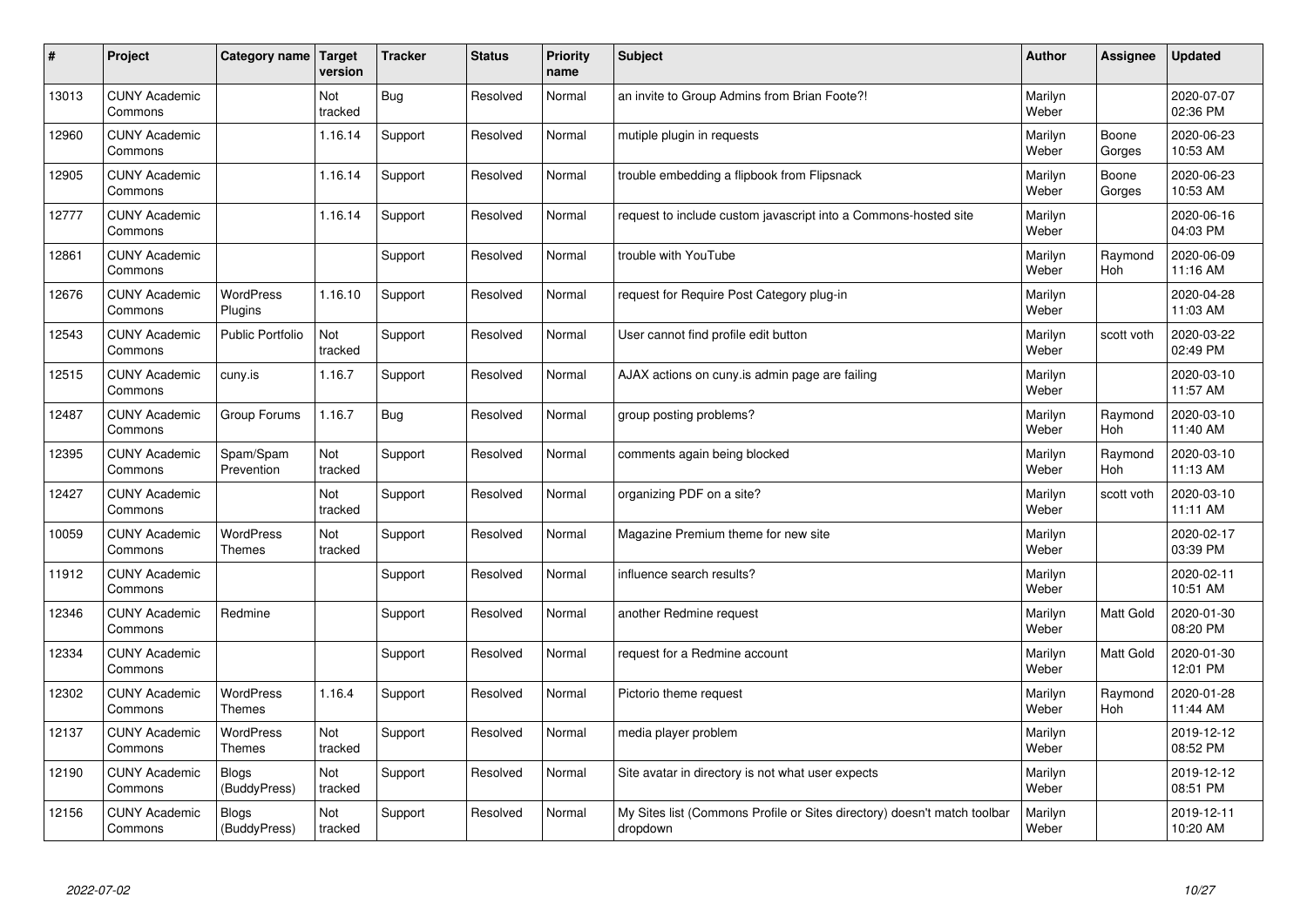| #     | Project                         | Category name                     | <b>Target</b><br>version | <b>Tracker</b> | <b>Status</b> | <b>Priority</b><br>name | <b>Subject</b>                                                                                         | <b>Author</b>    | Assignee        | <b>Updated</b>         |
|-------|---------------------------------|-----------------------------------|--------------------------|----------------|---------------|-------------------------|--------------------------------------------------------------------------------------------------------|------------------|-----------------|------------------------|
| 12176 | <b>CUNY Academic</b><br>Commons |                                   | Not<br>tracked           | Support        | Resolved      | Normal                  | Mp4s?                                                                                                  | Marilyn<br>Weber |                 | 2019-12-05<br>11:04 AM |
| 12165 | <b>CUNY Academic</b><br>Commons | <b>BuddyPress</b><br>(misc)       | Not<br>tracked           | Support        | Resolved      | Normal                  | two reports of Profile problems                                                                        | Marilyn<br>Weber | Boone<br>Gorges | 2019-12-04<br>05:06 PM |
| 11977 | <b>CUNY Academic</b><br>Commons |                                   | Not<br>tracked           | Support        | Resolved      | Normal                  | please remove me from many sites                                                                       | Marilyn<br>Weber |                 | 2019-11-21<br>01:05 PM |
| 12038 | <b>CUNY Academic</b><br>Commons |                                   | 1.15.13                  | Bug            | Resolved      | Normal                  | admin visibility problem at careerplan.commons.gc.cuny.edu                                             | Marilyn<br>Weber |                 | 2019-11-12<br>10:20 AM |
| 11907 | <b>CUNY Academic</b><br>Commons | <b>Public Portfolio</b>           | 1.15.13                  | Support        | Resolved      | Normal                  | more publications problems (in profile)                                                                | Marilyn<br>Weber |                 | 2019-11-04<br>11:16 AM |
| 11915 | <b>CUNY Academic</b><br>Commons |                                   | Not<br>tracked           | Support        | Resolved      | Normal                  | User not in list                                                                                       | Marilyn<br>Weber |                 | 2019-10-28<br>10:13 AM |
| 11964 | <b>CUNY Academic</b><br>Commons | Layout                            | 1.15.12                  | <b>Bug</b>     | Resolved      | Normal                  | https://commons.gc.cuny.edu/create/ not displaying correctly in Edge                                   | Marilyn<br>Weber | Raymond<br>Hoh  | 2019-10-22<br>11:54 AM |
| 11961 | <b>CUNY Academic</b><br>Commons | Membership                        | Not<br>tracked           | Support        | Resolved      | Normal                  | switch email for student user                                                                          | Marilyn<br>Weber |                 | 2019-10-09<br>01:56 PM |
| 11832 | <b>CUNY Academic</b><br>Commons | <b>WordPress</b><br>Plugins       | 1.15.11                  | Support        | Resolved      | Normal                  | Yoast SEO premium for sexgenlab.org                                                                    | Marilyn<br>Weber |                 | 2019-10-08<br>11:22 AM |
| 11922 | <b>CUNY Academic</b><br>Commons | Membership                        | Not<br>tracked           | Support        | Resolved      | Normal                  | https://commons.gc.cuny.edu/members/cunyhealthequity/                                                  | Marilyn<br>Weber |                 | 2019-10-02<br>04:05 PM |
| 11865 | <b>CUNY Academic</b><br>Commons | Onboarding                        | 1.15.10                  | <b>Bug</b>     | Resolved      | Normal                  | Site name not appearing in "Membership" lists of Invitation modal                                      | Marilyn<br>Weber | Boone<br>Gorges | 2019-09-24<br>11:09 AM |
| 11896 | <b>CUNY Academic</b><br>Commons |                                   | Not<br>tracked           | Support        | Resolved      | Normal                  | https://thenurseswritingproject.commons.gc.cuny.edu                                                    | Marilyn<br>Weber |                 | 2019-09-24<br>08:09 AM |
| 11866 | <b>CUNY Academic</b><br>Commons | <b>WordPress</b><br><b>Themes</b> | 1.15.10                  | Support        | Resolved      | Normal                  | problem with project widget and the 'skills' to generate tags                                          | Marilyn<br>Weber | Raymond<br>Hoh  | 2019-09-19<br>03:20 PM |
| 11225 | <b>CUNY Academic</b><br>Commons |                                   | Not<br>tracked           | Support        | Resolved      | Normal                  | bulk upload?                                                                                           | Marilyn<br>Weber |                 | 2019-09-18<br>10:31 AM |
| 11813 | <b>CUNY Academic</b><br>Commons | <b>WordPress</b><br>Plugins       | 1.15.9                   | Support        | Resolved      | Normal                  | 'Change Password Protected Message" plugin requests                                                    | Marilyn<br>Weber |                 | 2019-09-10<br>05:57 PM |
| 11650 | <b>CUNY Academic</b><br>Commons |                                   | Not<br>tracked           | Support        | Resolved      | Normal                  | https://commons.gc.cuny.edu/groups/introduction-to-literary-studies-engl<br>ish-252-at-hunter-college/ | Marilyn<br>Weber |                 | 2019-07-18<br>02:28 PM |
| 11647 | <b>CUNY Academic</b><br>Commons |                                   | 1.15.6                   | Support        | Resolved      | Normal                  | Tribulant Newsletters update                                                                           | Marilyn<br>Weber |                 | 2019-07-18<br>02:27 PM |
| 11609 | <b>CUNY Academic</b><br>Commons |                                   | 1.15.5                   | Support        | Resolved      | Normal                  | <b>Mixed Content flag</b>                                                                              | Marilyn<br>Weber |                 | 2019-06-27<br>06:54 PM |
| 11567 | <b>CUNY Academic</b><br>Commons | <b>Group Files</b>                | 1.15.4                   | Bug            | Resolved      | Normal                  | Group files pagination doesn't work properly in folders                                                | Marilyn<br>Weber | Boone<br>Gorges | 2019-06-25<br>04:22 PM |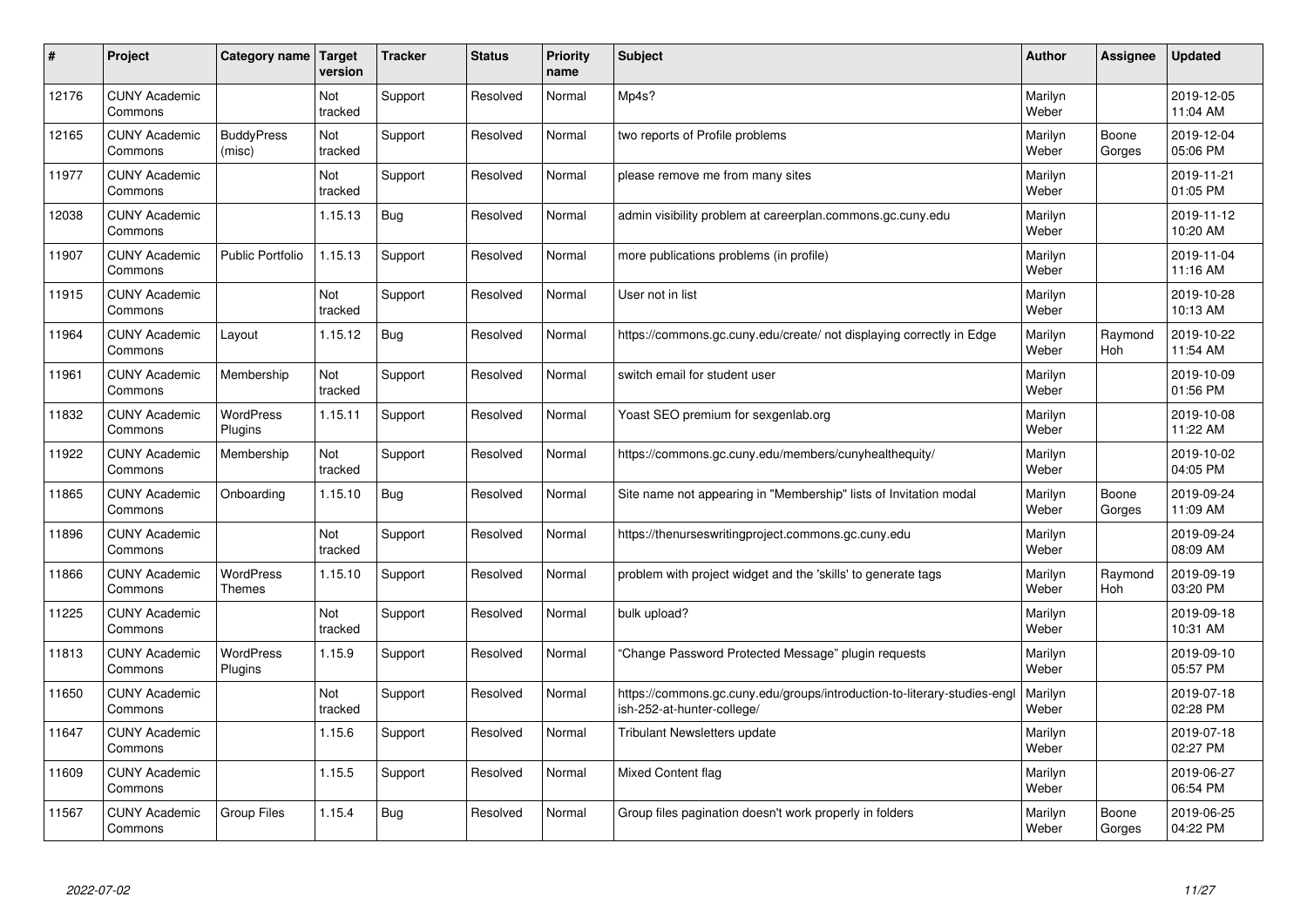| $\sharp$ | Project                         | Category name   Target            | version        | <b>Tracker</b> | <b>Status</b> | <b>Priority</b><br>name | <b>Subject</b>                                             | <b>Author</b>    | Assignee       | <b>Updated</b>         |
|----------|---------------------------------|-----------------------------------|----------------|----------------|---------------|-------------------------|------------------------------------------------------------|------------------|----------------|------------------------|
| 11516    | <b>CUNY Academic</b><br>Commons | Membership                        | Not<br>tracked | Support        | Resolved      | Normal                  | request for email change                                   | Marilyn<br>Weber |                | 2019-06-04<br>01:48 PM |
| 11002    | <b>CUNY Academic</b><br>Commons |                                   | Not<br>tracked | Support        | Resolved      | Normal                  | open link in a new tab not working                         | Marilyn<br>Weber |                | 2019-06-03<br>07:57 PM |
| 11453    | <b>CUNY Academic</b><br>Commons | <b>WordPress</b><br>(misc)        | 1.15.2         | Bug            | Resolved      | Normal                  | 403 error on Firefox                                       | Marilyn<br>Weber | Raymond<br>Hoh | 2019-05-28<br>11:46 AM |
| 11483    | <b>CUNY Academic</b><br>Commons |                                   | 1.15.2         | <b>Bug</b>     | Resolved      | Normal                  | 'Add New user" not working                                 | Marilyn<br>Weber |                | 2019-05-21<br>02:26 PM |
| 11448    | <b>CUNY Academic</b><br>Commons | <b>BuddyPress</b><br>(misc)       | 1.15.1         | Support        | Resolved      | Normal                  | sole administrator listed on sites is not an admin at all? | Marilyn<br>Weber | Raymond<br>Hoh | 2019-05-14<br>11:15 AM |
| 11294    | <b>CUNY Academic</b><br>Commons | Account<br>settings               | Not<br>tracked | Support        | Resolved      | Normal                  | student emgail change                                      | Marilyn<br>Weber | Matt Gold      | 2019-04-07<br>09:11 PM |
| 10986    | <b>CUNY Academic</b><br>Commons |                                   | Not<br>tracked | Support        | Resolved      | Normal                  | PDF embedder provoking error                               | Marilyn<br>Weber |                | 2019-03-29<br>04:28 PM |
| 11233    | <b>CUNY Academic</b><br>Commons |                                   | 1.14.9         | Support        | Resolved      | Normal                  | Hotjar?                                                    | Marilyn<br>Weber |                | 2019-03-26<br>12:10 PM |
| 11029    | <b>CUNY Academic</b><br>Commons | Authentication                    | 1.14.9         | Support        | Resolved      | Normal                  | Sujatha Fernandes cannot edit her site                     | Marilyn<br>Weber | Raymond<br>Hoh | 2019-03-26<br>12:10 PM |
| 11147    | <b>CUNY Academic</b><br>Commons | Membership                        | Not<br>tracked | Support        | Resolved      | Normal                  | employee email change                                      | Marilyn<br>Weber |                | 2019-03-12<br>03:58 PM |
| 11217    | <b>CUNY Academic</b><br>Commons | Membership                        | Not<br>tracked | Support        | Resolved      | Normal                  | Another email update                                       | Marilyn<br>Weber |                | 2019-03-12<br>03:37 PM |
| 11211    | <b>CUNY Academic</b><br>Commons | <b>WordPress</b><br><b>Themes</b> | 1.14.8         | Support        | Resolved      | Normal                  | user needs to edit the HTML coding                         | Marilyn<br>Weber |                | 2019-03-12<br>11:20 AM |
| 11210    | <b>CUNY Academic</b><br>Commons | Membership                        | Not<br>tracked | Support        | Resolved      | Normal                  | Please change the email                                    | Marilyn<br>Weber |                | 2019-03-11<br>04:16 PM |
| 11205    | <b>CUNY Academic</b><br>Commons | WordPress<br>Plugins              | Not<br>tracked | Support        | Resolved      | Normal                  | problems with Google calendar                              | Marilyn<br>Weber | Raymond<br>Hoh | 2019-03-11<br>02:17 PM |
| 11198    | <b>CUNY Academic</b><br>Commons |                                   | Not<br>tracked | Support        | Resolved      | Normal                  | former CUNY employee                                       | Marilyn<br>Weber |                | 2019-03-07<br>02:21 PM |
| 11091    | <b>CUNY Academic</b><br>Commons | <b>BuddyPress</b><br>Docs         | 1.14.7         | Support        | Resolved      | Normal                  | word limit for comments on a group doc?                    | Marilyn<br>Weber |                | 2019-02-26<br>02:04 PM |
| 11127    | <b>CUNY Academic</b><br>Commons | Membership                        | Not<br>tracked | Support        | Resolved      | Normal                  | user with new campus affiliation                           | Marilyn<br>Weber |                | 2019-02-19<br>02:09 PM |
| 8481     | <b>CUNY Academic</b><br>Commons | Membership                        | Not<br>tracked | Support        | Resolved      | Normal                  | admin of http://swipanalytic.org/organizers/               | Marilyn<br>Weber |                | 2019-02-19<br>01:58 PM |
| 11088    | <b>CUNY Academic</b><br>Commons | Group Blogs                       | Not<br>tracked | Bug            | Resolved      | Normal                  | no notification for comments                               | Marilyn<br>Weber |                | 2019-02-15<br>03:30 PM |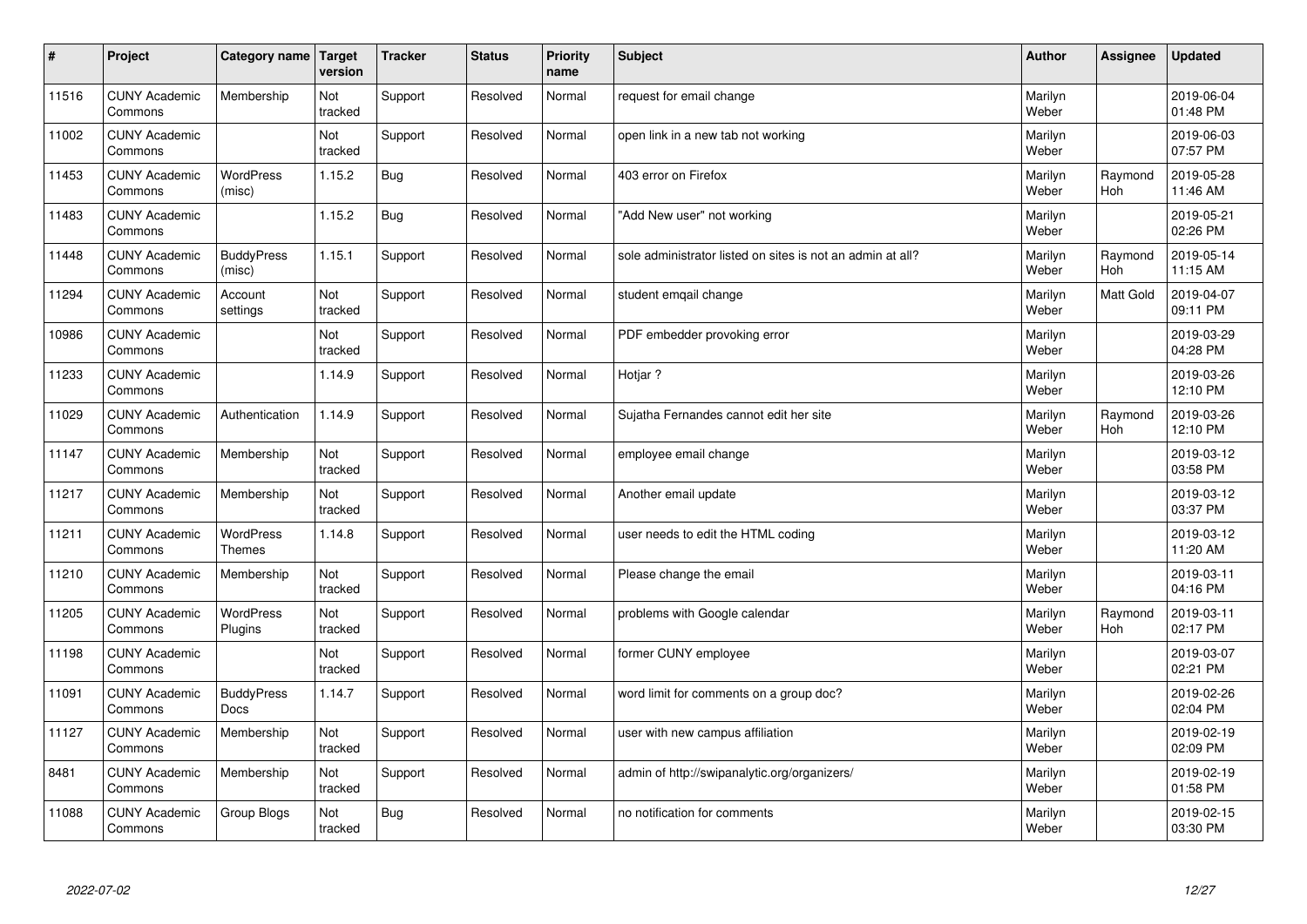| $\sharp$ | Project                         | Category name              | Target<br>version | <b>Tracker</b> | <b>Status</b> | <b>Priority</b><br>name | <b>Subject</b>                                       | <b>Author</b>    | Assignee  | <b>Updated</b>         |
|----------|---------------------------------|----------------------------|-------------------|----------------|---------------|-------------------------|------------------------------------------------------|------------------|-----------|------------------------|
| 10941    | <b>CUNY Academic</b><br>Commons | Membership                 | Not<br>tracked    | Support        | Resolved      | Normal                  | update user email                                    | Marilyn<br>Weber |           | 2019-02-13<br>02:24 PM |
| 11031    | <b>CUNY Academic</b><br>Commons |                            | Not<br>tracked    | Support        | Resolved      | Normal                  | new group with seemingly old topics                  | Marilyn<br>Weber |           | 2019-02-11<br>12:17 PM |
| 11017    | <b>CUNY Academic</b><br>Commons |                            | Not<br>tracked    | Support        | Resolved      | Normal                  | site didn't save?                                    | Marilyn<br>Weber |           | 2019-01-25<br>03:47 PM |
| 11006    | <b>CUNY Academic</b><br>Commons | Groups (misc)              | 1.14.6            | Support        | Resolved      | Normal                  | removing members from a group isn't working          | Marilyn<br>Weber |           | 2019-01-24<br>03:18 PM |
| 11003    | <b>CUNY Academic</b><br>Commons |                            | Not<br>tracked    | Support        | Resolved      | Normal                  | user email change                                    | Marilyn<br>Weber |           | 2019-01-24<br>02:50 PM |
| 10932    | <b>CUNY Academic</b><br>Commons |                            |                   | Support        | Resolved      | Normal                  | add me as admin to meenaalexander.com                | Marilyn<br>Weber | Matt Gold | 2019-01-09<br>02:12 PM |
| 10910    | <b>CUNY Academic</b><br>Commons | Membership                 | Not<br>tracked    | Support        | Resolved      | Normal                  | request to be an admin to a prof's site              | Marilyn<br>Weber |           | 2019-01-04<br>10:45 AM |
| 10820    | <b>CUNY Academic</b><br>Commons |                            | Not<br>tracked    | Support        | Resolved      | Normal                  | retrieve deleted pages/posts                         | Marilyn<br>Weber |           | 2018-12-13<br>06:33 PM |
| 10810    | <b>CUNY Academic</b><br>Commons | <b>WordPress</b><br>(misc) | 1.14.2            | Bug            | Resolved      | Normal                  | Sites set as public are becoming private             | Marilyn<br>Weber |           | 2018-12-11<br>10:15 AM |
| 10440    | <b>CUNY Academic</b><br>Commons |                            | Not<br>tracked    | Support        | Resolved      | Normal                  | Acert post problem                                   | Marilyn<br>Weber |           | 2018-12-10<br>03:57 PM |
| 10298    | <b>CUNY Academic</b><br>Commons |                            | Not<br>tracked    | Support        | Resolved      | Normal                  | RSS feed to itunes problem                           | Marilyn<br>Weber |           | 2018-12-10<br>03:57 PM |
| 10257    | <b>CUNY Academic</b><br>Commons | Membership                 | Not<br>tracked    | Support        | Resolved      | Normal                  | change the email from @login.cuny.edu to campu email | Marilyn<br>Weber |           | 2018-12-10<br>03:55 PM |
| 10133    | <b>CUNY Academic</b><br>Commons | WordPress<br>(misc)        | Not<br>tracked    | Support        | Resolved      | Normal                  | two Commons sites to be migrated elsewhere           | Marilyn<br>Weber |           | 2018-12-10<br>03:54 PM |
| 9889     | <b>CUNY Academic</b><br>Commons |                            | Not<br>tracked    | Support        | Resolved      | Normal                  | remove comments from activity feed?                  | Marilyn<br>Weber |           | 2018-12-10<br>03:53 PM |
| 9779     | <b>CUNY Academic</b><br>Commons | Membership                 | Not<br>tracked    | Support        | Resolved      | Normal                  | user not sure if she is registered.                  | Marilyn<br>Weber |           | 2018-12-10<br>03:53 PM |
| 8978     | <b>CUNY Academic</b><br>Commons | Groups (misc)              | Not<br>tracked    | Support        | Resolved      | Normal                  | removing old groups                                  | Marilyn<br>Weber |           | 2018-12-10<br>03:52 PM |
| 10772    | <b>CUNY Academic</b><br>Commons | Groups (misc)              | 1.14.2            | <b>Bug</b>     | Resolved      | Normal                  | can't create groups                                  | Marilyn<br>Weber |           | 2018-12-04<br>10:42 AM |
| 10606    | <b>CUNY Academic</b><br>Commons | cdev.gc.cuny.ed<br>u       | Not<br>tracked    | Support        | Resolved      | Normal                  | problems with testing environment                    | Marilyn<br>Weber |           | 2018-11-02<br>10:27 AM |
| 9886     | <b>CUNY Academic</b><br>Commons | cuny.is                    | Not<br>tracked    | Support        | Resolved      | Normal                  | cuny.is SSL                                          | Marilyn<br>Weber |           | 2018-10-26<br>02:07 PM |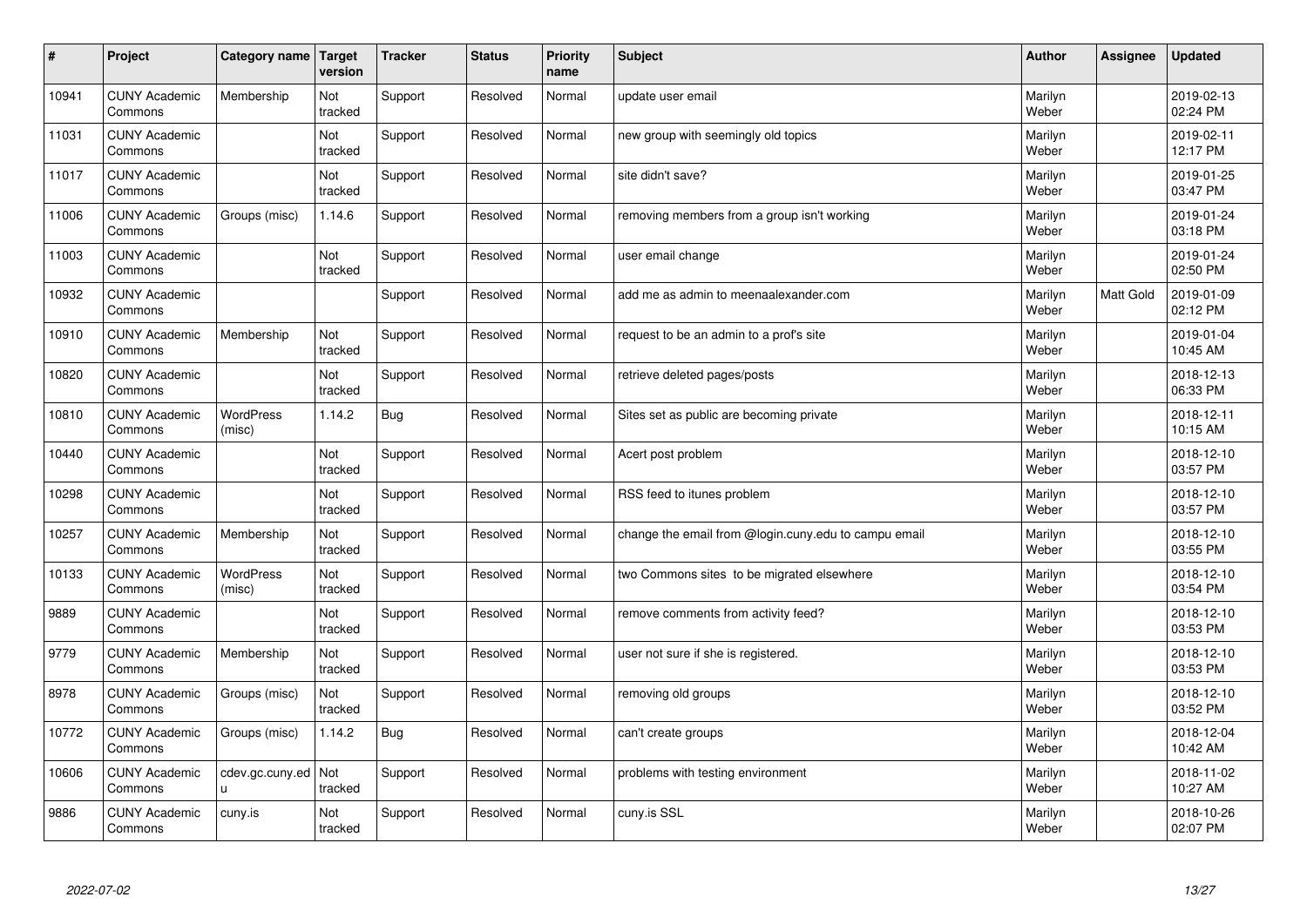| $\vert$ # | Project                         | Category name               | Target<br>version | <b>Tracker</b> | <b>Status</b> | <b>Priority</b><br>name | <b>Subject</b>                                          | <b>Author</b>    | Assignee         | <b>Updated</b>         |
|-----------|---------------------------------|-----------------------------|-------------------|----------------|---------------|-------------------------|---------------------------------------------------------|------------------|------------------|------------------------|
| 10407     | <b>CUNY Academic</b><br>Commons |                             | Not<br>tracked    | Support        | Resolved      | Normal                  | toolbar problem                                         | Marilyn<br>Weber | Boone<br>Gorges  | 2018-10-23<br>10:52 AM |
| 10537     | <b>CUNY Academic</b><br>Commons |                             | Not<br>tracked    | Bug            | Resolved      | Normal                  | jpegs not showing                                       | Marilyn<br>Weber |                  | 2018-10-23<br>10:51 AM |
| 10387     | <b>CUNY Academic</b><br>Commons | Membership                  | Not<br>tracked    | Support        | Resolved      | Normal                  | remove user page                                        | Marilyn<br>Weber |                  | 2018-09-28<br>02:26 PM |
| 10361     | <b>CUNY Academic</b><br>Commons | Group Forums                | 1.13.10           | Bug            | Resolved      | Normal                  | forum post pending oddity                               | Marilyn<br>Weber |                  | 2018-09-25<br>10:45 AM |
| 10266     | <b>CUNY Academic</b><br>Commons |                             |                   | Support        | Resolved      | Normal                  | GC email change requested                               | Marilyn<br>Weber | <b>Matt Gold</b> | 2018-08-30<br>03:07 PM |
| 10176     | <b>CUNY Academic</b><br>Commons | Documentation               | Not<br>tracked    | <b>Bug</b>     | Resolved      | Normal                  | domain mapping requests                                 | Marilyn<br>Weber | scott voth       | 2018-08-29<br>05:30 PM |
| 10240     | <b>CUNY Academic</b><br>Commons | WordPress<br>Plugins        | 1.13.8            | Support        | Resolved      | Normal                  | require-featured-image plug-in request                  | Marilyn<br>Weber |                  | 2018-08-29<br>05:15 PM |
| 10239     | <b>CUNY Academic</b><br>Commons |                             | Not<br>tracked    | Support        | Resolved      | Normal                  | musicroombooking.commons.gc.cuny.edu                    | Marilyn<br>Weber |                  | 2018-08-29<br>03:06 PM |
| 10256     | <b>CUNY Academic</b><br>Commons |                             |                   | Support        | Resolved      | Normal                  | email change requested                                  | Marilyn<br>Weber | <b>Matt Gold</b> | 2018-08-29<br>02:52 PM |
| 10227     | <b>CUNY Academic</b><br>Commons |                             |                   | Support        | Resolved      | Normal                  | user incorrectly entered her email address              | Marilyn<br>Weber | <b>Matt Gold</b> | 2018-08-26<br>08:55 PM |
| 10101     | <b>CUNY Academic</b><br>Commons |                             | 1.13.7            | <b>Bug</b>     | Resolved      | Normal                  | URL changes within Manage section of groups             | Marilyn<br>Weber |                  | 2018-08-03<br>01:54 PM |
| 10066     | <b>CUNY Academic</b><br>Commons | Membership                  | Not<br>tracked    | Support        | Resolved      | Normal                  | add me as an admin to https://pkms.commons.gc.cuny.edu/ | Marilyn<br>Weber |                  | 2018-07-26<br>11:54 AM |
| 10035     | <b>CUNY Academic</b><br>Commons |                             | Not<br>tracked    | <b>Bug</b>     | Resolved      | Normal                  | Reconnecting user to site                               | Marilyn<br>Weber |                  | 2018-07-23<br>11:55 AM |
| 10006     | <b>CUNY Academic</b><br>Commons | Membership                  | Not<br>tracked    | Support        | Resolved      | Normal                  | another email change request                            | Marilyn<br>Weber |                  | 2018-07-13<br>12:36 PM |
| 9992      | <b>CUNY Academic</b><br>Commons |                             | 1.13.6            | <b>Bug</b>     | Resolved      | Normal                  | ACERT website down again                                | Marilyn<br>Weber |                  | 2018-07-10<br>12:15 PM |
| 9965      | <b>CUNY Academic</b><br>Commons | <b>WordPress</b><br>Plugins | 1.13.4            | Support        | Resolved      | Normal                  | plug-in request for OneTone Companion                   | Marilyn<br>Weber | Raymond<br>Hoh   | 2018-06-26<br>12:00 PM |
| 9949      | <b>CUNY Academic</b><br>Commons |                             | 1.13.4            | Support        | Resolved      | Normal                  | raise storage space limit?                              | Marilyn<br>Weber | Boone<br>Gorges  | 2018-06-26<br>12:00 PM |
| 9927      | <b>CUNY Academic</b><br>Commons | Membership                  | Not<br>tracked    | Support        | Resolved      | Normal                  | wrong email used                                        | Marilyn<br>Weber | Matt Gold        | 2018-06-14<br>10:21 AM |
| 9928      | <b>CUNY Academic</b><br>Commons | Account<br>settings         |                   | Support        | Resolved      | Normal                  | email change request from former student                | Marilyn<br>Weber | <b>Matt Gold</b> | 2018-06-14<br>10:20 AM |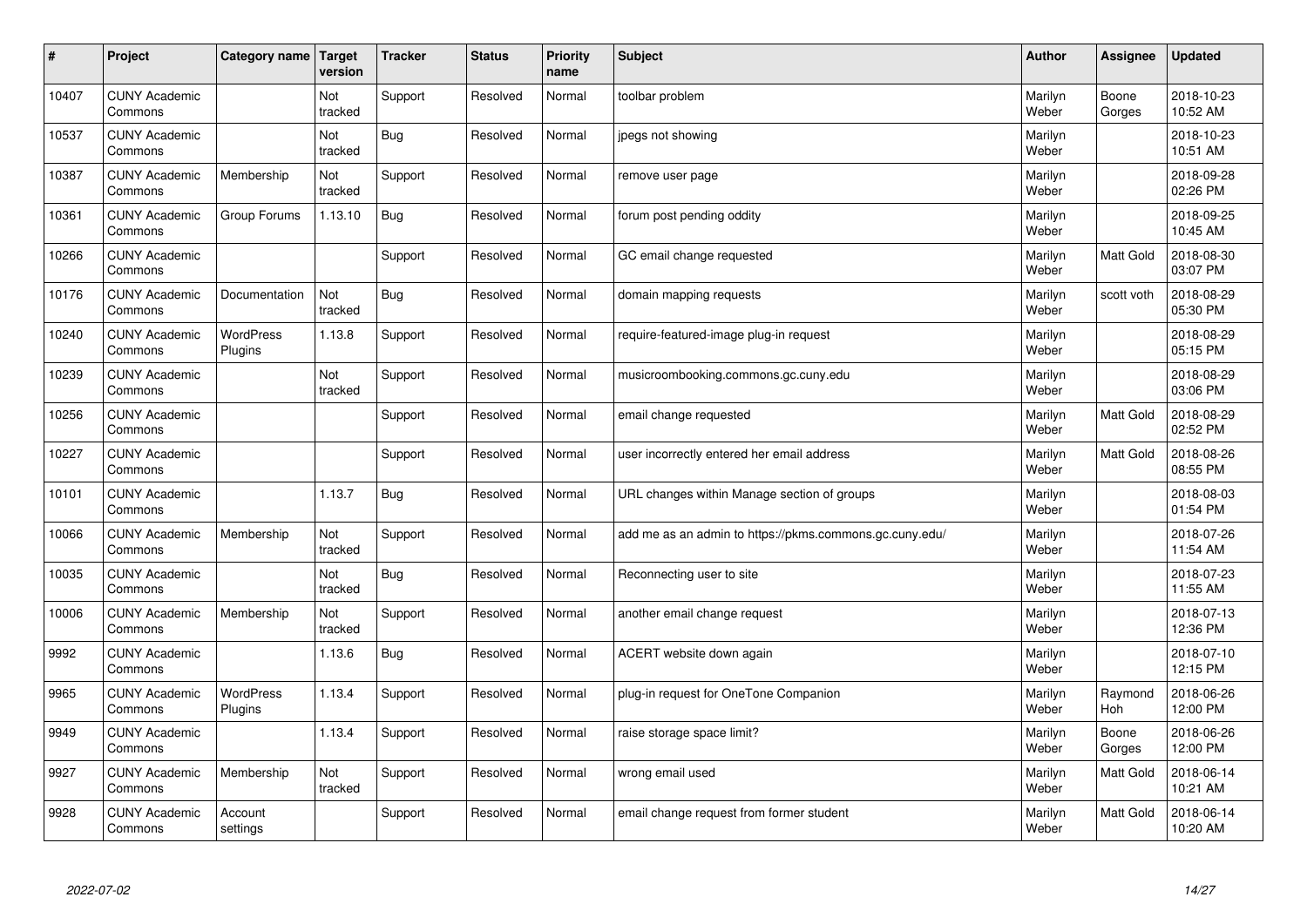| $\sharp$ | Project                         | Category name                     | Target<br>version | <b>Tracker</b> | <b>Status</b> | <b>Priority</b><br>name | <b>Subject</b>                                      | <b>Author</b>    | Assignee              | <b>Updated</b>         |
|----------|---------------------------------|-----------------------------------|-------------------|----------------|---------------|-------------------------|-----------------------------------------------------|------------------|-----------------------|------------------------|
| 9919     | <b>CUNY Academic</b><br>Commons |                                   | Not<br>tracked    | Bug            | Resolved      | Normal                  | admin of https://sphcurriculum.commons.gc.cuny.edu  | Marilyn<br>Weber |                       | 2018-06-12<br>09:37 PM |
| 9888     | <b>CUNY Academic</b><br>Commons | <b>WordPress</b><br>Plugins       | 1.13.3            | Support        | Resolved      | Normal                  | Business directory Plug-in request                  | Marilyn<br>Weber |                       | 2018-06-12<br>11:52 AM |
| 9823     | <b>CUNY Academic</b><br>Commons | Account<br>settings               | Not<br>tracked    | Support        | Resolved      | Normal                  | email change                                        | Marilyn<br>Weber | Matt Gold             | 2018-05-23<br>01:58 PM |
| 9787     | <b>CUNY Academic</b><br>Commons | Registration                      |                   | Support        | Resolved      | Normal                  | email change request                                | Marilyn<br>Weber | Matt Gold             | 2018-05-16<br>09:55 PM |
| 9780     | <b>CUNY Academic</b><br>Commons |                                   | Not<br>tracked    | Support        | Resolved      | Normal                  | remove the phone number on this profile?            | Marilyn<br>Weber |                       | 2018-05-15<br>10:35 AM |
| 9767     | <b>CUNY Academic</b><br>Commons | Registration                      | Not<br>tracked    | Support        | Resolved      | Normal                  | user deleted account but now needs one              | Marilyn<br>Weber |                       | 2018-05-11<br>02:39 PM |
| 8941     | <b>CUNY Academic</b><br>Commons | <b>WordPress</b><br><b>Themes</b> | 1.13.1            | Support        | Resolved      | Normal                  | Theme request: ColorNews                            | Marilyn<br>Weber |                       | 2018-05-08<br>10:42 AM |
| 9725     | <b>CUNY Academic</b><br>Commons |                                   | Not<br>tracked    | Support        | Resolved      | Normal                  | problems with deleting a site                       | Marilyn<br>Weber |                       | 2018-05-07<br>10:24 PM |
| 8446     | <b>CUNY Academic</b><br>Commons | <b>WordPress</b><br>Plugins       | 1.11.14           | Support        | Resolved      | Normal                  | request for multiple accordion menu plugins         | Marilyn<br>Weber |                       | 2018-05-07<br>09:57 PM |
| 9659     | <b>CUNY Academic</b><br>Commons | Account<br>settings               |                   | Support        | Resolved      | Normal                  | user email change                                   | Marilyn<br>Weber | Matt Gold             | 2018-04-24<br>12:08 PM |
| 9604     | <b>CUNY Academic</b><br>Commons |                                   | Not<br>tracked    | Support        | Resolved      | Normal                  | l (Marilyn) can only log into cdev as teststudent   | Marilyn<br>Weber |                       | 2018-04-21<br>10:20 AM |
| 9535     | <b>CUNY Academic</b><br>Commons |                                   | Not<br>tracked    | Support        | Resolved      | Normal                  | admin for https://video.commons.gc.cuny.edu/?       | Marilyn<br>Weber | Matt Gold             | 2018-04-13<br>05:06 PM |
| 9500     | <b>CUNY Academic</b><br>Commons | <b>WordPress</b><br>Plugins       | 1.12.12           | Support        | Resolved      | Normal                  | PowerPoint in the media library?                    | Marilyn<br>Weber | Raymond<br>Hoh        | 2018-04-12<br>02:28 PM |
| 9541     | <b>CUNY Academic</b><br>Commons | <b>WordPress</b><br>(misc)        | Not<br>tracked    | Support        | Resolved      | Normal                  | repeating header banner                             | Marilyn<br>Weber | Raymond<br><b>Hoh</b> | 2018-04-06<br>12:33 PM |
| 9499     | <b>CUNY Academic</b><br>Commons | <b>WordPress</b><br>(misc)        | Not<br>tracked    | Support        | Resolved      | Normal                  | tiny question - preventing dates on posts?          | Marilyn<br>Weber | Raymond<br><b>Hoh</b> | 2018-04-04<br>03:55 PM |
| 9477     | <b>CUNY Academic</b><br>Commons | Account<br>settings               |                   | Support        | Resolved      | Normal                  | email change request                                | Marilyn<br>Weber | <b>Matt Gold</b>      | 2018-03-24<br>08:53 AM |
| 9470     | <b>CUNY Academic</b><br>Commons |                                   |                   | Bug            | Resolved      | Normal                  | Users not appearing via "Add New"                   | Marilyn<br>Weber |                       | 2018-03-22<br>07:44 PM |
| 9224     | <b>CUNY Academic</b><br>Commons | <b>Group Files</b>                | 1.13              | Feature        | Resolved      | Normal                  | attachments to forum posts clutter up Files area    | Marilyn<br>Weber | Boone<br>Gorges       | 2018-03-22<br>03:34 PM |
| 9335     | <b>CUNY Academic</b><br>Commons | WordPress<br><b>Themes</b>        | 1.12.10           | Bug            | Resolved      | Normal                  | clone http://digitalscholarship.ccny.cuny.edu site? | Marilyn<br>Weber | Boone<br>Gorges       | 2018-03-14<br>12:43 PM |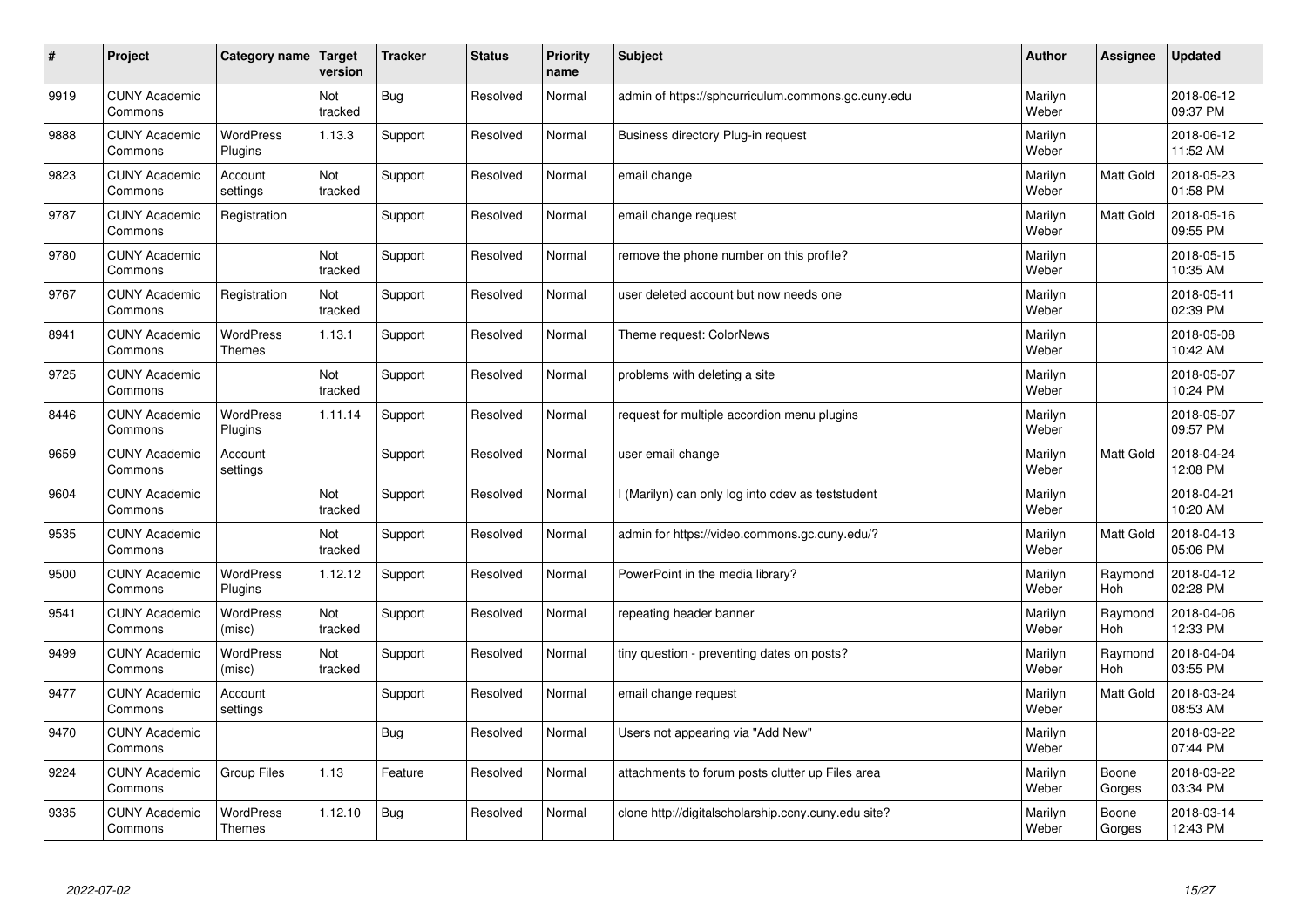| $\sharp$ | Project                         | Category name               | <b>Target</b><br>version | <b>Tracker</b> | <b>Status</b> | <b>Priority</b><br>name | <b>Subject</b>                                     | <b>Author</b>    | Assignee              | <b>Updated</b>         |
|----------|---------------------------------|-----------------------------|--------------------------|----------------|---------------|-------------------------|----------------------------------------------------|------------------|-----------------------|------------------------|
| 9355     | <b>CUNY Academic</b><br>Commons |                             | Not<br>tracked           | Support        | Resolved      | Normal                  | 14gb of video?                                     | Marilyn<br>Weber |                       | 2018-03-13<br>11:56 AM |
| 9340     | <b>CUNY Academic</b><br>Commons | <b>WordPress</b><br>Plugins | 1.12.10                  | Bug            | Resolved      | Normal                  | change the web preview?                            | Marilyn<br>Weber | Raymond<br>Hoh        | 2018-03-13<br>11:50 AM |
| 9330     | <b>CUNY Academic</b><br>Commons | <b>WordPress</b><br>Plugins | 1.12.10                  | Bug            | Resolved      | Normal                  | part 2 of problems with the Leaflet plug-in        | Marilyn<br>Weber |                       | 2018-03-04<br>05:58 PM |
| 9282     | <b>CUNY Academic</b><br>Commons | Group Forums                | 1.12.9                   | Bug            | Resolved      | Normal                  | 'Forum ID is missing" error?                       | Marilyn<br>Weber |                       | 2018-02-27<br>10:32 AM |
| 9223     | <b>CUNY Academic</b><br>Commons |                             | Not<br>tracked           | Support        | Resolved      | Normal                  | moving wordpress sites                             | Marilyn<br>Weber |                       | 2018-02-18<br>08:44 PM |
| 9162     | <b>CUNY Academic</b><br>Commons | Registration                | Not<br>tracked           | Support        | Resolved      | Normal                  | email change due to user error                     | Marilyn<br>Weber | Matt Gold             | 2018-02-13<br>11:11 AM |
| 9192     | <b>CUNY Academic</b><br>Commons | WordPress<br>Plugins        | 1.12.8                   | <b>Bug</b>     | Resolved      | Normal                  | problems with the Leaflet plug -in                 | Marilyn<br>Weber | Boone<br>Gorges       | 2018-02-13<br>11:07 AM |
| 9154     | <b>CUNY Academic</b><br>Commons | Events                      | 1.12.8                   | Bug            | Resolved      | Normal                  | problem with group calendar                        | Marilyn<br>Weber | Raymond<br>Hoh        | 2018-02-13<br>10:49 AM |
| 9163     | <b>CUNY Academic</b><br>Commons | Layout                      | 1.12.8                   | Support        | Resolved      | Normal                  | Mobile responsiveness issues                       | Marilyn<br>Weber | Raymond<br><b>Hoh</b> | 2018-02-13<br>10:49 AM |
| 9131     | <b>CUNY Academic</b><br>Commons |                             |                          | Support        | Resolved      | Normal                  | webrecorder.io via Firefox                         | Marilyn<br>Weber |                       | 2018-01-29<br>11:11 AM |
| 9130     | <b>CUNY Academic</b><br>Commons | Homepage<br><b>Slides</b>   | Not<br>tracked           | Bug            | Resolved      | Normal                  | too many redirects                                 | Marilyn<br>Weber |                       | 2018-01-29<br>10:27 AM |
| 9087     | <b>CUNY Academic</b><br>Commons | <b>WordPress</b><br>Plugins | 1.12.7                   | Support        | Resolved      | Normal                  | request for WP Social Sharing                      | Marilyn<br>Weber |                       | 2018-01-23<br>11:17 AM |
| 9078     | <b>CUNY Academic</b><br>Commons | <b>WordPress</b><br>Plugins | 1.12.7                   | Support        | Resolved      | Normal                  | arcgis web maps?                                   | Marilyn<br>Weber | Raymond<br>Hoh        | 2018-01-23<br>11:11 AM |
| 5991     | <b>CUNY Academic</b><br>Commons | Email<br>Notifications      | Future<br>release        | Support        | Resolved      | Normal                  | change format of autogenerated blog emails         | Marilyn<br>Weber | Paige<br>Dupont       | 2018-01-12<br>02:55 PM |
| 9062     | <b>CUNY Academic</b><br>Commons |                             | Not<br>tracked           | Bug            | Resolved      | Normal                  | re-add me as admin of https://commons.gc.cuny.edu/ | Marilyn<br>Weber |                       | 2018-01-08<br>12:03 PM |
| 9026     | <b>CUNY Academic</b><br>Commons | <b>WordPress</b><br>Plugins | 1.12.6                   | Support        | Resolved      | Normal                  | plugin request from Carlos Guevara                 | Marilyn<br>Weber |                       | 2018-01-03<br>09:33 AM |
| 9004     | <b>CUNY Academic</b><br>Commons | Membership                  | Not<br>tracked           | Support        | Resolved      | Normal                  | email change request                               | Marilyn<br>Weber |                       | 2017-12-14<br>12:27 PM |
| 8893     | <b>CUNY Academic</b><br>Commons | Social Paper                | 1.12.1                   | Support        | Resolved      | Normal                  | Social paper won't connect to group?               | Marilyn<br>Weber |                       | 2017-12-11<br>01:16 PM |
| 8924     | <b>CUNY Academic</b><br>Commons | <b>WordPress</b><br>Plugins | 1.12.4                   | Bug            | Resolved      | Normal                  | auto-remove feature on http://pcp.gc.cuny.edu      | Marilyn<br>Weber | <b>Matt Gold</b>      | 2017-12-04<br>10:18 AM |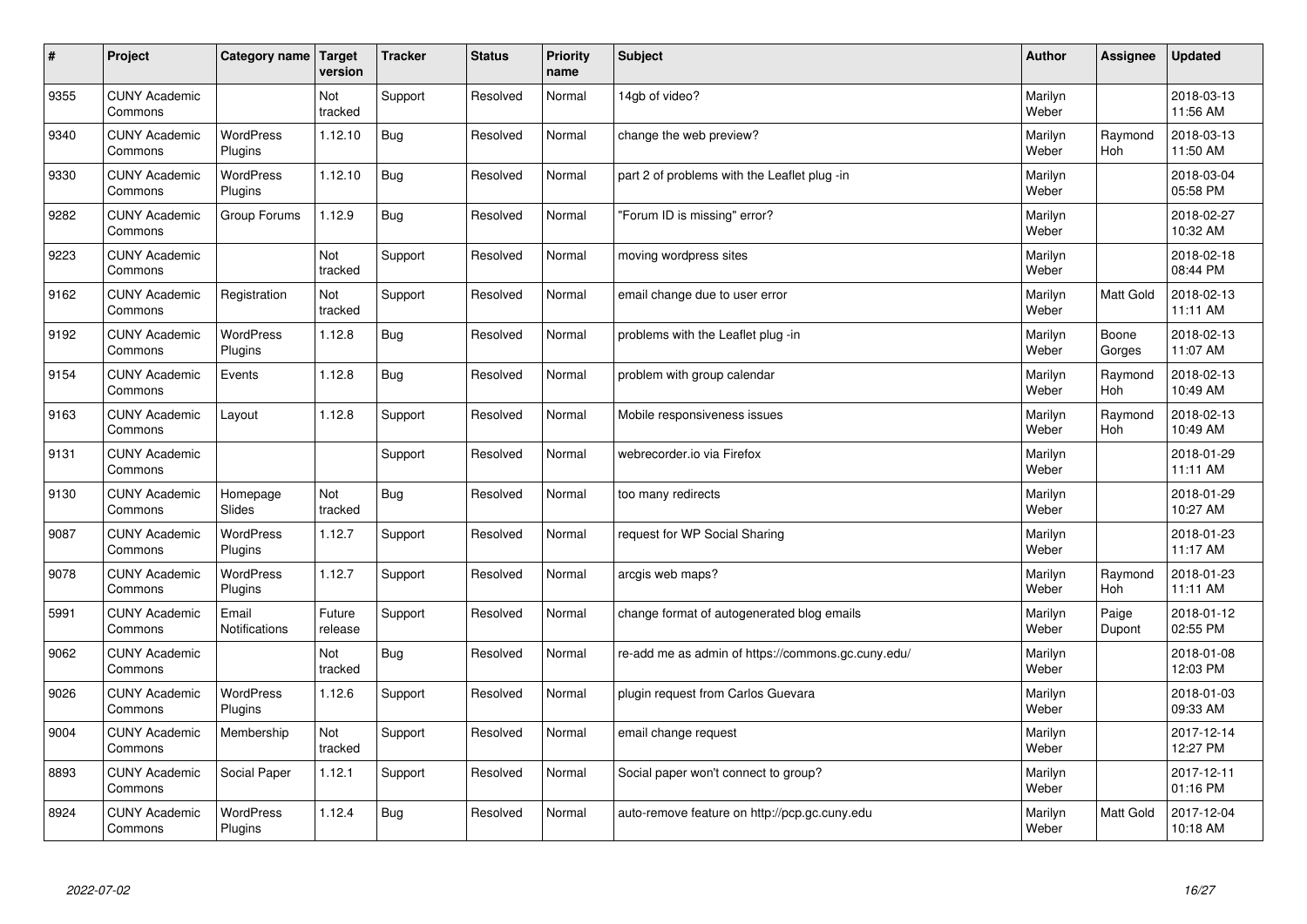| $\sharp$ | Project                         | Category name   Target      | version        | <b>Tracker</b> | <b>Status</b> | <b>Priority</b><br>name | <b>Subject</b>                                 | <b>Author</b>    | Assignee         | <b>Updated</b>         |
|----------|---------------------------------|-----------------------------|----------------|----------------|---------------|-------------------------|------------------------------------------------|------------------|------------------|------------------------|
| 8937     | <b>CUNY Academic</b><br>Commons |                             | Not<br>tracked | Bug            | Resolved      | Normal                  | videos gone                                    | Marilyn<br>Weber |                  | 2017-12-01<br>11:27 AM |
| 8908     | <b>CUNY Academic</b><br>Commons | <b>WordPress</b><br>Plugins | 1.12.2         | Support        | Resolved      | Normal                  | Plugin request from Steve Brier                | Marilyn<br>Weber |                  | 2017-11-27<br>11:39 AM |
| 5684     | <b>CUNY Academic</b><br>Commons | <b>Group Files</b>          | Not<br>tracked | Bug            | Resolved      | Normal                  | Making Group files appear as Blog entries      | Marilyn<br>Weber | Boone<br>Gorges  | 2017-11-20<br>03:28 PM |
| 7328     | <b>CUNY Academic</b><br>Commons | <b>WordPress</b><br>Plugins | Not<br>tracked | Bug            | Resolved      | Normal                  | technical issue with the Events Manager plugin | Marilyn<br>Weber | Raymond<br>Hoh   | 2017-11-15<br>06:19 PM |
| 5968     | <b>CUNY Academic</b><br>Commons | Membership                  | Not<br>tracked | Bug            | Resolved      | Normal                  | Deleting account without knowing password      | Marilyn<br>Weber | <b>Matt Gold</b> | 2017-11-15<br>06:19 PM |
| 5772     | <b>CUNY Academic</b><br>Commons | Membership                  | Not<br>tracked | Support        | Resolved      | Normal                  | User email change and forgotten password       | Marilyn<br>Weber | <b>Matt Gold</b> | 2017-11-15<br>06:18 PM |
| 7619     | <b>CUNY Academic</b><br>Commons | Membership                  | Not<br>tracked | Support        | Resolved      | Normal                  | outside users for a site that isn't a class?   | Marilyn<br>Weber | Matt Gold        | 2017-11-15<br>06:18 PM |
| 6866     | <b>CUNY Academic</b><br>Commons |                             | Not<br>tracked | Support        | Resolved      | Normal                  | User would like to have her account deleted    | Marilyn<br>Weber | Matt Gold        | 2017-11-15<br>05:49 PM |
| 5319     | <b>CUNY Academic</b><br>Commons |                             | Not<br>tracked | Bug            | Resolved      | Normal                  | <b>Broken URL</b>                              | Marilyn<br>Weber | Marilyn<br>Weber | 2017-11-15<br>05:46 PM |
| 5875     | <b>CUNY Academic</b><br>Commons | WordPress<br>Plugins        | Not<br>tracked | Bug            | Resolved      | Normal                  | Events Calendar garbled in IE                  | Marilyn<br>Weber | Marilyn<br>Weber | 2017-11-15<br>05:45 PM |
| 6106     | <b>CUNY Academic</b><br>Commons | Server                      | Not<br>tracked | Bug            | Resolved      | Normal                  | 504 error                                      | Marilyn<br>Weber |                  | 2017-11-15<br>01:55 PM |
| 7836     | <b>CUNY Academic</b><br>Commons | Social Paper                | Not<br>tracked | Support        | Resolved      | Normal                  | missing Social Paper                           | Marilyn<br>Weber |                  | 2017-11-15<br>01:31 PM |
| 8259     | <b>CUNY Academic</b><br>Commons |                             | Not<br>tracked | Bug            | Resolved      | Normal                  | missing dashboard                              | Marilyn<br>Weber |                  | 2017-11-15<br>01:28 PM |
| 8308     | <b>CUNY Academic</b><br>Commons | <b>WordPress</b><br>Plugins | Not<br>tracked | Support        | Resolved      | Normal                  | WP Migration plugin                            | Marilyn<br>Weber |                  | 2017-11-15<br>01:27 PM |
| 8566     | <b>CUNY Academic</b><br>Commons | Membership                  | Not<br>tracked | Support        | Resolved      | Normal                  | user email change                              | Marilyn<br>Weber |                  | 2017-11-15<br>01:27 PM |
| 8661     | <b>CUNY Academic</b><br>Commons | Group Blogs                 | Not<br>tracked | Bug            | Resolved      | Normal                  | new group, old site, can't link?               | Marilyn<br>Weber |                  | 2017-11-15<br>01:26 PM |
| 7613     | <b>CUNY Academic</b><br>Commons | Registration                | Not<br>tracked | Support        | Resolved      | Normal                  | non-matriculated students                      | Marilyn<br>Weber | Boone<br>Gorges  | 2017-11-15<br>11:03 AM |
| 8906     | <b>CUNY Academic</b><br>Commons | Redmine                     | Not<br>tracked | Support        | Resolved      | Normal                  | Redmine access?                                | Marilyn<br>Weber | <b>Matt Gold</b> | 2017-11-13<br>06:02 PM |
| 8882     | <b>CUNY Academic</b><br>Commons |                             | Not<br>tracked | Support        | Resolved      | Normal                  | question about search engines                  | Marilyn<br>Weber |                  | 2017-11-01<br>03:26 PM |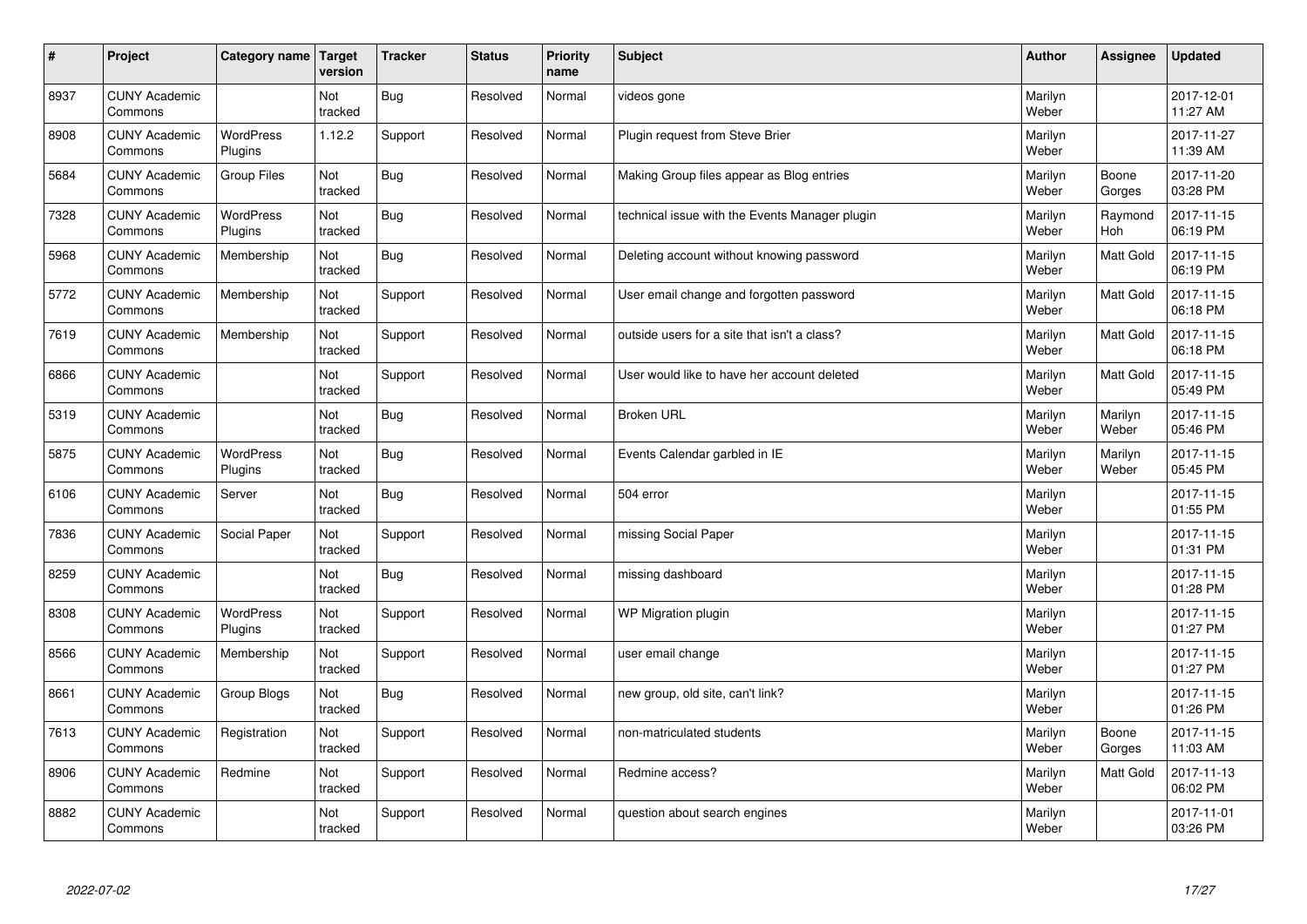| $\sharp$ | Project                         | Category name   Target       | version        | <b>Tracker</b>     | <b>Status</b> | <b>Priority</b><br>name | <b>Subject</b>                                                              | <b>Author</b>    | Assignee        | <b>Updated</b>         |
|----------|---------------------------------|------------------------------|----------------|--------------------|---------------|-------------------------|-----------------------------------------------------------------------------|------------------|-----------------|------------------------|
| 8873     | <b>CUNY Academic</b><br>Commons |                              | Not<br>tracked | Support            | Resolved      | Normal                  | maximum file upload size?                                                   | Marilyn<br>Weber |                 | 2017-10-30<br>11:23 AM |
| 6860     | <b>CUNY Academic</b><br>Commons | User<br>Onboarding           | 1.12           | Bug                | Resolved      | Normal                  | Invitation to join a group is appearing as an invitiation to join the site! | Marilyn<br>Weber | Boone<br>Gorges | 2017-10-30<br>10:03 AM |
| 8855     | <b>CUNY Academic</b><br>Commons |                              | Not<br>tracked | Support            | Resolved      | Normal                  | another email change request                                                | Marilyn<br>Weber |                 | 2017-10-25<br>10:55 AM |
| 8848     | <b>CUNY Academic</b><br>Commons |                              | Not<br>tracked | Support            | Resolved      | Normal                  | email change request                                                        | Marilyn<br>Weber |                 | 2017-10-24<br>11:19 AM |
| 8459     | <b>CUNY Academic</b><br>Commons |                              | Not<br>tracked | Documentatio<br>n. | Resolved      | Normal                  | comprehensive list of plugins?                                              | Marilyn<br>Weber |                 | 2017-10-11<br>11:24 AM |
| 8464     | <b>CUNY Academic</b><br>Commons |                              | Not<br>tracked | Support            | Resolved      | Normal                  | WP UI                                                                       | Marilyn<br>Weber |                 | 2017-10-11<br>11:23 AM |
| 8768     | <b>CUNY Academic</b><br>Commons |                              | Not<br>tracked | Support            | Resolved      | Normal                  | unsafe redirect?                                                            | Marilyn<br>Weber |                 | 2017-10-06<br>12:14 PM |
| 8729     | <b>CUNY Academic</b><br>Commons |                              | Not<br>tracked | Support            | Resolved      | Normal                  | email change                                                                | Marilyn<br>Weber |                 | 2017-09-25<br>02:14 PM |
| 8726     | <b>CUNY Academic</b><br>Commons |                              |                | Support            | Resolved      | Normal                  | Redirect problem                                                            | Marilyn<br>Weber |                 | 2017-09-21<br>12:14 PM |
| 8721     | <b>CUNY Academic</b><br>Commons | WordPress<br>Plugins         | 1.11.13        | Bug                | Resolved      | Normal                  | more problems with Events calendar                                          | Marilyn<br>Weber |                 | 2017-09-21<br>10:35 AM |
| 8693     | <b>CUNY Academic</b><br>Commons | WordPress<br>Plugins         |                | Support            | Resolved      | Normal                  | Existing blog wants to replace Mailpoet with Newsletters                    | Marilyn<br>Weber |                 | 2017-09-12<br>02:24 PM |
| 8471     | <b>CUNY Academic</b><br>Commons |                              | Not<br>tracked | Support            | Resolved      | Normal                  | admin at https://commons.gc.cuny.edu/                                       | Marilyn<br>Weber |                 | 2017-09-06<br>01:50 PM |
| 8638     | <b>CUNY Academic</b><br>Commons | Group Blogs                  | 1.11.11        | Bug                | Resolved      | Normal                  | members not syncing from group to site                                      | Marilyn<br>Weber |                 | 2017-09-01<br>03:50 PM |
| 8576     | <b>CUNY Academic</b><br>Commons | WordPress<br>Plugins         | 1.11.11        | Support            | Resolved      | Normal                  | Digital Measures plugin request                                             | Marilyn<br>Weber |                 | 2017-09-01<br>03:44 PM |
| 8630     | <b>CUNY Academic</b><br>Commons | Membership                   | Not<br>tracked | Support            | Resolved      | Normal                  | Change in email/campus                                                      | Marilyn<br>Weber |                 | 2017-08-30<br>03:48 PM |
| 8577     | <b>CUNY Academic</b><br>Commons | Membership                   | Not<br>tracked | Support            | Resolved      | Normal                  | another user email change                                                   | Marilyn<br>Weber |                 | 2017-08-25<br>10:23 AM |
| 8553     | <b>CUNY Academic</b><br>Commons |                              | Not<br>tracked | Support            | Resolved      | Normal                  | storage limits?                                                             | Marilyn<br>Weber |                 | 2017-08-18<br>04:36 PM |
| 8552     | <b>CUNY Academic</b><br>Commons | <b>WordPress</b><br>Plugins  | 1.11.10        | Bug                | Resolved      | Normal                  | Events Calendar problem                                                     | Marilyn<br>Weber |                 | 2017-08-18<br>04:36 PM |
| 6857     | <b>CUNY Academic</b><br>Commons | <b>Blogs</b><br>(BuddyPress) | Not<br>tracked | Support            | Resolved      | Normal                  | Committee on Religion website                                               | Marilyn<br>Weber | Boone<br>Gorges | 2017-08-17<br>10:24 AM |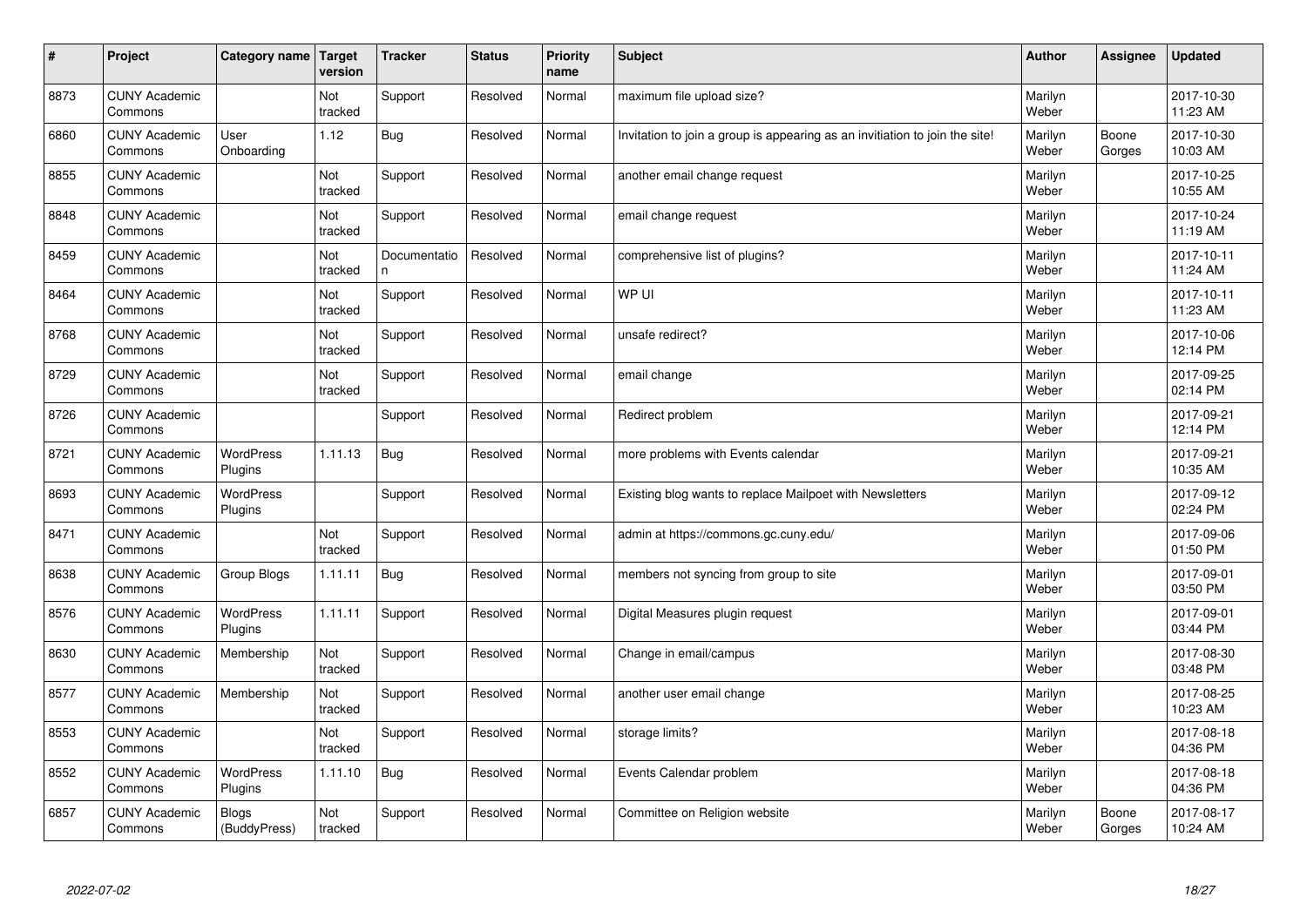| $\vert$ # | Project                         | Category name        | <b>Target</b><br>version | <b>Tracker</b> | <b>Status</b> | <b>Priority</b><br>name | <b>Subject</b>                                              | <b>Author</b>    | Assignee        | <b>Updated</b>         |
|-----------|---------------------------------|----------------------|--------------------------|----------------|---------------|-------------------------|-------------------------------------------------------------|------------------|-----------------|------------------------|
| 8529      | <b>CUNY Academic</b><br>Commons |                      | Not<br>tracked           | Support        | Resolved      | Normal                  | Iframe regiest?                                             | Marilyn<br>Weber |                 | 2017-08-16<br>04:40 PM |
| 8531      | <b>CUNY Academic</b><br>Commons | Membership           | Not<br>tracked           | Support        | Resolved      | Normal                  | admin of https://admissions.commons.gc.cuny.edu             | Marilyn<br>Weber |                 | 2017-08-15<br>04:20 PM |
| 8429      | <b>CUNY Academic</b><br>Commons | Membership           | Not<br>tracked           | Support        | Resolved      | Normal                  | Please make me an admin of https://arc.commons.gc.cuny.edu  | Marilyn<br>Weber | Boone<br>Gorges | 2017-07-24<br>03:33 PM |
| 8401      | <b>CUNY Academic</b><br>Commons | Membership           | Not<br>tracked           | Support        | Resolved      | Normal                  | add me as an admin                                          | Marilyn<br>Weber | Boone<br>Gorges | 2017-07-11<br>11:40 AM |
| 8379      | <b>CUNY Academic</b><br>Commons |                      | Not<br>tracked           | Support        | Resolved      | Normal                  | request for site build help                                 | Marilyn<br>Weber |                 | 2017-07-01<br>10:48 AM |
| 8289      | <b>CUNY Academic</b><br>Commons |                      | Not<br>tracked           | Support        | Resolved      | Normal                  | removing my access to sites                                 | Marilyn<br>Weber | Luke<br>Waltzer | 2017-06-19<br>12:40 PM |
| 8222      | <b>CUNY Academic</b><br>Commons | Membership           | Not<br>tracked           | Support        | Resolved      | Normal                  | Admin for iletc.commons.gc.cuny.edu                         | Marilyn<br>Weber | Boone<br>Gorges | 2017-06-08<br>10:06 AM |
| 8200      | <b>CUNY Academic</b><br>Commons | Groups (misc)        | Not<br>tracked           | Bug            | Resolved      | Normal                  | Announcements has disappeared                               | Marilyn<br>Weber | Boone<br>Gorges | 2017-05-26<br>04:04 PM |
| 8131      | <b>CUNY Academic</b><br>Commons | WordPress<br>Plugins | 1.11                     | <b>Bug</b>     | Resolved      | Normal                  | Newsletters plug-in                                         | Marilyn<br>Weber | Boone<br>Gorges | 2017-05-11<br>09:42 PM |
| 8120      | <b>CUNY Academic</b><br>Commons | Membership           | Not<br>tracked           | Support        | Resolved      | Normal                  | add me as an admin to https://nyslavery.commons.gc.cuny.edu | Marilyn<br>Weber |                 | 2017-05-10<br>02:19 PM |
| 7972      | <b>CUNY Academic</b><br>Commons |                      | Not<br>tracked           | Support        | Resolved      | Normal                  | expand the memory limit for videos?                         | Marilyn<br>Weber |                 | 2017-04-20<br>10:07 AM |
| 7922      | <b>CUNY Academic</b><br>Commons | Membership           | Not<br>tracked           | Support        | Resolved      | Normal                  | add me as an admin to the MALs alumni site?                 | Marilyn<br>Weber |                 | 2017-04-06<br>05:19 PM |
| 7767      | <b>CUNY Academic</b><br>Commons |                      | Not<br>tracked           | Bug            | Resolved      | Normal                  | Site loading problems                                       | Marilyn<br>Weber |                 | 2017-03-21<br>09:57 PM |
| 7803      | <b>CUNY Academic</b><br>Commons |                      |                          | <b>Bug</b>     | Resolved      | Normal                  | user email change                                           | Marilyn<br>Weber |                 | 2017-03-16<br>11:58 AM |
| 7785      | <b>CUNY Academic</b><br>Commons |                      | Not<br>tracked           | Support        | Resolved      | Normal                  | ftp access or files?                                        | Marilyn<br>Weber | Boone<br>Gorges | 2017-03-13<br>02:34 PM |
| 7771      | <b>CUNY Academic</b><br>Commons | Membership           | Not<br>tracked           | Support        | Resolved      | Normal                  | User would like to be uncoupled from sites                  | Marilyn<br>Weber | Boone<br>Gorges | 2017-03-09<br>12:38 PM |
| 7775      | <b>CUNY Academic</b><br>Commons | Membership           | Not<br>tracked           | Support        | Resolved      | Normal                  | Email change                                                | Marilyn<br>Weber |                 | 2017-03-08<br>10:09 PM |
| 7745      | <b>CUNY Academic</b><br>Commons | WordPress<br>Plugins | 1.10.13                  | Support        | Resolved      | Normal                  | Featured Video Plus plugin requested                        | Marilyn<br>Weber |                 | 2017-03-03<br>01:51 PM |
| 7608      | <b>CUNY Academic</b><br>Commons | Registration         | Not<br>tracked           | Feature        | Resolved      | Normal                  | create an account                                           | Marilyn<br>Weber |                 | 2017-02-15<br>10:45 PM |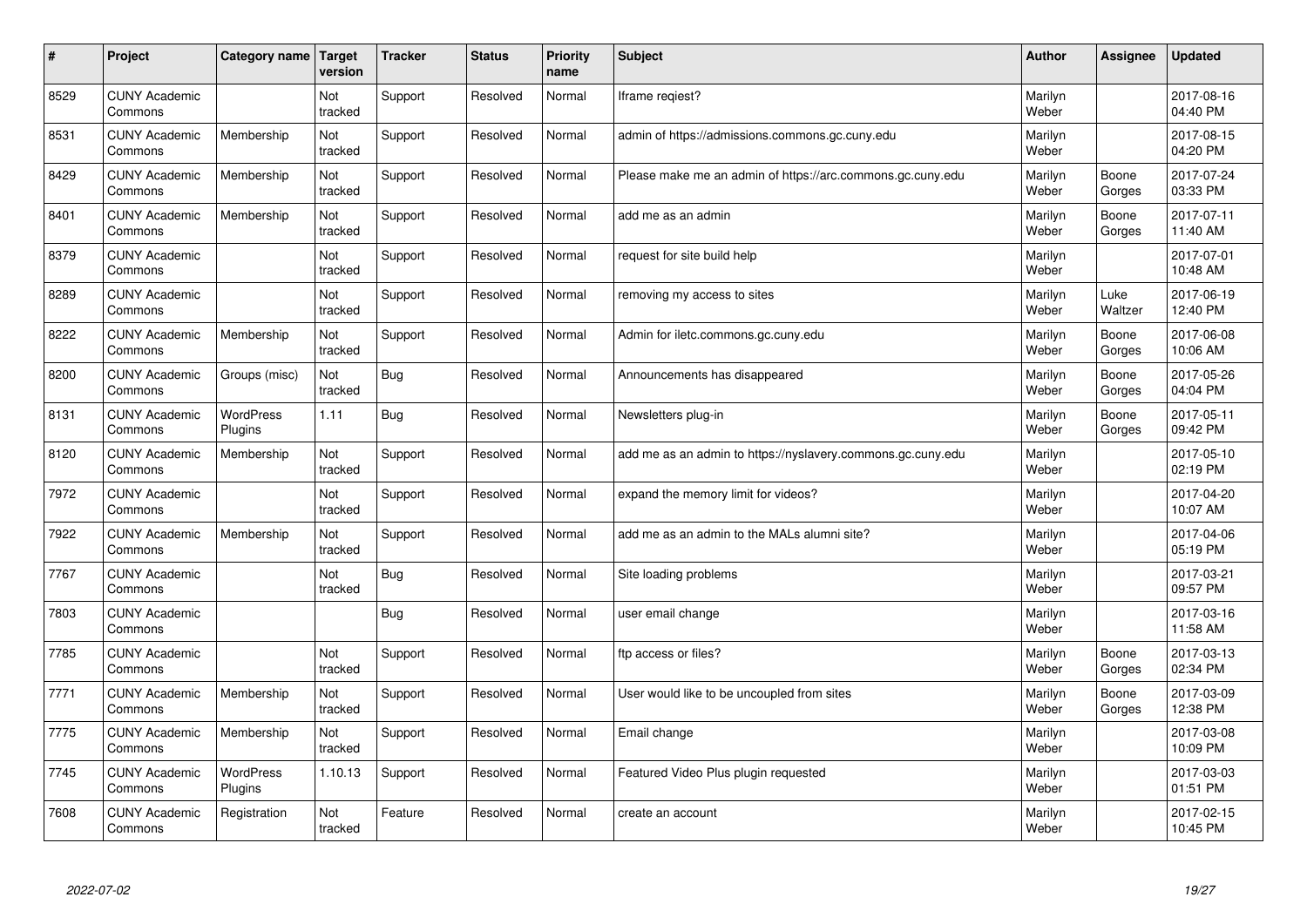| $\vert$ # | Project                         | Category name                     | <b>Target</b><br>version | <b>Tracker</b> | <b>Status</b> | <b>Priority</b><br>name | <b>Subject</b>                                    | <b>Author</b>    | <b>Assignee</b>  | <b>Updated</b>         |
|-----------|---------------------------------|-----------------------------------|--------------------------|----------------|---------------|-------------------------|---------------------------------------------------|------------------|------------------|------------------------|
| 7607      | <b>CUNY Academic</b><br>Commons | <b>WordPress</b><br>(misc)        | Not<br>tracked           | Feature        | Resolved      | Normal                  | mp4 files                                         | Marilyn<br>Weber |                  | 2017-02-15<br>07:37 PM |
| 7685      | <b>CUNY Academic</b><br>Commons | Password<br>Reset                 | Not<br>tracked           | Support        | Resolved      | Normal                  | temporary password                                | Marilyn<br>Weber | Boone<br>Gorges  | 2017-02-15<br>07:36 PM |
| 7678      | <b>CUNY Academic</b><br>Commons | Groups (misc)                     | Not<br>tracked           | Support        | Resolved      | Normal                  | add admin to student group                        | Marilyn<br>Weber | Boone<br>Gorges  | 2017-02-15<br>11:58 AM |
| 7486      | <b>CUNY Academic</b><br>Commons | Membership                        | Not<br>tracked           | Support        | Resolved      | Normal                  | changed email address                             | Marilyn<br>Weber |                  | 2017-01-24<br>10:00 PM |
| 7460      | <b>CUNY Academic</b><br>Commons | <b>WordPress</b><br><b>Themes</b> | 1.10.8                   | Support        | Resolved      | Normal                  | install Independent Publisher theme?              | Marilyn<br>Weber | Boone<br>Gorges  | 2017-01-21<br>09:34 PM |
| 7349      | <b>CUNY Academic</b><br>Commons | Membership                        | Not<br>tracked           | Bug            | Resolved      | Normal                  | <b>LACUNY</b> Institute website                   | Marilyn<br>Weber | Boone<br>Gorges  | 2017-01-11<br>04:26 PM |
| 7223      | <b>CUNY Academic</b><br>Commons | Membership                        | Not<br>tracked           | <b>Bug</b>     | Resolved      | Normal                  | User with two profiles would like to merge them   | Marilyn<br>Weber | Boone<br>Gorges  | 2017-01-10<br>02:07 PM |
| 7337      | <b>CUNY Academic</b><br>Commons | Membership                        | Not<br>tracked           | <b>Bug</b>     | Resolved      | Normal                  | User with new email                               | Marilyn<br>Weber |                  | 2017-01-06<br>11:05 AM |
| 7310      | <b>CUNY Academic</b><br>Commons |                                   | 1.10.7                   | Bug            | Resolved      | Normal                  | Friendship request mystery.                       | Marilyn<br>Weber | Boone<br>Gorges  | 2017-01-05<br>03:12 PM |
| 5629      | <b>CUNY Academic</b><br>Commons | <b>Public Portfolio</b>           | 1.10.4                   | Support        | Resolved      | Normal                  | Title field in profile can't be edited            | Marilyn<br>Weber |                  | 2016-12-13<br>11:19 AM |
| 6812      | <b>CUNY Academic</b><br>Commons |                                   | Not<br>tracked           | Support        | Resolved      | Normal                  | User cannot change email                          | Marilyn<br>Weber | Matt Gold        | 2016-12-01<br>06:24 PM |
| 6899      | <b>CUNY Academic</b><br>Commons | Account<br>settings               | Not<br>tracked           | Support        | Resolved      | Normal                  | New user has misspelled her own name              | Marilyn<br>Weber | Boone<br>Gorges  | 2016-12-01<br>05:10 PM |
| 6893      | <b>CUNY Academic</b><br>Commons | Group Forums                      |                          | Bug            | Resolved      | Normal                  | Forum for CUNY Academic Commons Team is gone      | Marilyn<br>Weber | Boone<br>Gorges  | 2016-12-01<br>08:08 AM |
| 6175      | <b>CUNY Academic</b><br>Commons | Account<br>settings               |                          | Support        | Resolved      | Normal                  | Email address (user cannot access old)            | Marilyn<br>Weber | <b>Matt Gold</b> | 2016-11-29<br>06:31 PM |
| 6851      | <b>CUNY Academic</b><br>Commons | Redmine                           | Not<br>tracked           | Support        | Resolved      | Normal                  | How do I help users join Redmine?                 | Marilyn<br>Weber | Matt Gold        | 2016-11-28<br>10:16 AM |
| 6818      | <b>CUNY Academic</b><br>Commons | Email<br><b>Notifications</b>     | 1.10.3                   | Support        | Resolved      | Normal                  | No more email notifications?                      | Marilyn<br>Weber |                  | 2016-11-22<br>02:51 PM |
| 6815      | <b>CUNY Academic</b><br>Commons | Password<br>Reset                 | Not<br>tracked           | Support        | Resolved      | Normal                  | password reset requested                          | Marilyn<br>Weber | <b>Matt Gold</b> | 2016-11-22<br>10:30 AM |
| 6656      | <b>CUNY Academic</b><br>Commons | Support                           | Not<br>tracked           | Support        | Resolved      | Normal                  | Remove user profile                               | Marilyn<br>Weber | Matt Gold        | 2016-11-10<br>02:18 PM |
| 6626      | <b>CUNY Academic</b><br>Commons | Group Files                       | 1.10.1                   | Bug            | Resolved      | Normal                  | Files from non-member showing up in private group | Marilyn<br>Weber | Boone<br>Gorges  | 2016-11-07<br>03:54 PM |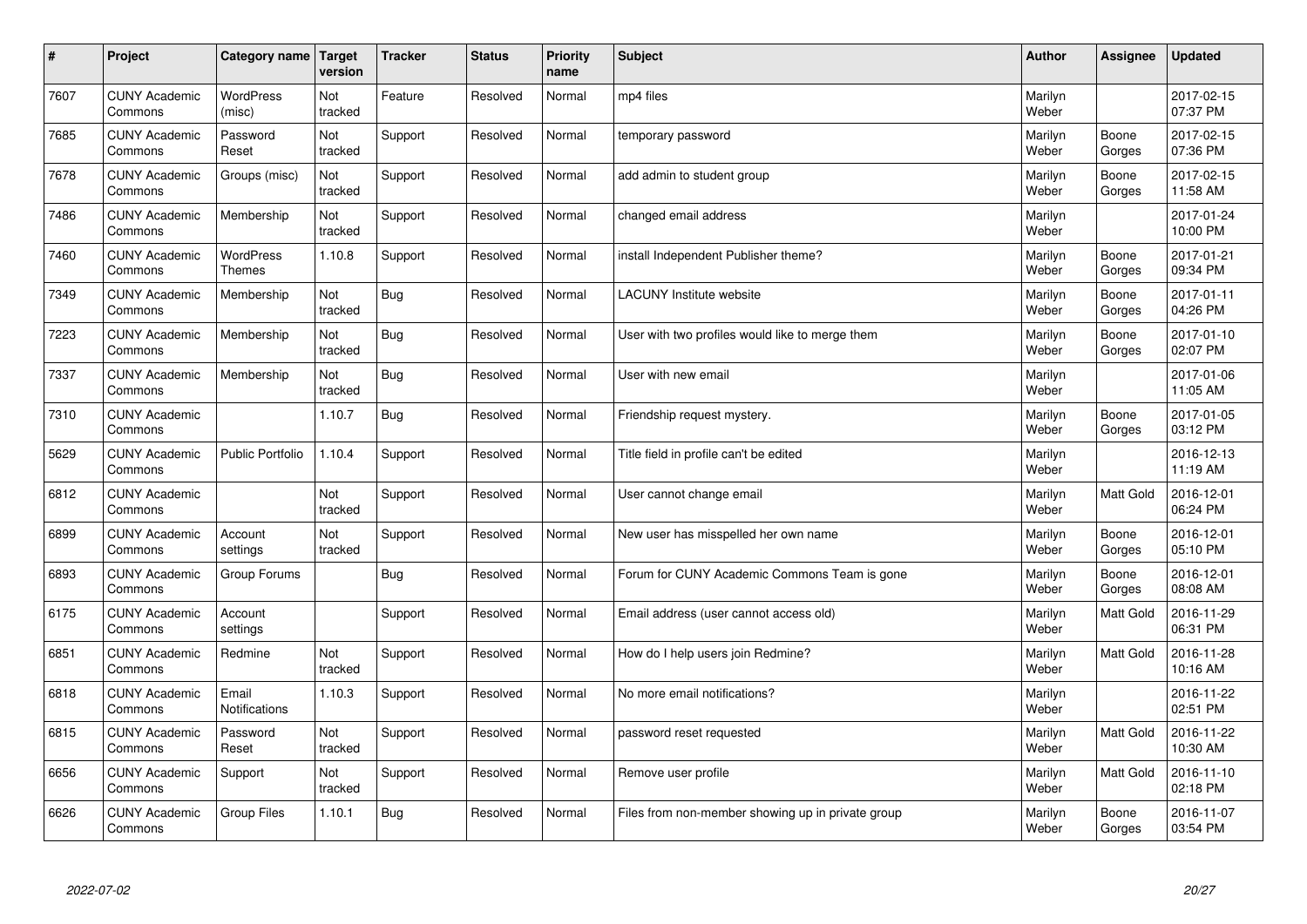| $\sharp$ | Project                         | Category name   Target            | version        | <b>Tracker</b> | <b>Status</b> | <b>Priority</b><br>name | <b>Subject</b>                                          | <b>Author</b>    | Assignee         | <b>Updated</b>         |
|----------|---------------------------------|-----------------------------------|----------------|----------------|---------------|-------------------------|---------------------------------------------------------|------------------|------------------|------------------------|
| 6025     | <b>CUNY Academic</b><br>Commons | Search                            | Not<br>tracked | Bug            | Resolved      | Normal                  | Search function not working                             | Marilyn<br>Weber | Boone<br>Gorges  | 2016-10-12<br>09:41 AM |
| 6118     | <b>CUNY Academic</b><br>Commons | cuny.is                           |                | Feature        | Resolved      | Normal                  | Cuny. Is request from Javier Otero Peña                 | Marilyn<br>Weber | Sarah<br>Morgano | 2016-10-04<br>07:02 PM |
| 6091     | <b>CUNY Academic</b><br>Commons | Group<br>Invitations              | Not<br>tracked | Bug            | Resolved      | Normal                  | User cannot re-join a group                             | Marilyn<br>Weber | Boone<br>Gorges  | 2016-09-28<br>01:47 PM |
| 5985     | <b>CUNY Academic</b><br>Commons | Support                           | Not<br>tracked | Support        | Resolved      | Normal                  | change user's email address (she cannot access old)     | Marilyn<br>Weber | Boone<br>Gorges  | 2016-09-07<br>01:43 PM |
| 5969     | <b>CUNY Academic</b><br>Commons | Registration                      | 1.9.27         | <b>Bug</b>     | Resolved      | Normal                  | Queens students unable to join                          | Marilyn<br>Weber | Boone<br>Gorges  | 2016-09-04<br>09:41 PM |
| 5753     | <b>CUNY Academic</b><br>Commons | WordPress<br>(misc)               | Not<br>tracked | Support        | Resolved      | Normal                  | merging blogs and groups                                | Marilyn<br>Weber | Boone<br>Gorges  | 2016-08-29<br>03:09 PM |
| 5844     | <b>CUNY Academic</b><br>Commons |                                   | Not<br>tracked | Support        | Resolved      | Normal                  | edit Host Files on Windows 10 problems                  | Marilyn<br>Weber |                  | 2016-07-27<br>09:08 AM |
| 5799     | <b>CUNY Academic</b><br>Commons | Blogs<br>(BuddyPress)             | Not<br>tracked | Feature        | Resolved      | Normal                  | removing one's own access to sites?                     | Marilyn<br>Weber | Boone<br>Gorges  | 2016-07-26<br>01:55 PM |
| 5834     | <b>CUNY Academic</b><br>Commons |                                   |                | Bug            | Resolved      | Normal                  | My access to cdev                                       | Marilyn<br>Weber | Boone<br>Gorges  | 2016-07-25<br>03:12 PM |
| 5667     | <b>CUNY Academic</b><br>Commons | <b>Public Portfolio</b>           | 1.9.18         | Bug            | Resolved      | Normal                  | publication section on my public portfolio won't update | Marilyn<br>Weber | Boone<br>Gorges  | 2016-06-12<br>10:19 AM |
| 5657     | <b>CUNY Academic</b><br>Commons | WordPress<br>Plugins              | 1.9.18         | Feature        | Resolved      | Normal                  | Plugin Request - Instagram Feed WD                      | Marilyn<br>Weber | Boone<br>Gorges  | 2016-06-08<br>12:36 PM |
| 5630     | <b>CUNY Academic</b><br>Commons | <b>WordPress</b><br><b>Themes</b> | 1.9.17         | Feature        | Resolved      | Normal                  | Bavota magazine Pro theme                               | Marilyn<br>Weber | Boone<br>Gorges  | 2016-06-02<br>12:09 AM |
| 5621     | <b>CUNY Academic</b><br>Commons | <b>WordPress</b><br>Plugins       | 1.9.17         | Feature        | Resolved      | Normal                  | Taxonomy plugin request                                 | Marilyn<br>Weber | Boone<br>Gorges  | 2016-06-01<br>11:28 PM |
| 5522     | <b>CUNY Academic</b><br>Commons | WordPress<br>Plugins              | 1.9.15         | Feature        | Resolved      | Normal                  | plugin request                                          | Marilyn<br>Weber | Boone<br>Gorges  | 2016-05-09<br>10:36 AM |
| 5436     | <b>CUNY Academic</b><br>Commons |                                   | Not<br>tracked | Bug            | Resolved      | Normal                  | Trying to change email settings for                     | Marilyn<br>Weber | Boone<br>Gorges  | 2016-04-21<br>10:12 PM |
| 5346     | <b>CUNY Academic</b><br>Commons | Toolbar                           | 1.9.11         | Bug            | Resolved      | Normal                  | possible dynamic HTML code bug?                         | Marilyn<br>Weber | Boone<br>Gorges  | 2016-03-22<br>10:53 AM |
| 5302     | <b>CUNY Academic</b><br>Commons | WordPress<br>Plugins              | 1.9.10         | Feature        | Resolved      | Normal                  | request for WP Gallery Custom Links plug-in             | Marilyn<br>Weber | Boone<br>Gorges  | 2016-03-11<br>09:20 PM |
| 3138     | <b>CUNY Academic</b><br>Commons | Documentation                     | Not<br>tracked | Bug            | Resolved      | Normal                  | Codex documentation                                     | Marilyn<br>Weber | scott voth       | 2016-03-04<br>08:49 AM |
| 4965     | <b>CUNY Academic</b><br>Commons | <b>WordPress</b><br><b>Themes</b> | Not<br>tracked | Feature        | Resolved      | Normal                  | Theme requested                                         | Marilyn<br>Weber | Boone<br>Gorges  | 2016-02-24<br>09:46 PM |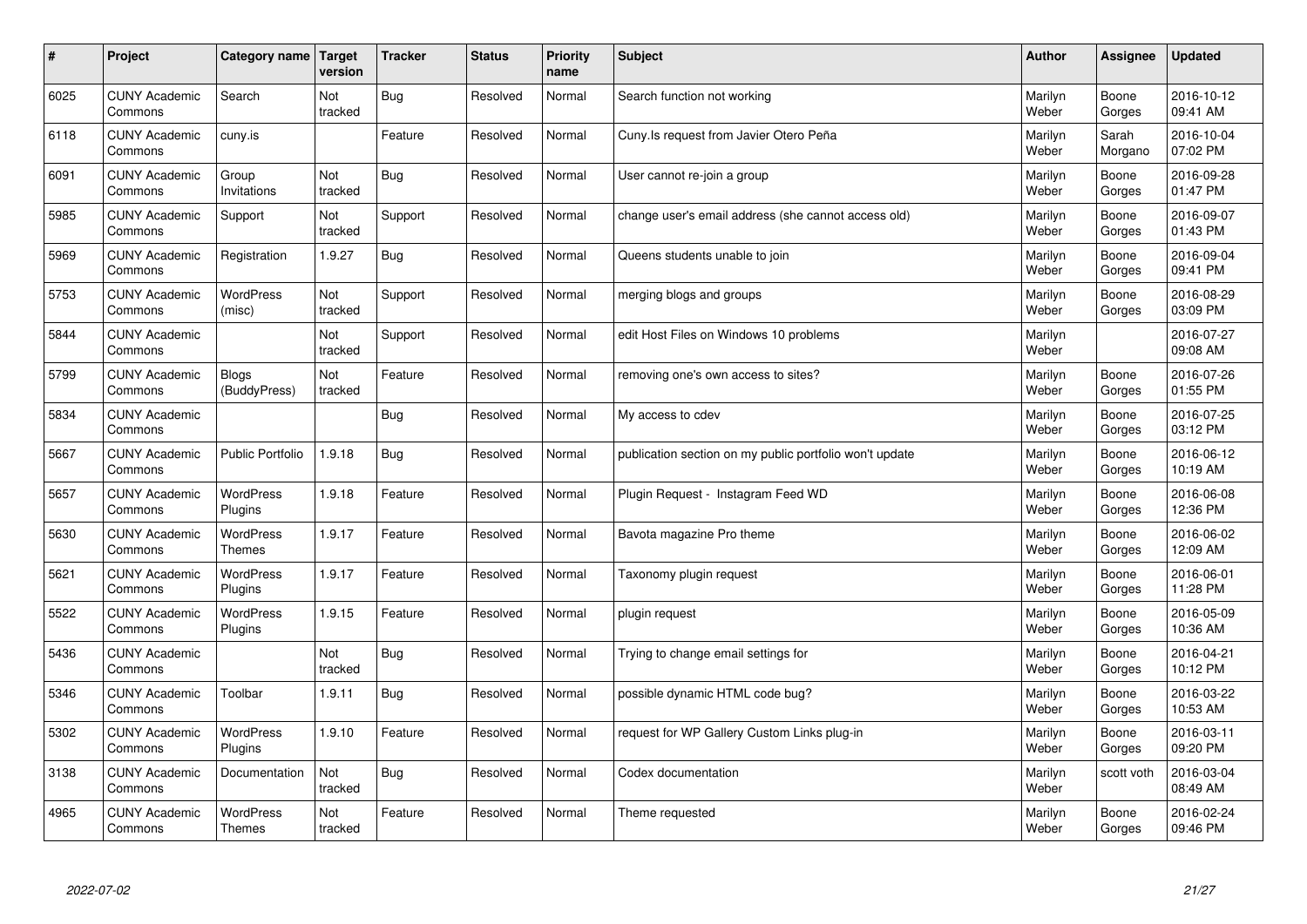| $\pmb{\#}$ | Project                         | Category name                | Target<br>version | <b>Tracker</b> | <b>Status</b> | <b>Priority</b><br>name | <b>Subject</b>                                             | <b>Author</b>    | Assignee              | <b>Updated</b>         |
|------------|---------------------------------|------------------------------|-------------------|----------------|---------------|-------------------------|------------------------------------------------------------|------------------|-----------------------|------------------------|
| 5176       | <b>CUNY Academic</b><br>Commons | <b>Public Portfolio</b>      | 1.9.6             | <b>Bug</b>     | Resolved      | Normal                  | Widgets in Profile not saving                              | Marilyn<br>Weber | Boone<br>Gorges       | 2016-02-01<br>11:07 AM |
| 5177       | <b>CUNY Academic</b><br>Commons | Toolbar                      | 1.9.6             | Bug            | Resolved      | Normal                  | No "My Papers" tab                                         | Marilyn<br>Weber | Raymond<br><b>Hoh</b> | 2016-01-29<br>08:37 AM |
| 3037       | <b>CUNY Academic</b><br>Commons | <b>Ground Control</b>        | Not<br>tracked    | Publicity      | Resolved      | Normal                  | <b>Ground Control</b>                                      | Marilyn<br>Weber | scott voth            | 2016-01-26<br>05:23 PM |
| 3039       | <b>CUNY Academic</b><br>Commons | <b>Ground Control</b>        | Not<br>tracked    | Publicity      | Resolved      | Normal                  | <b>Ground Control</b>                                      | Marilyn<br>Weber | Sarah<br>Morgano      | 2016-01-26<br>05:19 PM |
| 3040       | <b>CUNY Academic</b><br>Commons | <b>Ground Control</b>        | Not<br>tracked    | Publicity      | Resolved      | Normal                  | <b>Ground Control</b>                                      | Marilyn<br>Weber | Micki<br>Kaufman      | 2016-01-26<br>05:16 PM |
| 3038       | <b>CUNY Academic</b><br>Commons | <b>Ground Control</b>        | Not<br>tracked    | Publicity      | Resolved      | Normal                  | <b>Ground Control</b>                                      | Marilyn<br>Weber | Matt Gold             | 2016-01-26<br>05:10 PM |
| 3041       | <b>CUNY Academic</b><br>Commons | <b>Ground Control</b>        | Not<br>tracked    | Publicity      | Resolved      | Normal                  | <b>Ground Control</b>                                      | Marilyn<br>Weber | <b>Chris Stein</b>    | 2016-01-26<br>04:52 PM |
| 4577       | <b>CUNY Academic</b><br>Commons | Registration                 | Not<br>tracked    | <b>Bug</b>     | Resolved      | Normal                  | New users are not getting their email verification         | Marilyn<br>Weber | Boone<br>Gorges       | 2016-01-26<br>03:30 PM |
| 5059       | <b>CUNY Academic</b><br>Commons |                              | Not<br>tracked    | <b>Bug</b>     | Resolved      | Normal                  | Instagram embed?                                           | Marilyn<br>Weber |                       | 2016-01-26<br>12:05 AM |
| 4831       | <b>CUNY Academic</b><br>Commons | <b>Public Portfolio</b>      | 1.9.4             | <b>Bug</b>     | Resolved      | Normal                  | User cannot update profile                                 | Marilyn<br>Weber | Boone<br>Gorges       | 2016-01-11<br>10:46 PM |
| 4997       | <b>CUNY Academic</b><br>Commons | WordPress<br>Plugins         | 1.9.4             | Feature        | Resolved      | Normal                  | ability to embed maps from StoryMapJS?                     | Marilyn<br>Weber | Boone<br>Gorges       | 2016-01-07<br>12:34 PM |
| 5037       | <b>CUNY Academic</b><br>Commons | Registration                 | Not<br>tracked    | Support        | Resolved      | Normal                  | Another Forgotten password for user with new email address | Marilyn<br>Weber | Boone<br>Gorges       | 2015-12-22<br>05:24 PM |
| 5036       | <b>CUNY Academic</b><br>Commons | WordPress<br>Plugins         | 1.9.1.1           | Feature        | Resolved      | Normal                  | Embeds request                                             | Marilyn<br>Weber | Boone<br>Gorges       | 2015-12-18<br>10:12 PM |
| 5019       | <b>CUNY Academic</b><br>Commons | Registration                 | Not<br>tracked    | Support        | Resolved      | Normal                  | Forgotten password for user with new email address         | Marilyn<br>Weber | Marilyn<br>Weber      | 2015-12-11<br>04:18 PM |
| 4881       | <b>CUNY Academic</b><br>Commons | ZenDesk                      | Not<br>tracked    | Bug            | Resolved      | Normal                  | ZenDesk emails not being sent                              | Marilyn<br>Weber |                       | 2015-12-07<br>01:34 AM |
| 4834       | <b>CUNY Academic</b><br>Commons | <b>Blogs</b><br>(BuddyPress) |                   | <b>Bug</b>     | Resolved      | Normal                  | Admin invite problem                                       | Marilyn<br>Weber | Boone<br>Gorges       | 2015-11-13<br>12:25 PM |
| 4340       | <b>CUNY Academic</b><br>Commons | WordPress -<br>Media         | 1.8.14            | Feature        | Resolved      | Normal                  | embedding a video                                          | Marilyn<br>Weber | Daniel<br>Jones       | 2015-10-20<br>12:01 AM |
| 4542       | <b>CUNY Academic</b><br>Commons | <b>WordPress</b><br>Plugins  | 1.8.10            | <b>Bug</b>     | Resolved      | Normal                  | Emailing group users problem                               | Marilyn<br>Weber | Boone<br>Gorges       | 2015-09-11<br>11:16 AM |
| 4496       | <b>CUNY Academic</b><br>Commons | cuny.is                      | 1.8.9             | <b>Bug</b>     | Resolved      | Normal                  | Quick links broken?                                        | Marilyn<br>Weber | Boone<br>Gorges       | 2015-08-28<br>10:39 AM |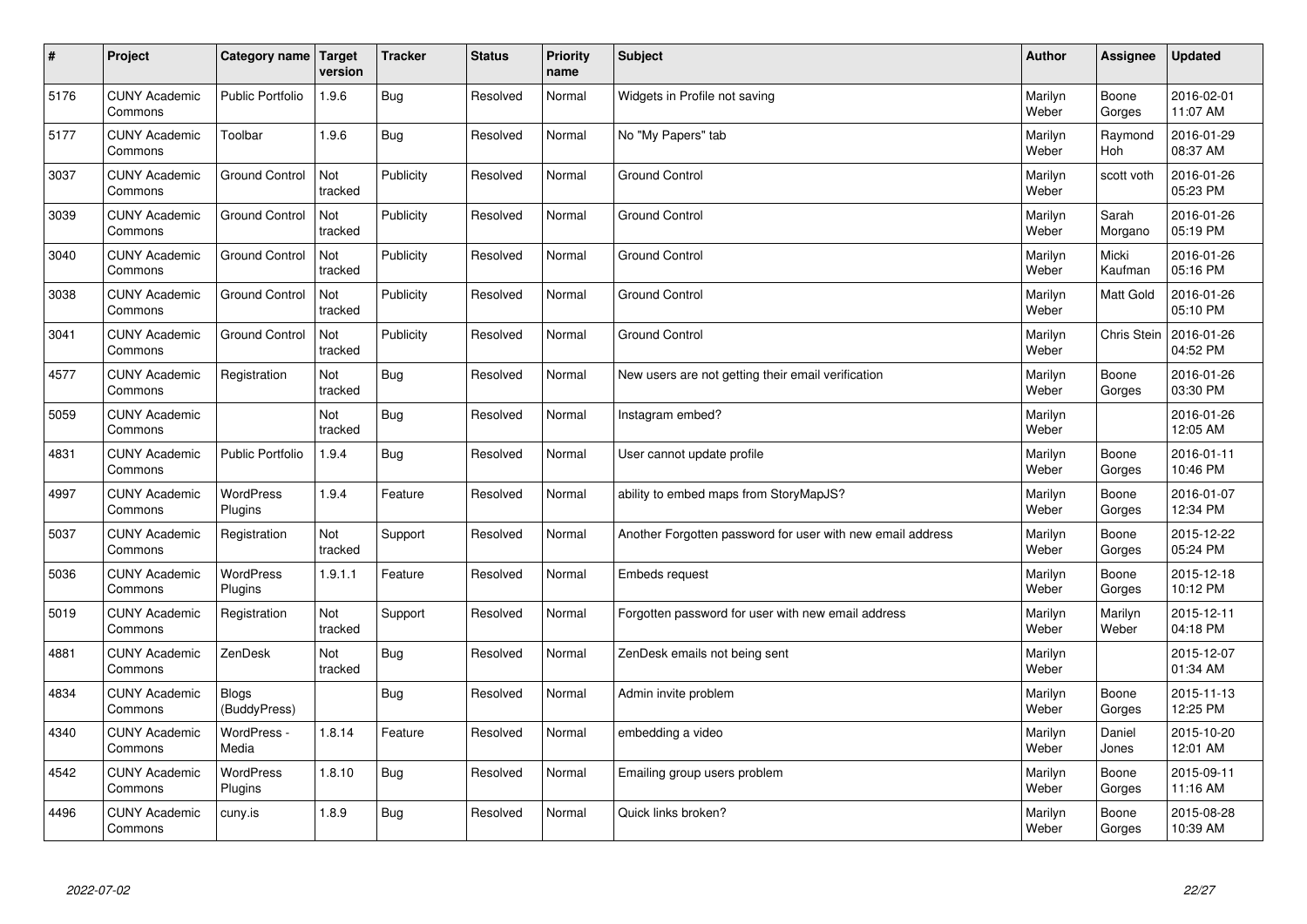| $\sharp$ | Project                         | Category name   Target            | version        | <b>Tracker</b> | <b>Status</b> | <b>Priority</b><br>name | <b>Subject</b>                                        | <b>Author</b>    | <b>Assignee</b>     | <b>Updated</b>         |
|----------|---------------------------------|-----------------------------------|----------------|----------------|---------------|-------------------------|-------------------------------------------------------|------------------|---------------------|------------------------|
| 4102     | <b>CUNY Academic</b><br>Commons | User<br>Experience                | 1.8.1          | Design/UX      | Resolved      | Normal                  | Username rules                                        | Marilyn<br>Weber | Samantha<br>Raddatz | 2015-06-01<br>01:23 PM |
| 4012     | <b>CUNY Academic</b><br>Commons |                                   | 1.7.20         | Bug            | Resolved      | Normal                  | Two users reporting same Forbidden 403 error message. | Marilyn<br>Weber |                     | 2015-05-01<br>08:13 PM |
| 3620     | <b>CUNY Academic</b><br>Commons | Groups (misc)                     | Not<br>tracked | Bug            | Resolved      | Normal                  | admins of The Group for Group Admins                  | Marilyn<br>Weber |                     | 2014-11-03<br>08:38 AM |
| 3592     | <b>CUNY Academic</b><br>Commons | WordPress<br>(Permissions)        | Not<br>tracked | Publicity      | Resolved      | Normal                  | Oops - Announcing 1.6!                                | Marilyn<br>Weber | Boone<br>Gorges     | 2014-10-22<br>03:03 PM |
| 3466     | <b>CUNY Academic</b><br>Commons | Membership                        | 1.6.16         | Feature        | Resolved      | Normal                  | restricting undergrad registration                    | Marilyn<br>Weber | Boone<br>Gorges     | 2014-09-18<br>12:02 AM |
| 3197     | <b>CUNY Academic</b><br>Commons | Groups (misc)                     | 1.6.4          | Bug            | Resolved      | Normal                  | trying to set up a hidden group blog with no RSS feed | Marilyn<br>Weber | Boone<br>Gorges     | 2014-05-21<br>09:39 PM |
| 3116     | <b>CUNY Academic</b><br>Commons | <b>WordPress</b><br>(Permissions) |                | Bug            | Resolved      | Normal                  | Updating the FAQ page                                 | Marilyn<br>Weber | Boone<br>Gorges     | 2014-04-01<br>10:12 PM |
| 3071     | <b>CUNY Academic</b><br>Commons | WordPress<br><b>Themes</b>        | 1.5.22         | Bug            | Resolved      | Normal                  | Twenty Fourteen theme differences                     | Marilyn<br>Weber | Boone<br>Gorges     | 2014-04-01<br>08:18 PM |
| 3029     | <b>CUNY Academic</b><br>Commons | cuny.is                           | Not<br>tracked | Support        | Resolved      | Normal                  | shortlink request                                     | Marilyn<br>Weber | Boone<br>Gorges     | 2014-02-12<br>10:03 AM |
| 3001     | <b>CUNY Academic</b><br>Commons | <b>WordPress</b><br>(misc)        | Not<br>tracked | Support        | Resolved      | Normal                  | shortlink requested                                   | Marilyn<br>Weber | Boone<br>Gorges     | 2014-01-30<br>01:26 PM |
| 2777     | <b>CUNY Academic</b><br>Commons | <b>WordPress</b><br>(misc)        | Not<br>tracked | Bug            | Resolved      | Normal                  | Hero slide access                                     | Marilyn<br>Weber | Boone<br>Gorges     | 2013-09-07<br>12:26 PM |
| 15686    | <b>CUNY Academic</b><br>Commons | ZenDesk                           | Not<br>tracked | Support        | Resolved      | Low                     | ZenDesk introducing "triggers"                        | Marilyn<br>Weber |                     | 2022-03-22<br>09:37 AM |
| 13935    | <b>CUNY Academic</b><br>Commons | <b>WordPress</b><br>Plugins       | 1.18.4         | Support        | Resolved      | Low                     | Add Users sidebar widget not working                  | Marilyn<br>Weber |                     | 2021-02-09<br>11:05 AM |
| 3533     | <b>CUNY Academic</b><br>Commons | Group<br>Invitations              | 1.7.8          | <b>Bug</b>     | Resolved      | Low                     | Trying to invite member to a new group                | Marilyn<br>Weber | Boone<br>Gorges     | 2015-04-01<br>09:13 PM |
| 6800     | <b>CUNY Academic</b><br>Commons |                                   |                | Bug            | Rejected      | Immediate               | Is something going on?                                | Marilyn<br>Weber |                     | 2016-11-18<br>04:40 PM |
| 15022    | <b>CUNY Academic</b><br>Commons |                                   |                | Support        | Rejected      | High                    | ArabStages                                            | Marilyn<br>Weber |                     | 2021-12-06<br>10:16 AM |
| 3417     | <b>CUNY Academic</b><br>Commons | <b>BuddyPress</b><br>(misc)       | Not<br>tracked | Bug            | Rejected      | High                    | copying two commons groups                            | Marilyn<br>Weber | Marilyn<br>Weber    | 2014-11-05<br>09:56 AM |
| 14711    | <b>CUNY Academic</b><br>Commons |                                   |                | Support        | Rejected      | Normal                  | Custom Facebook Feed plugin problem                   | Marilyn<br>Weber |                     | 2022-04-27<br>04:29 PM |
| 15610    | <b>CUNY Academic</b><br>Commons | <b>WordPress</b><br>Plugins       | Not<br>tracked | Support        | Rejected      | Normal                  | Loops & Logic plugin                                  | Marilyn<br>Weber | Raymond<br>Hoh      | 2022-03-19<br>11:16 AM |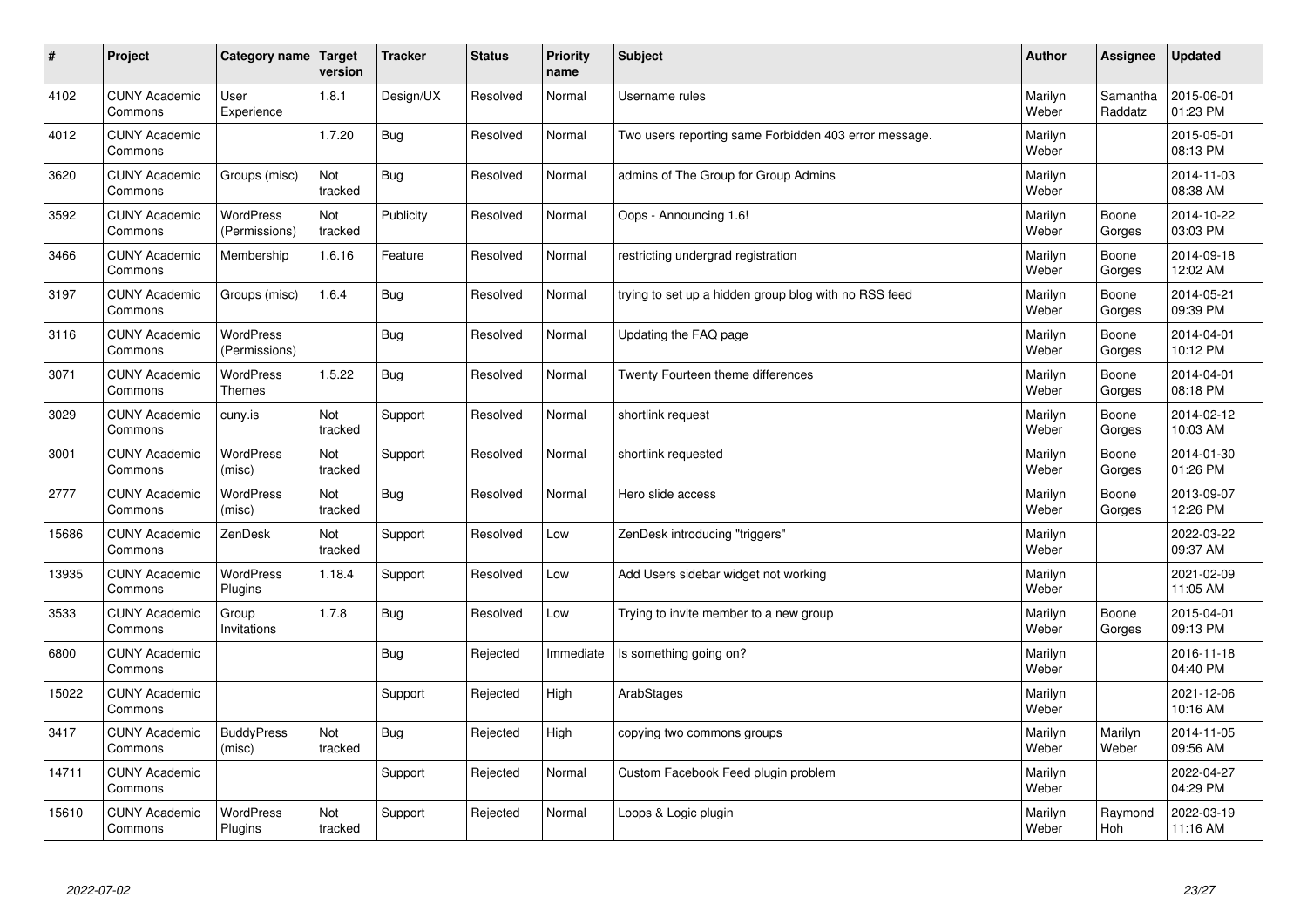| #     | Project                         | Category name   Target     | version               | <b>Tracker</b> | <b>Status</b> | <b>Priority</b><br>name | <b>Subject</b>                                                                 | <b>Author</b>    | Assignee              | <b>Updated</b>         |
|-------|---------------------------------|----------------------------|-----------------------|----------------|---------------|-------------------------|--------------------------------------------------------------------------------|------------------|-----------------------|------------------------|
| 15279 | <b>CUNY Academic</b><br>Commons |                            |                       | Bug            | Rejected      | Normal                  | big delay - cloning the history site                                           | Marilyn<br>Weber |                       | 2022-02-09<br>01:49 PM |
| 14972 | <b>CUNY Academic</b><br>Commons |                            |                       | Support        | Rejected      | Normal                  | Mailchimp plugin                                                               | Marilyn<br>Weber |                       | 2021-11-17<br>02:13 PM |
| 14625 | <b>CUNY Academic</b><br>Commons |                            | <b>Not</b><br>tracked | Support        | Rejected      | Normal                  | image won't appear in slideshow.                                               | Marilyn<br>Weber |                       | 2021-07-27<br>10:33 AM |
| 14606 | <b>CUNY Academic</b><br>Commons | <b>WordPress</b><br>(misc) | Not<br>tracked        | Support        | Rejected      | Normal                  | calendar wrong month                                                           | Marilyn<br>Weber |                       | 2021-07-23<br>12:11 PM |
| 14448 | <b>CUNY Academic</b><br>Commons | Password<br>Reset          | Not<br>tracked        | <b>Bug</b>     | Rejected      | Normal                  | password reset weirdness                                                       | Marilyn<br>Weber | Raymond<br><b>Hoh</b> | 2021-05-12<br>01:34 PM |
| 14360 | <b>CUNY Academic</b><br>Commons |                            |                       | Support        | Rejected      | Normal                  | danielgerouldarchives.org?                                                     | Marilyn<br>Weber |                       | 2021-04-27<br>10:42 AM |
| 13916 | <b>CUNY Academic</b><br>Commons |                            |                       | Support        | Rejected      | Normal                  | <b>Custom Sidebars</b>                                                         | Marilyn<br>Weber |                       | 2021-02-23<br>10:45 AM |
| 14016 | <b>CUNY Academic</b><br>Commons |                            |                       | Support        | Rejected      | Normal                  | PDFs not downloading                                                           | Marilyn<br>Weber |                       | 2021-02-22<br>11:00 AM |
| 13918 | <b>CUNY Academic</b><br>Commons |                            | Not<br>tracked        | Support        | Rejected      | Normal                  | MailPoet Newsletters Premium plugin                                            | Marilyn<br>Weber |                       | 2021-02-09<br>11:01 AM |
| 13169 | <b>CUNY Academic</b><br>Commons |                            | 1.17.4                | Support        | Rejected      | Normal                  | footer logo image has no alt-text                                              | Marilyn<br>Weber |                       | 2020-09-22<br>10:18 AM |
| 13160 | <b>CUNY Academic</b><br>Commons |                            |                       | Support        | Rejected      | Normal                  | site not working on iphone                                                     | Marilyn<br>Weber |                       | 2020-08-25<br>10:58 AM |
| 13012 | <b>CUNY Academic</b><br>Commons | <b>WordPress</b><br>(misc) |                       | Support        | Rejected      | Normal                  | icon image associated with the teaching template's Creative Commons<br>License | Marilyn<br>Weber | Raymond<br>Hoh        | 2020-08-25<br>10:56 AM |
| 13121 | <b>CUNY Academic</b><br>Commons |                            |                       | Support        | Rejected      | Normal                  | embed a DropBox Paper file                                                     | Marilyn<br>Weber |                       | 2020-08-25<br>10:56 AM |
| 13217 | <b>CUNY Academic</b><br>Commons |                            |                       | Support        | Rejected      | Normal                  | upload recordings of our past webinars?                                        | Marilyn<br>Weber |                       | 2020-08-25<br>07:56 AM |
| 12986 | <b>CUNY Academic</b><br>Commons |                            |                       | Support        | Rejected      | Normal                  | Someone is trying to create accounts using random CUNY entity emails           | Marilyn<br>Weber |                       | 2020-07-02<br>09:47 PM |
| 12205 | <b>CUNY Academic</b><br>Commons |                            |                       | Support        | Rejected      | Normal                  | possible update to the 2019 theme?                                             | Marilyn<br>Weber |                       | 2020-01-14<br>12:08 PM |
| 11634 | <b>CUNY Academic</b><br>Commons | WordPress<br>(misc)        | Not<br>tracked        | <b>Bug</b>     | Rejected      | Normal                  | 'Insert Read More Tag" working oddly                                           | Marilyn<br>Weber | Raymond<br>Hoh        | 2019-07-15<br>11:48 PM |
| 10838 | <b>CUNY Academic</b><br>Commons |                            | 1.15.3                | Support        | Rejected      | Normal                  | two plugin/theme requests from a digital fellow                                | Marilyn<br>Weber |                       | 2019-06-11<br>10:31 AM |
| 11267 | <b>CUNY Academic</b><br>Commons |                            |                       | Support        | Rejected      | Normal                  | signing up with a nonCUNY signup code from the Register page                   | Marilyn<br>Weber |                       | 2019-03-26<br>03:00 PM |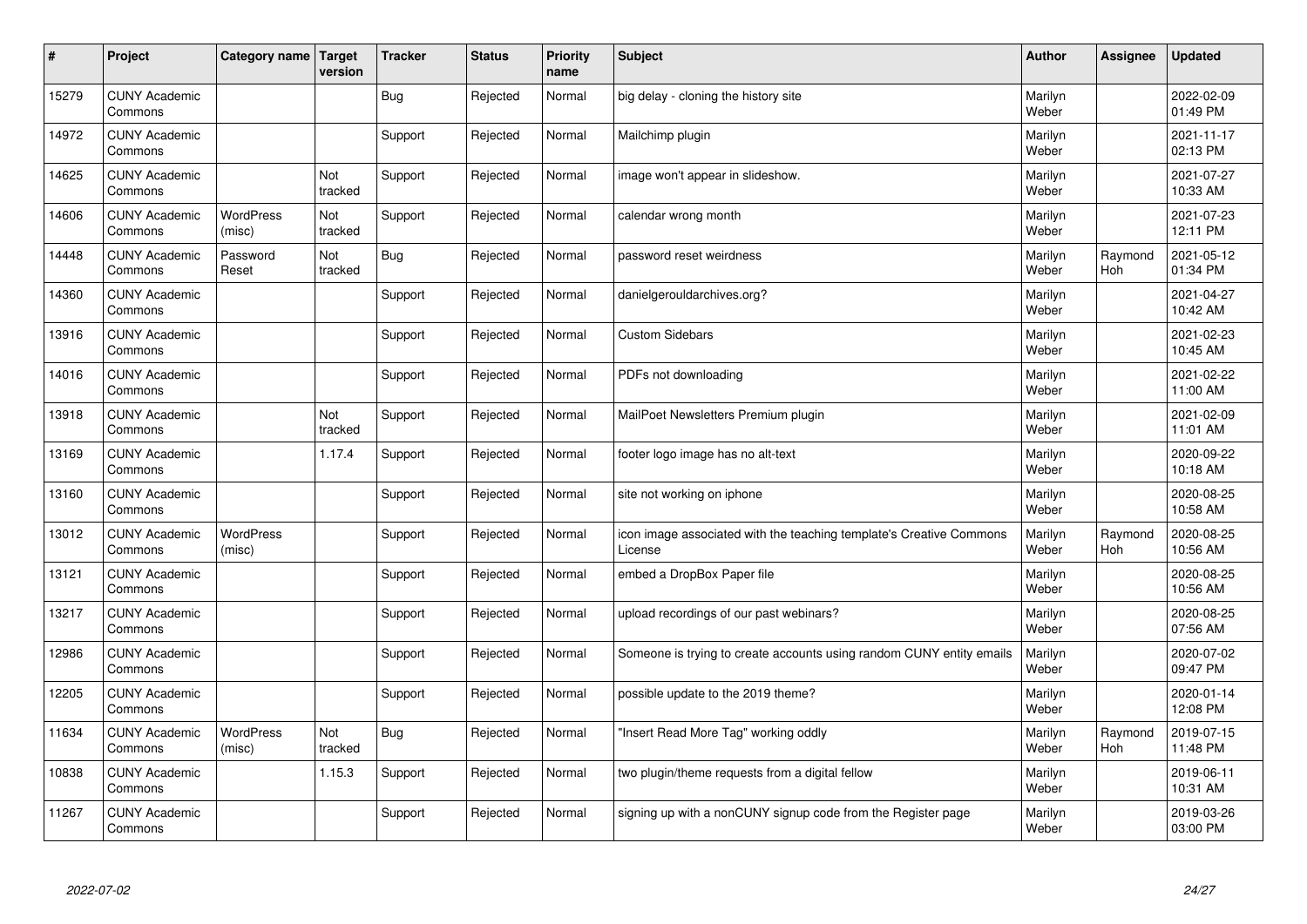| $\vert$ # | Project                         | Category name   Target        | version        | <b>Tracker</b> | <b>Status</b> | <b>Priority</b><br>name | <b>Subject</b>                                  | <b>Author</b>    | Assignee              | Updated                |
|-----------|---------------------------------|-------------------------------|----------------|----------------|---------------|-------------------------|-------------------------------------------------|------------------|-----------------------|------------------------|
| 9518      | <b>CUNY Academic</b><br>Commons |                               | Not<br>tracked | Support        | Rejected      | Normal                  | problems with site on Internet Explorer         | Marilyn<br>Weber | Raymond<br><b>Hoh</b> | 2019-03-11<br>11:18 PM |
| 10850     | <b>CUNY Academic</b><br>Commons |                               |                | Support        | Rejected      | Normal                  | Gravity form being resent                       | Marilyn<br>Weber |                       | 2018-12-20<br>10:18 PM |
| 10562     | <b>CUNY Academic</b><br>Commons |                               |                | Bug            | Rejected      | Normal                  | Commons is down                                 | Marilyn<br>Weber |                       | 2018-10-23<br>10:49 AM |
| 10260     | <b>CUNY Academic</b><br>Commons |                               |                | Bug            | Rejected      | Normal                  | bad activation email                            | Marilyn<br>Weber |                       | 2018-08-30<br>01:25 PM |
| 9996      | <b>CUNY Academic</b><br>Commons | Membership                    | Not<br>tracked | Support        | Rejected      | Normal                  | user email change request                       | Marilyn<br>Weber |                       | 2018-07-16<br>10:49 AM |
| 9955      | <b>CUNY Academic</b><br>Commons | <b>WordPress</b><br>Plugins   | 1.13.4         | Support        | Rejected      | Normal                  | docx converter plugin?                          | Marilyn<br>Weber |                       | 2018-06-26<br>11:39 AM |
| 9885      | <b>CUNY Academic</b><br>Commons |                               |                | Support        | Rejected      | Normal                  | Publications field problem                      | Marilyn<br>Weber |                       | 2018-06-06<br>01:18 PM |
| 9684      | <b>CUNY Academic</b><br>Commons |                               |                | Support        | Rejected      | Normal                  | SEO cleanup for newlaborforum.cuny.edu          | Marilyn<br>Weber |                       | 2018-04-30<br>10:29 AM |
| 9587      | <b>CUNY Academic</b><br>Commons |                               |                | Support        | Rejected      | Normal                  | possible request for the "PDF Poster" plugin    | Marilyn<br>Weber |                       | 2018-04-24<br>10:52 AM |
| 9275      | <b>CUNY Academic</b><br>Commons |                               |                | Support        | Rejected      | Normal                  | soft chalk page?                                | Marilyn<br>Weber | Boone<br>Gorges       | 2018-04-09<br>10:37 AM |
| 9033      | <b>CUNY Academic</b><br>Commons |                               |                | Support        | Rejected      | Normal                  | Site search terms                               | Marilyn<br>Weber |                       | 2017-12-22<br>01:10 PM |
| 8195      | <b>CUNY Academic</b><br>Commons |                               |                | Support        | Rejected      | Normal                  | possible to make the Profile pic semi-hidden?   | Marilyn<br>Weber |                       | 2017-05-24<br>11:00 PM |
| 8071      | <b>CUNY Academic</b><br>Commons | <b>WordPress</b><br>Plugins   | Not<br>tracked | Support        | Rejected      | Normal                  | Anthologize                                     | Marilyn<br>Weber |                       | 2017-05-10<br>10:15 AM |
| 7376      | <b>CUNY Academic</b><br>Commons | Email<br><b>Notifications</b> |                | <b>Bug</b>     | Rejected      | Normal                  | automatic forwarding of blog posts not working  | Marilyn<br>Weber | Boone<br>Gorges       | 2017-05-01<br>10:36 PM |
| 7668      | <b>CUNY Academic</b><br>Commons | <b>WordPress</b><br>Plugins   |                | Support        | Rejected      | Normal                  | Iframes question                                | Marilyn<br>Weber |                       | 2017-04-11<br>09:29 PM |
| 5448      | <b>CUNY Academic</b><br>Commons | Email<br>Notifications        | 1.10.2         | <b>Bug</b>     | Rejected      | Normal                  | garbled CAC activity digests                    | Marilyn<br>Weber | Raymond<br>Hoh        | 2016-11-20<br>02:38 AM |
| 6575      | <b>CUNY Academic</b><br>Commons | Groups (misc)                 |                | <b>Bug</b>     | Rejected      | Normal                  | No papers link for the group "social paper"     | Marilyn<br>Weber |                       | 2016-11-02<br>10:39 PM |
| 6338      | <b>CUNY Academic</b><br>Commons |                               |                | Bug            | Rejected      | Normal                  | Multiple email notifications for each blog post | Marilyn<br>Weber | Boone<br>Gorges       | 2016-10-18<br>08:45 PM |
| 5988      | <b>CUNY Academic</b><br>Commons | Support                       |                | Support        | Rejected      | Normal                  | Forbidden error when trying to join             | Marilyn<br>Weber | Boone<br>Gorges       | 2016-09-08<br>01:42 PM |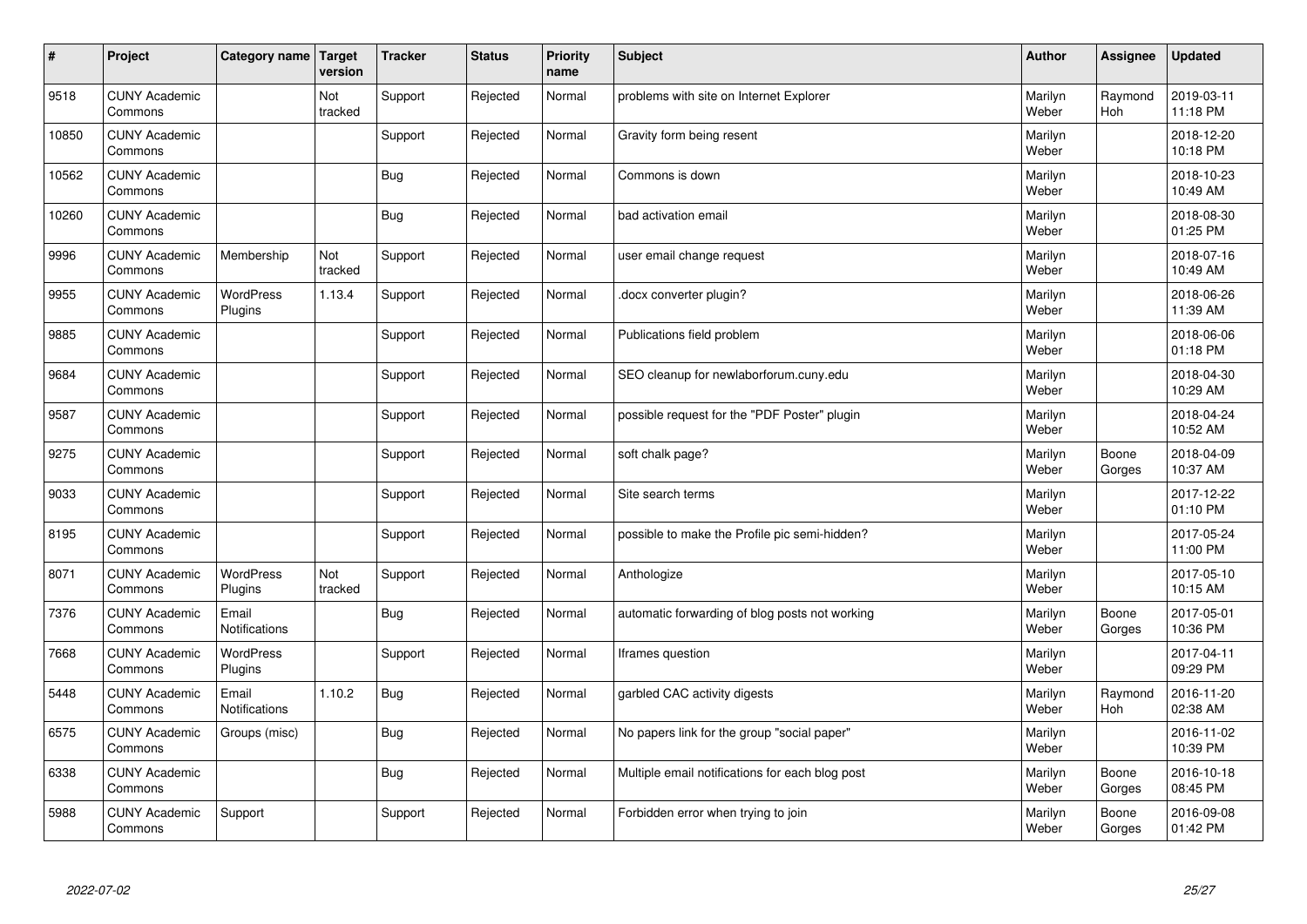| $\sharp$ | Project                         | Category name   Target      | version        | <b>Tracker</b> | <b>Status</b> | <b>Priority</b><br>name | <b>Subject</b>                                              | <b>Author</b>    | <b>Assignee</b>     | <b>Updated</b>         |
|----------|---------------------------------|-----------------------------|----------------|----------------|---------------|-------------------------|-------------------------------------------------------------|------------------|---------------------|------------------------|
| 5345     | <b>CUNY Academic</b><br>Commons | Social Paper                | 1.9.17         | Feature        | Rejected      | Normal                  | Plus symbol problem in SP                                   | Marilyn<br>Weber | Christian<br>Wach   | 2016-05-27<br>04:26 AM |
| 5184     | <b>CUNY Academic</b><br>Commons | Social Paper                |                | Bug            | Rejected      | Normal                  | Problem linking SP to a group                               | Marilyn<br>Weber | Boone<br>Gorges     | 2016-02-21<br>12:27 PM |
| 5083     | <b>CUNY Academic</b><br>Commons | <b>WordPress</b><br>Plugins | 1.9.5          | Support        | Rejected      | Normal                  | creating a shortcode for the iframe code of the google form | Marilyn<br>Weber | Marilyn<br>Weber    | 2016-01-12<br>04:25 PM |
| 3674     | <b>CUNY Academic</b><br>Commons |                             |                | Bug            | Rejected      | Normal                  | CBox pagination issue with the Wiki                         | Marilyn<br>Weber |                     | 2014-11-20<br>05:03 PM |
| 3673     | <b>CUNY Academic</b><br>Commons |                             |                | Bug            | Rejected      | Normal                  | CBox pagination issue with the Wiki                         | Marilyn<br>Weber |                     | 2014-11-20<br>04:08 PM |
| 3093     | <b>CUNY Academic</b><br>Commons | WordPress<br>Plugins        |                | Bug            | Rejected      | Normal                  | <b>Custom Google Maps</b>                                   | Marilyn<br>Weber | Boone<br>Gorges     | 2014-05-02<br>10:52 AM |
| 3136     | <b>CUNY Academic</b><br>Commons | WordPress<br>Plugins        |                | Bug            | Rejected      | Normal                  | The Easy Rotator                                            | Marilyn<br>Weber | Boone<br>Gorges     | 2014-04-01<br>10:26 PM |
| 13201    | <b>CUNY Academic</b><br>Commons |                             |                | Support        | Rejected      | Low                     | PDF embedder                                                | Marilyn<br>Weber |                     | 2020-09-29<br>11:37 AM |
| 5051     | <b>CUNY Academic</b><br>Commons | Social Paper                |                | Feature        | Rejected      | Low                     | Visual cues for comments (SP suggestion #2)                 | Marilyn<br>Weber | Samantha<br>Raddatz | 2016-02-10<br>10:01 AM |
| 5713     | <b>CUNY Academic</b><br>Commons | WordPress<br>(misc)         | Not<br>tracked | Bug            | Abandoned     | High                    | Site freezing                                               | Marilyn<br>Weber | Boone<br>Gorges     | 2017-11-15<br>10:58 AM |
| 14850    | <b>CUNY Academic</b><br>Commons |                             |                | Support        | Abandoned     | Normal                  | brooklyn waterfront site "connection not secure"            | Marilyn<br>Weber |                     | 2022-04-27<br>04:56 PM |
| 14389    | <b>CUNY Academic</b><br>Commons |                             |                | Support        | Abandoned     | Normal                  | WebflowIO?                                                  | Marilyn<br>Weber |                     | 2021-09-14<br>10:45 AM |
| 14148    | <b>CUNY Academic</b><br>Commons |                             |                | Support        | Abandoned     | Normal                  | post notification problem                                   | Marilyn<br>Weber |                     | 2021-09-14<br>10:43 AM |
| 13596    | <b>CUNY Academic</b><br>Commons |                             |                | Support        | Abandoned     | Normal                  | invited as Author but show as Contributor                   | Marilyn<br>Weber |                     | 2021-09-14<br>10:41 AM |
| 13584    | <b>CUNY Academic</b><br>Commons |                             |                | Support        | Abandoned     | Normal                  | Graphy theme question                                       | Marilyn<br>Weber |                     | 2021-09-14<br>10:41 AM |
| 13637    | <b>CUNY Academic</b><br>Commons |                             |                | Support        | Abandoned     | Normal                  | All-in-One Migration plugin request                         | Marilyn<br>Weber |                     | 2020-12-08<br>10:46 AM |
| 13288    | <b>CUNY Academic</b><br>Commons |                             |                | Support        | Abandoned     | Normal                  | log in problems on iPhone 6                                 | Marilyn<br>Weber |                     | 2020-10-27<br>10:26 AM |
| 9134     | <b>CUNY Academic</b><br>Commons | Membership                  | Not<br>tracked | Support        | Abandoned     | Normal                  | former user                                                 | Marilyn<br>Weber | Matt Gold           | 2019-09-18<br>10:26 AM |
| 10571    | <b>CUNY Academic</b><br>Commons |                             | Not<br>tracked | Support        | Abandoned     | Normal                  | newsletter queue problem                                    | Marilyn<br>Weber |                     | 2018-12-10<br>03:58 PM |